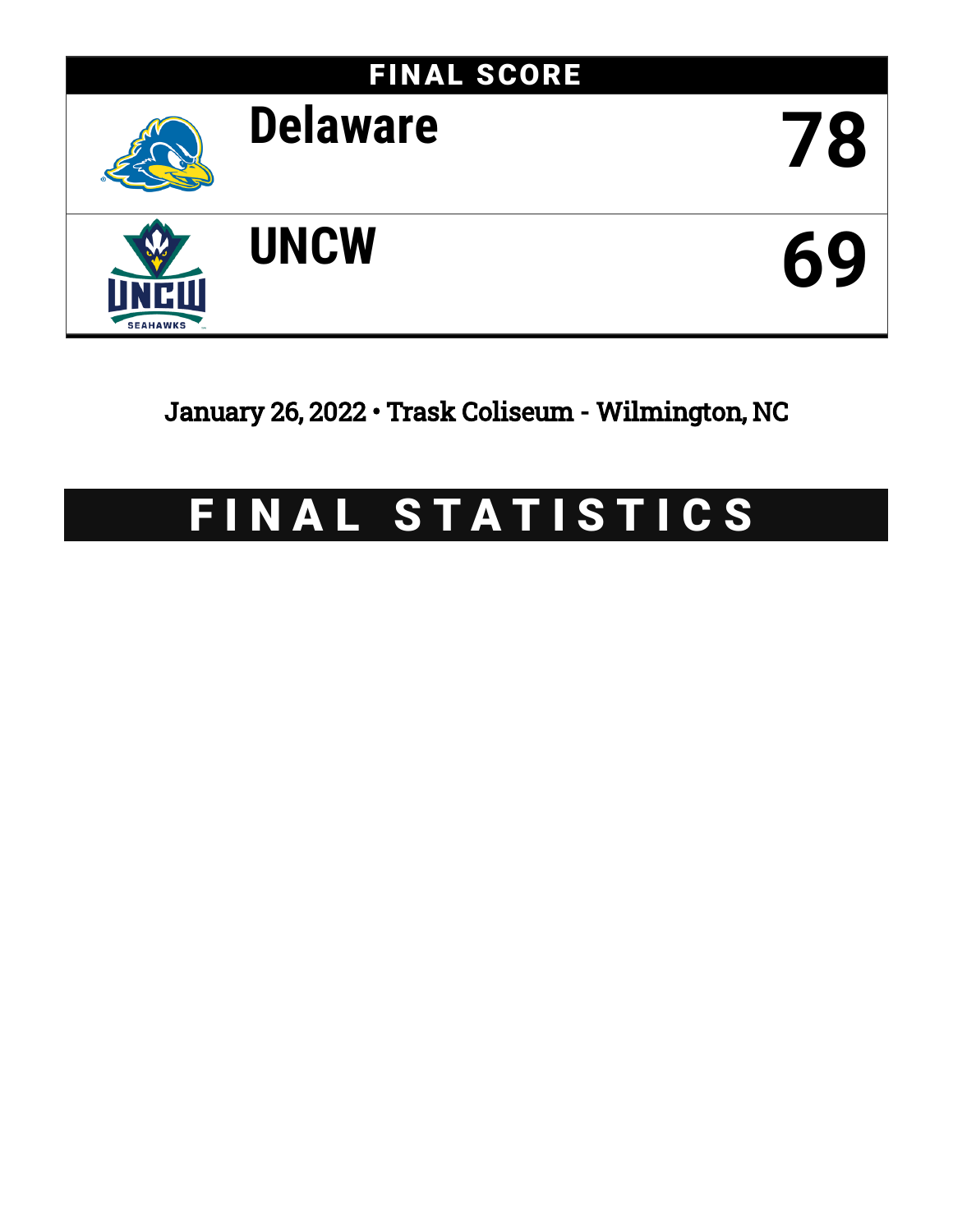# **Official Box Score Delaware vs UNCW Game Totals -- Final Statistics January 26, 2022 at Trask Coliseum - Wilmington, NC**



# **Delaware 78**

| No. | Player                | S | Pts      | FG        | 3FG      | <b>FT</b> | 0R           | DR.          | TR           | PF           | A            | TO       | <b>Blk</b>   | Stl            | Min | $+/-$ |
|-----|-----------------------|---|----------|-----------|----------|-----------|--------------|--------------|--------------|--------------|--------------|----------|--------------|----------------|-----|-------|
| 03  | SKINNER, TYI          | G | 20       | $6 - 15$  | $2 - 7$  | $6 - 8$   | 2            | 3            | 5            |              |              |          | 0            | 0              | 32  | 23    |
| 04  | <b>MCBRIDE, PARIS</b> | G | 5        | $2 - 4$   | $1 - 2$  | $0-0$     | 1            | $\Omega$     | 1            | 2            |              | 5        | $\mathbf{0}$ | 1              | 15  | 0     |
| 12  | OLEARY, LIZZIE        | F | $\Omega$ | $0-0$     | $0-0$    | $0-0$     | 1            | 3            | 4            | 3            | 0            |          |              | $\overline{2}$ | 17  | 15    |
| 20  | DICKEY, JASMINE       | G | 23       | $10 - 20$ | $0 - 1$  | $3 - 5$   | 3            | 6            | 9            | 1            | 3            | 3        |              | 1              | 35  | 20    |
| 33  | BATTLE, TY            | F | 16       | $7 - 10$  | $0-0$    | $2 - 3$   | 6            | 7            | 13           |              | 0            | 0        |              | 1              | 34  | 20    |
| 02  | COUSINS, TARA         | G | 2        | $1 - 2$   | $0 - 1$  | $0 - 0$   | $\mathbf{0}$ | 0            | 0            | 2            |              | 0        | 0            |                | 4   | 6     |
| 10  | JOHNSON, TEE          | G | 5        | $2 - 2$   | $1 - 1$  | $0-0$     | 2            | 2            | 4            | 3            | $\mathbf{0}$ | 4        | $\Omega$     | 1              | 12  | 20    |
| 13  | YANOGACIO, MIA        | G | 0        | $0 - 1$   | $0 - 1$  | $0 - 0$   | $\Omega$     | 0            | $\Omega$     | 1            | 0            |          | 0            | $\Omega$       | 4   | $-14$ |
| 14  | PIPPIN, MAKAYLA       | F | $\Omega$ | $0-0$     | $0 - 0$  | $0 - 2$   | $\mathbf{1}$ | 1            | 2            | 3            | 1            | 0        |              | 0              | 12  | 5     |
| 22  | TEJEDOR, MAR          | G | $\Omega$ | $0 - 2$   | $0 - 2$  | $0 - 4$   | 0            | 1            | 1.           | $\Omega$     | $\mathbf{0}$ |          | 0            | 1              | 5   | $-17$ |
| 23  | REID, JADAIA          | G | 2        | $0-0$     | $0 - 0$  | $2 - 2$   | $\mathbf{0}$ | 0            | 0            | 2            | 0            | 2        | 0            | 0              | 4   | $-14$ |
| 24  | <b>AUSTIN, AJA</b>    | C | $\Omega$ | $0 - 0$   | $0 - 0$  | $0 - 0$   | $\mathbf{0}$ | $\mathbf{0}$ | $\Omega$     | 2            | 0            | $\Omega$ | $\mathbf{0}$ | $\mathbf{0}$   | 4   | $-14$ |
| 25  | SIMS, MADDIE          | F | 2        | $1 - 1$   | $0 - 0$  | $0-0$     | $\Omega$     | $\mathbf{0}$ | $\mathbf{0}$ | 0            |              | $\Omega$ |              | 1              | 13  | -6    |
| 30  | SMALLS, JEWEL         | G | 3        | $1 - 2$   | $1 - 2$  | $0 - 0$   | 0            | $\mathbf{0}$ | $\Omega$     | $\Omega$     | 0            | $\Omega$ | 0            | 0              | 6   | 1     |
|     | <b>TEAM</b>           |   |          |           |          |           |              | 3            | 4            | $\mathbf{0}$ |              | 0        |              |                |     |       |
|     | <b>TOTALS</b>         |   | 78       | $30 - 59$ | $5 - 17$ | $13 - 24$ | 17           | 26           | 43           | 21           | 14           | 18       | 5            | 9              | 198 |       |

| <b>Shooting By Period</b> |           |       |         |       |           |       |
|---------------------------|-----------|-------|---------|-------|-----------|-------|
| Period                    | FG        | FG%   | 3FG     | 3FG%  | FT        | FT%   |
| 1st Qtr                   | $8 - 16$  | 50%   | 1-4     | 25%   | $2 - 5$   | 40%   |
| 2nd Qtr                   | $6 - 15$  | 40%   | $2 - 5$ | 40%   | $4 - 7$   | 57%   |
| 3rd Qtr                   | $9 - 14$  | 64%   | $1 - 3$ | 33%   | $4 - 4$   | 100%  |
| 4th Qtr                   | $7 - 14$  | 50%   | $1-5$   | 20%   | $3 - 8$   | 38%   |
| 1st Half                  | 14-31     | 45%   | $3-9$   | 33%   | $6 - 12$  | 50%   |
| 2nd Half                  | 16-28     | 57%   | $2 - 8$ | 25%   | $7-12$    | 58%   |
| Game                      | $30 - 59$ | 50.8% | $5-17$  | 29.4% | $13 - 24$ | 54.2% |

*Deadball Rebounds:* 5,0 *Last FG:* 4th-05:31 *Biggest Run:* 9-0 *Largest lead:* By 26 at 4th-05:31 *Technical Fouls:* #10 JOHNSON @ 3rd - 00:19;

# **UNCW 69**

| No. | Player                | S | Pts | FG       | 3FG      | FТ        | OR             | DR | TR       | PF                   | A            | TO | Blk          | Stl | Min | $+/-$ |
|-----|-----------------------|---|-----|----------|----------|-----------|----------------|----|----------|----------------------|--------------|----|--------------|-----|-----|-------|
| 10  | <b>GREEN, RINNAH</b>  | G |     | 3-7      | 1-3      | $0 - 0$   | 0              | 0  | 0        | 3                    | 3            | 3  | 2            |     | 21  | $-2$  |
| 13  | <b>GROSS, CARRIE</b>  | G | 6   | $1 - 3$  | $0 - 0$  | $4-6$     | $\overline{2}$ |    | 3        | 4                    | 2            | 3  | 0            |     | 30  | $-13$ |
| 20  | DACOSTA, SIERRA       | G | 23  | $7 - 17$ | $0 - 4$  | $9 - 11$  | 2              | 2  | 4        | $\mathbf{2}^{\circ}$ | 2            | 2  | 0            | 0   | 38  | -6    |
| 22  | MILLER, EVAN          | G | 0   | $0 - 3$  | $0 - 1$  | $0 - 0$   | 0              | 3  | 3        |                      | 2            |    | 0            | 0   | 12  | -8    |
| 25  | <b>HOGGATT, MICAH</b> | F | 14  | $6-9$    | $0 - 0$  | $2 - 4$   | 1              | 4  | 5        | 3                    | 0            | 1  | $\Omega$     |     | 33  | 1     |
| 01  | GAMBLE, JAYDE         | G | 0   | $0 - 2$  | $0 - 0$  | $0 - 0$   | 0              |    |          | 3                    | $\mathbf{0}$ | 0  | $\mathbf{0}$ |     | 8   | 9     |
| 02  | <b>BEST, ALLIE</b>    | G | 5.  | $2 - 8$  | 1-2      | $0 - 0$   | 2              | 3  | 5        |                      |              | 2  | $\Omega$     |     | 28  | $-15$ |
| 11  | POWELL, DAZIA         | G | 10  | $4-6$    | $1 - 3$  | $1 - 1$   | 0              | 3  | 3        |                      | 0            |    | $\Omega$     | 2   | 15  | 1     |
| 12  | SHARP, JALIYA         | С | 0   | $0 - 0$  | $0 - 0$  | $0 - 0$   | 0              | 0  | $\Omega$ | 0                    | 0            | 0  | $\Omega$     | 0   | 3   | -3    |
| 14  | CARTER, DEJAH         | F | 4   | $2 - 2$  | $0 - 0$  | $0 - 0$   | 0              |    |          | $\overline{2}$       | $\mathbf{0}$ | 2  | 0            |     | 10  | $-9$  |
|     | <b>TEAM</b>           |   |     |          |          |           |                | 0  |          | $\Omega$             |              |    |              |     |     |       |
|     | <b>TOTALS</b>         |   | 69  | 25-57    | $3 - 13$ | $16 - 22$ | 8              | 18 | 26       | 20                   | 10           | 16 | 2            | 8   | 198 |       |

| <b>Shooting By Period</b> |           |       |          |       |           |       |
|---------------------------|-----------|-------|----------|-------|-----------|-------|
| Period                    | FG        | FG%   | 3FG      | 3FG%  | FT        | FT%   |
| 1st Qtr                   | $4 - 14$  | 29%   | $0 - 3$  | 00%   | $3-6$     | 50%   |
| 2nd Qtr                   | $7 - 15$  | 47%   | $0-0$    | 0%    | $1 - 2$   | 50%   |
| 3rd Qtr                   | $6 - 12$  | 50%   | $2-6$    | 33%   | $8 - 10$  | 80%   |
| 4th Qtr                   | $8 - 16$  | 50%   | $1 - 4$  | 25%   | $4 - 4$   | 100%  |
| 1st Half                  | $11 - 29$ | 38%   | $0 - 3$  | 00%   | $4 - 8$   | 50%   |
| 2nd Half                  | 14-28     | 50%   | $3 - 10$ | 30%   | $12 - 14$ | 86%   |
| Game                      | 25-57     | 43.9% | $3 - 13$ | 23.1% | $16-22$   | 72.7% |

*Deadball Rebounds:* 4,0 *Last FG:* 4th-01:10 *Biggest Run:* 14-0 *Largest lead:* By 1 at 1st-08:03 *Technical Fouls:* None.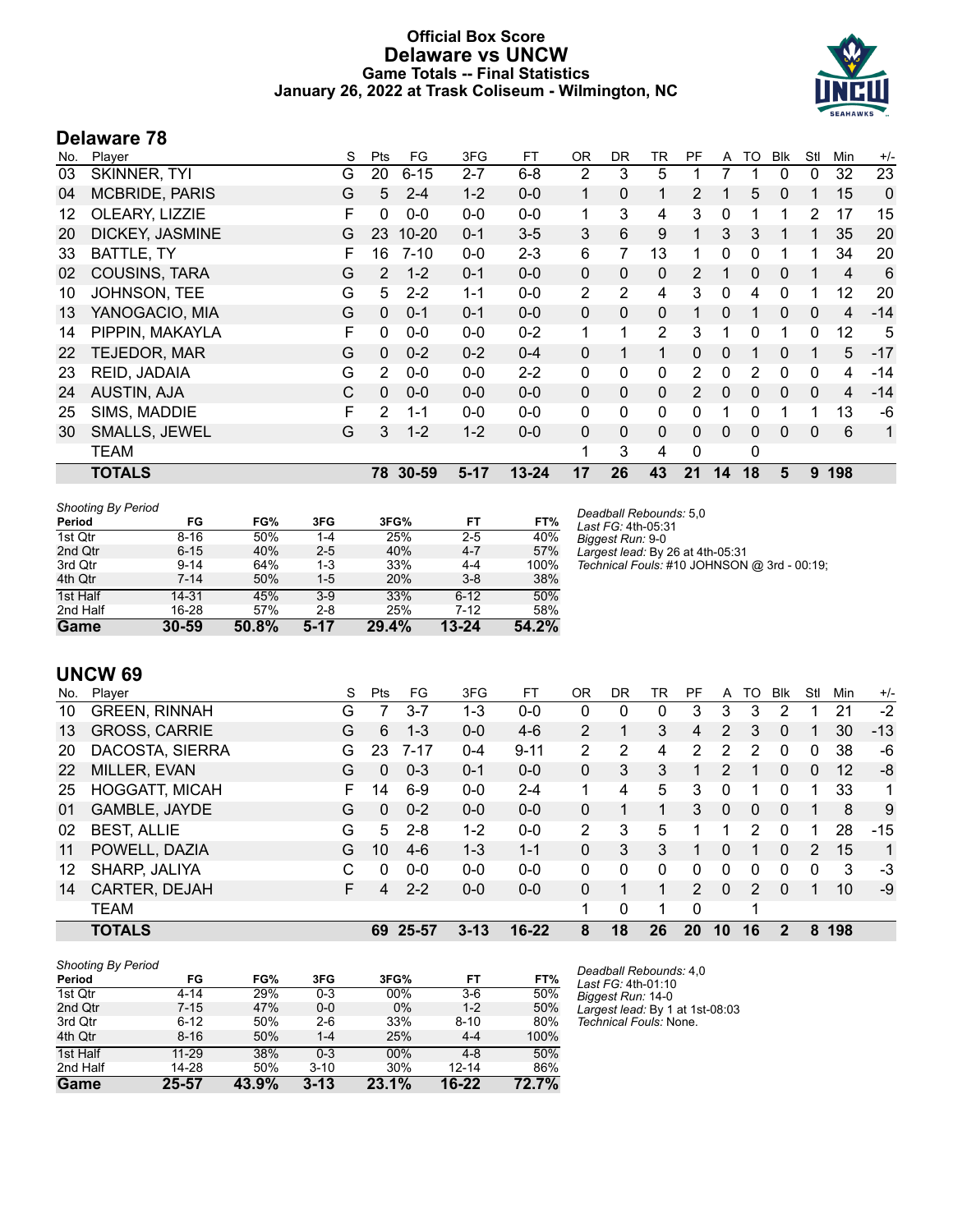| Game Notes:                                                         | <b>Score</b>                             |    |                 |    |    | 1st 2nd 3rd 4th TOT | <b>Points</b>     |
|---------------------------------------------------------------------|------------------------------------------|----|-----------------|----|----|---------------------|-------------------|
| Officials: Josh Howell, Danielle Jackson, Michael<br><b>Johnson</b> | UDE                                      | 19 | 18              | 23 | 18 | 78                  | In the Paint      |
| Attendance: 346                                                     | <b>NCW</b>                               | 11 | 15              | 22 | 21 | 69                  | Off Turns         |
|                                                                     |                                          |    |                 |    |    |                     | 2nd Chance        |
| Start Time: 07:03 PM ET<br>End Time: 08:55 PM ET                    | UDE led for 36:28. NCW led for 2:10.     |    |                 |    |    |                     | <b>Fast Break</b> |
| Game Duration: 1:51                                                 | Game was tied for 0:57.<br>Times tied: 2 |    | Lead Changes: 2 |    |    |                     | Bench             |
| Conference Game:                                                    |                                          |    |                 |    |    |                     | Per Poss          |

| <b>Points</b>     | <b>UDE</b>     | <b>NCW</b>     |
|-------------------|----------------|----------------|
| In the Paint      | 30             | 40             |
| Off Turns         | 20             | 23             |
| 2nd Chance        | 19             | 6              |
| <b>Fast Break</b> | 19             | 9              |
| Bench             | 14             | 19             |
| Per Poss          | 1.130<br>38/69 | 0.945<br>33/73 |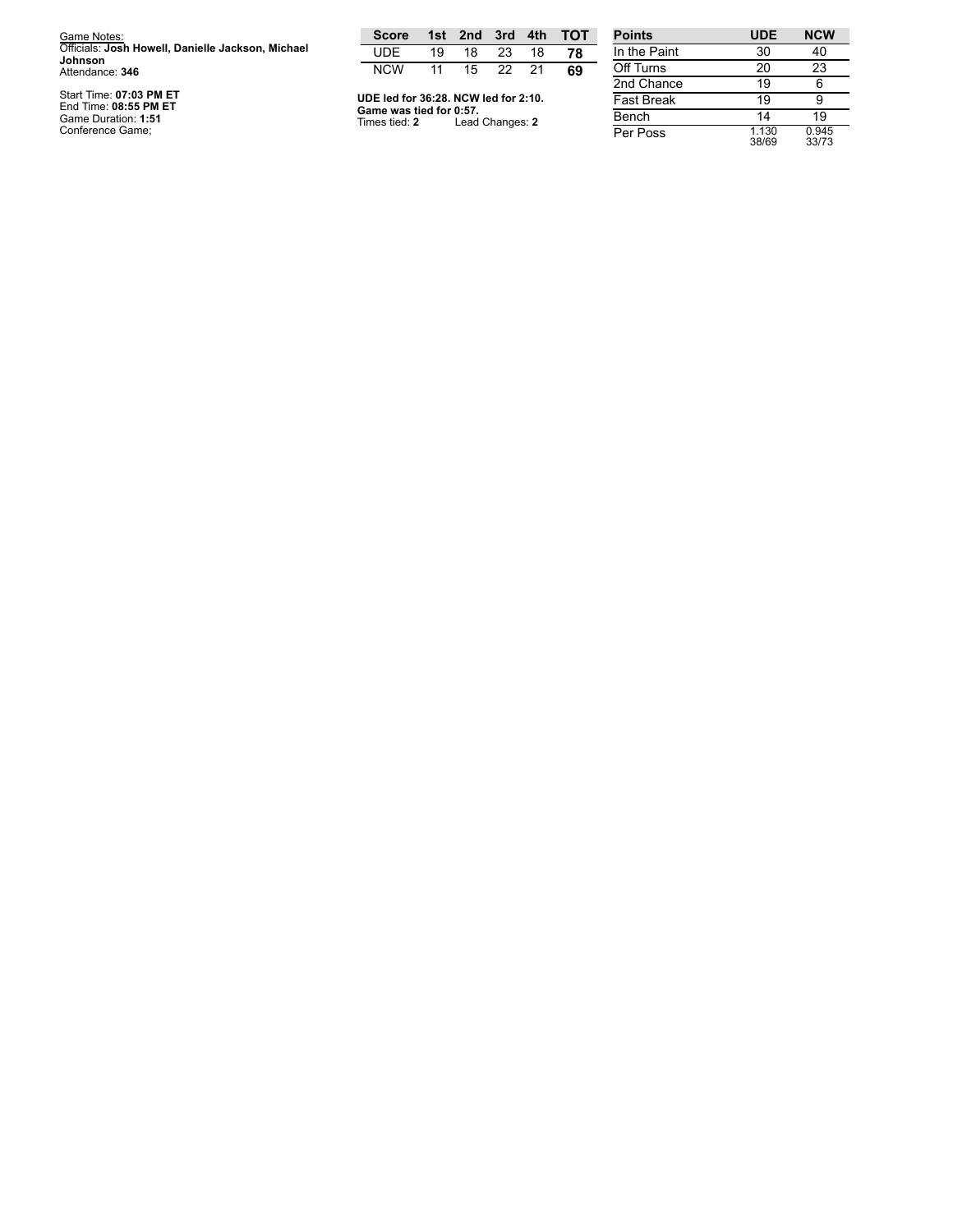### **Official Box Score Delaware vs UNCW First Half Statistics Only January 26, 2022 at Trask Coliseum - Wilmington, NC**



# **Delaware 37**

| No. | Player                | S | <b>Pts</b>        | <b>FG</b> | 3FG     | <b>FT</b> | <b>OR</b>      | <b>DR</b>      | TR           | PF           | A              | <b>TO</b>    | <b>Blk</b>   | Stl      | <b>Min</b>  | $+/-$ |
|-----|-----------------------|---|-------------------|-----------|---------|-----------|----------------|----------------|--------------|--------------|----------------|--------------|--------------|----------|-------------|-------|
| 02  | <b>COUSINS, TARA</b>  | G | 2                 | $1 - 2$   | $0 - 1$ | $0-0$     | 0              | 0              | 0            | 2            |                | 0            | 0            |          | 4           | 6     |
| 03  | <b>SKINNER, TYI</b>   | G | 5                 | $1 - 7$   | $1 - 3$ | $2 - 4$   | 0              | 1              | 1            | 1            | 3              | $\mathbf 0$  | $\mathbf{0}$ | 0        | 17          | 11    |
| 04  | <b>MCBRIDE, PARIS</b> | G | 5                 | $2 - 4$   | $1 - 2$ | $0-0$     | 1              | 0              | 1            | 0            |                | 4            | 0            | 1        | 9           | 2     |
| 10  | JOHNSON, TEE          | G | $\mathbf{0}$      | $0 - 0$   | $0 - 0$ | $0-0$     | $\overline{2}$ | $\mathbf{1}$   | 3            | 1            | 0              | 2            | 0            | 1        | 5           | 3     |
| 12  | OLEARY, LIZZIE        | F | 0                 | $0-0$     | $0 - 0$ | $0-0$     | 1              | 0              | 1            | 2            | 0              |              | 0            | 1        | 7           | 5     |
| 13  | YANOGACIO, MIA        | G | $\mathbf{0}$      | $0 - 0$   | $0 - 0$ | $0 - 0$   | 0              | $\mathbf 0$    | $\mathbf 0$  | 0            | 0              | 0            | $\mathbf{0}$ | 0        | $\mathbf 0$ | 0     |
| 14  | PIPPIN, MAKAYLA       | F | 0                 | $0 - 0$   | $0 - 0$ | $0 - 2$   | 1              | 1              | 2            | 1            | 0              | 0            |              | 0        | 10          | 4     |
| 20  | DICKEY, JASMINE       | G | $12 \overline{ }$ | $5 - 11$  | $0 - 1$ | $2 - 3$   | $\overline{2}$ | 4              | 6            | 1            | $\overline{2}$ | 2            |              | 1        | 19          | 10    |
| 22  | <b>TEJEDOR, MAR</b>   | G | 0                 | $0-0$     | $0 - 0$ | $0-0$     | 0              | 0              | 0            | 0            | 0              | 0            | 0            | 0        | 0           | 0     |
| 23  | REID, JADAIA          | G | $\mathbf{0}$      | $0 - 0$   | $0 - 0$ | $0-0$     | $\Omega$       | $\mathbf{0}$   | $\mathbf{0}$ | 0            | $\mathbf{0}$   | $\mathbf{0}$ | $\mathbf{0}$ | 0        | $\mathbf 0$ | 0     |
| 24  | AUSTIN, AJA           | С | 0                 | $0 - 0$   | $0-0$   | $0 - 0$   | 0              | 0              | 0            | 0            | 0              | 0            | $\mathbf{0}$ | 0        | 0           | 0     |
| 25  | SIMS, MADDIE          | F | 2                 | $1 - 1$   | $0 - 0$ | $0-0$     | 0              | $\mathbf{0}$   | $\mathbf 0$  | 0            |                | 0            |              | $\Omega$ | 5           | 5     |
| 30  | <b>SMALLS, JEWEL</b>  | G | 3                 | $1 - 2$   | $1 - 2$ | $0-0$     | 0              | $\mathbf{0}$   | $\mathbf{0}$ | $\Omega$     | 0              | 0            | $\Omega$     | 0        | 6           | 1     |
| 33  | BATTLE, TY            | F | 8                 | $3 - 4$   | $0 - 0$ | $2 - 3$   | 4              | 5              | 9            | 1            | 0              | $\Omega$     |              | $\Omega$ | 18          | 8     |
|     | <b>TEAM</b>           |   | 0                 | $0 - 0$   | $0 - 0$ | $0 - 0$   | 0              | $\overline{2}$ | 2            | $\mathbf{0}$ | 0              | $\mathbf 0$  | $\mathbf{0}$ | 0        | 0           |       |
|     | <b>TOTALS</b>         |   |                   | 37 14-31  | $3 - 9$ | $6 - 12$  | 11             | 14             | 25           | 9            | 8              | 9            | 4            | 5        | 100         |       |

| <b>Shooting By Period</b><br>Period | FG        | FG%   | 3FG     | 3FG%  | FT        | FT%   | Deadball Rebounds: 5,0<br>Last FG Half: UDE 2nd-00:50 |
|-------------------------------------|-----------|-------|---------|-------|-----------|-------|-------------------------------------------------------|
| 1st Otr                             | 8-16      | 50%   | $1-4$   | 25%   | $2 - 5$   | 40%   |                                                       |
| 2nd Qtr                             | $6 - 15$  | 40%   | $2 - 5$ | 40%   | $4 - 7$   | 57%   |                                                       |
| 1st Half                            | 14-31     | 45%   | $3-9$   | 33%   | $6 - 12$  | 50%   |                                                       |
| Game                                | $30 - 59$ | 50.8% | $5-17$  | 29.4% | $13 - 24$ | 54.2% |                                                       |

**UNCW 26**

|     | UNUW LU               |    |               |           |         |           |          |          |              |               |          |               |              |          |             |       |
|-----|-----------------------|----|---------------|-----------|---------|-----------|----------|----------|--------------|---------------|----------|---------------|--------------|----------|-------------|-------|
| No. | Plaver                | S  | <b>Pts</b>    | <b>FG</b> | 3FG     | <b>FT</b> | 0R       | DR       | TR           | <b>PF</b>     | A        | TO            | <b>B</b> lk  | Stl      | Min         | $+/-$ |
| 01  | GAMBLE, JAYDE         | G  | 0             | $0-0$     | $0-0$   | $0-0$     | 0        | 0        | 0            |               | 0        | 0             | 0            | $\Omega$ | 3           | $-6$  |
| 02  | <b>BEST, ALLIE</b>    | G  | 2             | $1 - 6$   | $0 - 0$ | $0 - 0$   |          |          | 2            |               | 0        | 2             | 0            | 0        | 16          | $-12$ |
| 10  | <b>GREEN, RINNAH</b>  | G  | 0             | $0 - 2$   | $0 - 0$ | $0 - 0$   | 0        | 0        | 0            | 2             | 1        |               |              |          | 9           | 2     |
| 11  | POWELL, DAZIA         | G  | 0             | $0 - 0$   | $0 - 0$ | $0 - 0$   | $\Omega$ | 2        | 2            | 0             | 0        |               | 0            | $\Omega$ | 3           | $-4$  |
| 12  | SHARP, JALIYA         | С  | 0             | $0-0$     | $0 - 0$ | $0 - 0$   | 0        | 0        | $\mathbf{0}$ | 0             | 0        | 0             | 0            | 0        | 2           | -3    |
| 13  | <b>GROSS, CARRIE</b>  | G  | $\mathcal{P}$ | $1 - 1$   | $0 - 0$ | $0 - 2$   | 2        |          | 3            | $\mathcal{P}$ | 1        | $\mathcal{P}$ | $\Omega$     |          | 17          | $-7$  |
| 14  | CARTER, DEJAH         | F  | 0             | $0-0$     | $0 - 0$ | $0 - 0$   | 0        | $\Omega$ | 0            | 0             | 0        | 0             | 0            | 0        | 2           | $-1$  |
| 20  | DACOSTA, SIERRA       | G  | 13            | $5 - 10$  | $0 - 2$ | $3 - 4$   |          | 2        | 3            |               | 0        | 0             | $\mathbf{0}$ | 0        | 19          | -8    |
| 22  | MILLER, EVAN          | G  | 0             | $0 - 3$   | $0 - 1$ | $0 - 0$   | 0        | 2        | 2            |               | 2        | 0             | 0            | 0        | 11          | -6    |
| 25  | <b>HOGGATT, MICAH</b> | F. | 9             | $4 - 7$   | $0 - 0$ | $1 - 2$   | $\Omega$ |          |              |               | $\Omega$ | 1             | 0            |          | 18          | $-10$ |
|     | <b>TEAM</b>           |    | 0             | $0 - 0$   | $0 - 0$ | $0 - 0$   | 1        | 0        | 1            | 0             | 0        | 1             | 0            | 0        | $\mathbf 0$ |       |
|     | <b>TOTALS</b>         |    | 26            | $11 - 29$ | $0 - 3$ | $4 - 8$   | 5        | 9        | 14           | 9             | 4        | 8             |              | 3        | 100         |       |

| <b>Shooting By Period</b> |           |       |          |        |         |       |
|---------------------------|-----------|-------|----------|--------|---------|-------|
| Period                    | FG        | FG%   | 3FG      | 3FG%   | FT      | FT%   |
| 1st Otr                   | 4-14      | 29%   | $0-3$    | 00%    | $3-6$   | 50%   |
| 2nd Qtr                   | $7 - 15$  | 47%   | 0-0      | $0\%$  | $1-2$   | 50%   |
| 1st Half                  | $11 - 29$ | 38%   | $0 - 3$  | $00\%$ | 4-8     | 50%   |
| Game                      | 25-57     | 43.9% | $3 - 13$ | 23.1%  | $16-22$ | 72 7% |

*Deadball Rebounds:* 4,0 *Last FG Half:* NCW 2nd-00:03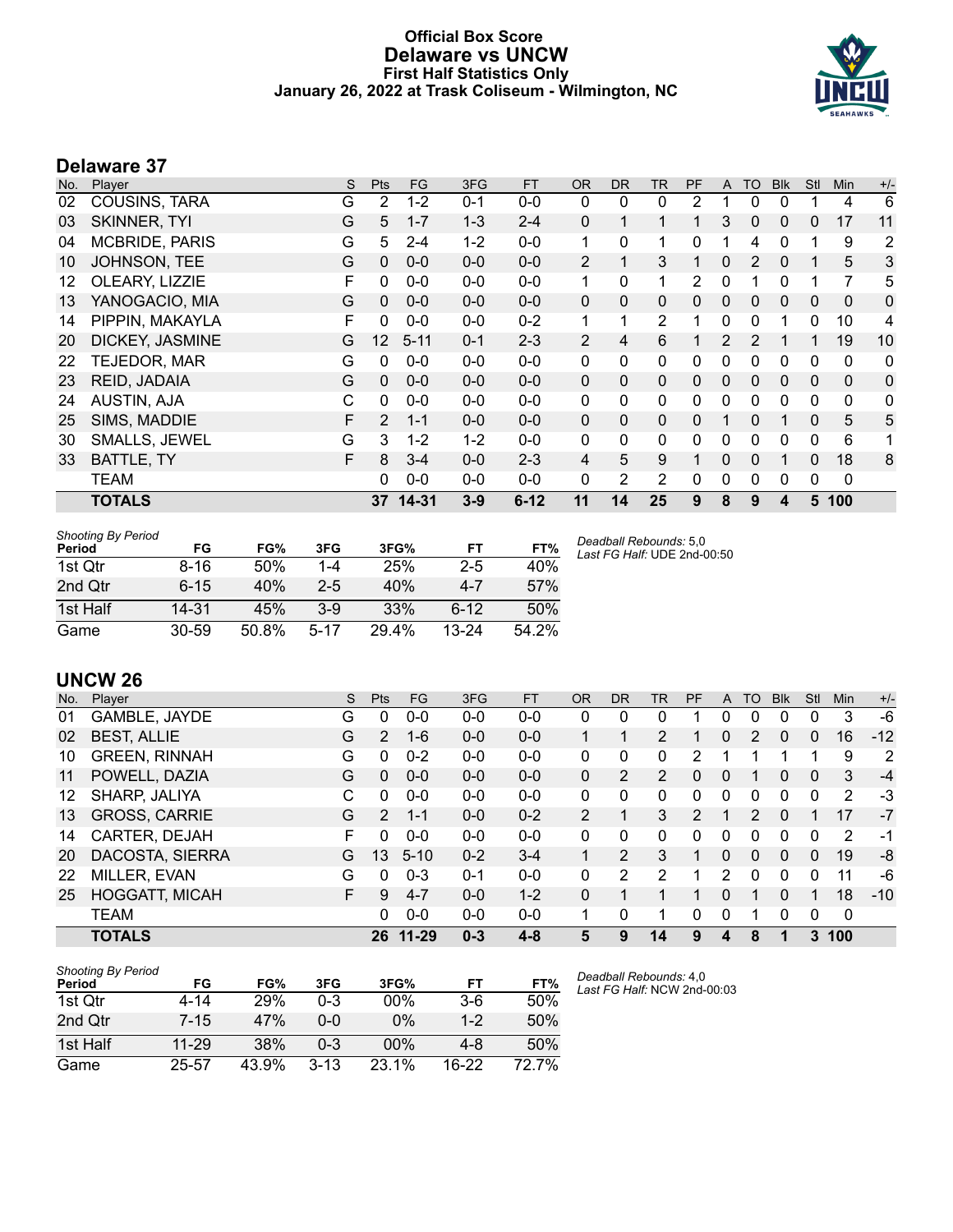| Game Notes:                                       |  |
|---------------------------------------------------|--|
| Officials: Josh Howell, Danielle Jackson, Michael |  |
| Johnson                                           |  |
| Attendance: 346                                   |  |

Start Time: 07:03 PM ET<br>End Time: 08:55 PM ET<br>Game Duration: 1:51<br>Conference Game;

| Score |    |     |      |     | 1st 2nd 3rd 4th TOT |
|-------|----|-----|------|-----|---------------------|
| UDE   | 19 | 18. | -23- | 18  | 78                  |
| NCW   | 11 | 15  | 22.  | -21 | 69                  |

| <b>Points from (This Period)</b> |    | <b>UDE NCW</b> |
|----------------------------------|----|----------------|
| In the Paint                     | 14 | 20             |
| Off Turns                        | 11 |                |
| 2nd Chance                       | 13 |                |
| <b>Fast Break</b>                | ค  |                |
| Bench                            |    |                |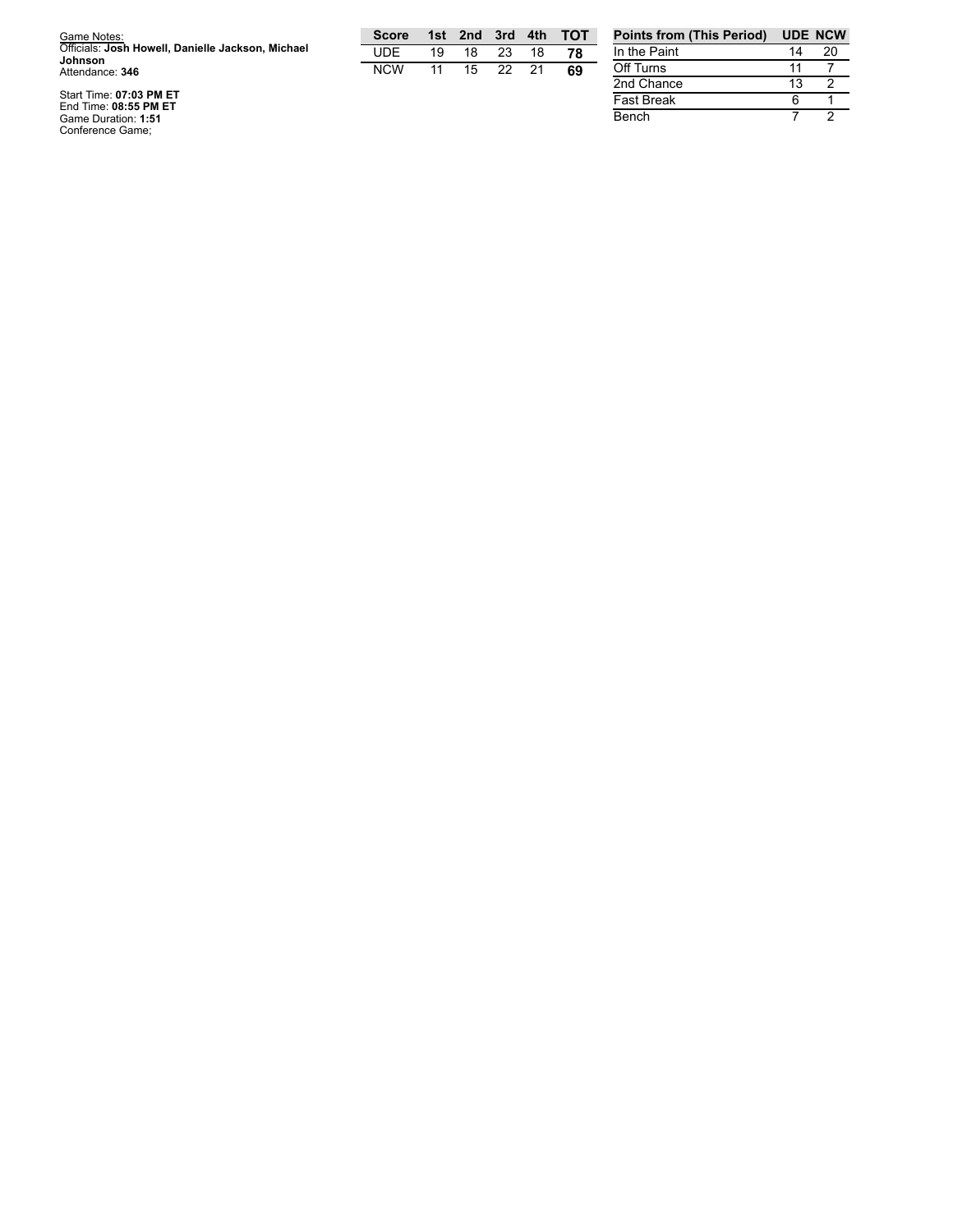### **Official Box Score Delaware vs UNCW First Quarter Statistics Only January 26, 2022 at Trask Coliseum - Wilmington, NC**



# **Delaware 19**

| No. | Player                 | S | <b>Pts</b>     | <b>FG</b> | 3FG     | <b>FT</b> | <b>OR</b>    | <b>DR</b>    | <b>TR</b>      | PF           | A            | <b>TO</b>    | <b>Blk</b> | Stl          | Min          | $+/-$          |
|-----|------------------------|---|----------------|-----------|---------|-----------|--------------|--------------|----------------|--------------|--------------|--------------|------------|--------------|--------------|----------------|
| 03  | SKINNER, TYI           | G | 5              | $1 - 3$   | $1 - 2$ | $2 - 4$   | 0            |              |                | 0            |              | 0            | 0          | 0            | 10           | 8              |
| 04  | <b>MCBRIDE, PARIS</b>  | G | $\overline{2}$ | $1 - 2$   | $0-0$   | $0-0$     | 1            | $\mathbf{0}$ | 1              | $\mathbf{0}$ |              | 3            | 0          |              | 6            | $\overline{2}$ |
| 12  | OLEARY, LIZZIE         | F | 0              | $0 - 0$   | $0-0$   | $0-0$     | 1            | $\mathbf{0}$ | 1              | 1            | 0            |              | 0          |              | 6            | 4              |
| 20  | <b>DICKEY, JASMINE</b> | G | 8              | $4 - 7$   | $0 - 1$ | $0 - 1$   | 1            | 4            | 5              |              | 0            |              |            | 0            | 9            | $\overline{7}$ |
| 33  | BATTLE, TY             | F | $\overline{2}$ | $1 - 2$   | $0-0$   | $0-0$     | 1            | 1            | $\overline{2}$ | 0            | $\Omega$     | 0            |            | $\Omega$     | 9            | 6              |
| 02  | <b>COUSINS, TARA</b>   | G | $\overline{2}$ | $1 - 2$   | $0 - 1$ | $0 - 0$   | $\mathbf 0$  | $\mathbf{0}$ | 0              | 2            |              | $\Omega$     | 0          |              | 4            | 6              |
| 10  | JOHNSON, TEE           | G | 0              | $0 - 0$   | $0-0$   | $0-0$     | 0            | 1            | 1              |              | $\mathbf{0}$ |              | 0          | 0            | 1            | 1              |
| 13  | YANOGACIO, MIA         | G | $\Omega$       | $0 - 0$   | $0 - 0$ | $0 - 0$   | $\mathbf{0}$ | $\Omega$     | $\mathbf{0}$   | $\mathbf{0}$ | $\mathbf{0}$ | $\mathbf{0}$ | 0          | $\Omega$     | $\mathbf{0}$ | 0              |
| 14  | PIPPIN, MAKAYLA        | F | 0              | $0 - 0$   | $0 - 0$ | $0 - 0$   | 0            | 1            | 1              | 1            | $\Omega$     | 0            |            | $\Omega$     | 5            | 6              |
| 22  | TEJEDOR, MAR           | G | 0              | $0 - 0$   | $0 - 0$ | $0 - 0$   | $\mathbf{0}$ | $\mathbf{0}$ | $\Omega$       | $\Omega$     | $\mathbf{0}$ | $\Omega$     | 0          | $\mathbf{0}$ | $\Omega$     | 0              |
| 23  | REID, JADAIA           | G | $\Omega$       | $0 - 0$   | $0-0$   | $0-0$     | 0            | $\mathbf{0}$ | 0              | 0            | 0            | 0            | 0          | 0            | 0            | 0              |
| 24  | AUSTIN, AJA            | C | $\Omega$       | $0 - 0$   | $0 - 0$ | $0-0$     | $\mathbf{0}$ | $\Omega$     | 0              | $\Omega$     | 0            | $\Omega$     | 0          | $\mathbf{0}$ | $\Omega$     | 0              |
| 25  | SIMS, MADDIE           | F | $\Omega$       | $0 - 0$   | $0 - 0$ | $0-0$     | $\Omega$     | $\Omega$     | $\mathbf{0}$   | 0            | $\Omega$     | 0            | 0          | $\Omega$     | $\mathbf 0$  | 0              |
| 30  | SMALLS, JEWEL          | G | 0              | $0 - 0$   | $0 - 0$ | $0 - 0$   | 0            | $\mathbf{0}$ | $\Omega$       | $\Omega$     | $\Omega$     | $\Omega$     | 0          | 0            | $\Omega$     | 0              |
|     | <b>TEAM</b>            |   |                |           |         |           | 0            | 2            | 2              | $\mathbf 0$  |              | 0            |            |              |              |                |
|     | <b>TOTALS</b>          |   | 19             | $8 - 16$  | $1 - 4$ | $2 - 5$   | 4            | 10           | 14             | 6            | 3            | 6            | 3          | 3            | 50           |                |

| <b>Shooting By Period</b><br>Period | FG        | FG%   | 3FG      | 3FG%  | FT        | FT%   | Deadball Rebounds: 5,0 |
|-------------------------------------|-----------|-------|----------|-------|-----------|-------|------------------------|
| 1st Qtr                             | $8 - 16$  | 50%   | 1-4      | 25%   | $2 - 5$   | 40%   |                        |
| 2nd Qtr                             | $6 - 15$  | 40%   | $2 - 5$  | 40%   | $4 - 7$   | 57%   |                        |
| 1st Half                            | $8 - 16$  | 50%   | -4       | 25%   | $2 - 5$   | 40%   |                        |
| 1st Half                            | 14-31     | 45%   | $3-9$    | 33%   | $6 - 12$  | 50%   |                        |
| Game                                | $30 - 59$ | 50.8% | $5 - 17$ | 29.4% | $13 - 24$ | 54.2% |                        |

# **UNCW 11**

| No. | Plaver                | S  | Pts | FG       | 3FG     | <b>FT</b> | 0R           | <b>DR</b>      | <b>TR</b>      | PF | A            | TO       | <b>Blk</b> | <b>Stl</b> | Min            | $+/-$ |
|-----|-----------------------|----|-----|----------|---------|-----------|--------------|----------------|----------------|----|--------------|----------|------------|------------|----------------|-------|
| 10  | <b>GREEN, RINNAH</b>  | G  | 0   | $0 - 0$  | $0 - 0$ | $0-0$     | 0            | 0              | 0              |    | 0            |          |            |            | 4              | 3     |
| 13  | <b>GROSS, CARRIE</b>  | G  | 0   | $0 - 0$  | $0 - 0$ | $0 - 2$   |              |                | $\overline{2}$ | 0  | 0            | $\Omega$ | 0          | 0          |                | $-2$  |
| 20  | DACOSTA, SIERRA       | G  | 9   | $3-6$    | $0 - 2$ | $3 - 4$   | 0            |                |                |    | 0            | 0        | 0          | 0          | 10             | -8    |
| 22  | MILLER, EVAN          | G  | 0   | $0 - 3$  | $0 - 1$ | $0 - 0$   | $\mathbf{0}$ | 0              | 0              | 0  |              | 0        | 0          | 0          | 8              | -8    |
| 25  | <b>HOGGATT, MICAH</b> | F  | 2   | $1 - 3$  | $0 - 0$ | $0 - 0$   | 0            |                | 1              | U  | 0            |          | 0          |            | 8              | $-7$  |
| 01  | GAMBLE, JAYDE         | G  | 0   | $0 - 0$  | $0 - 0$ | $0-0$     | $\Omega$     | 0              | 0              |    | 0            | 0        | 0          | 0          | 3              | -6    |
| 02  | <b>BEST, ALLIE</b>    | G  | 0   | $0 - 2$  | $0 - 0$ | $0 - 0$   | 0            | 0              | 0              | ი  | 0            | 2        | 0          | 0          | 6              | -9    |
| 11  | POWELL, DAZIA         | G  | 0   | $0 - 0$  | $0 - 0$ | $0 - 0$   | $\Omega$     | $\overline{2}$ | $\overline{2}$ | 0  | $\Omega$     | $\Omega$ | 0          | $\Omega$   | $\overline{2}$ | $-2$  |
| 12  | SHARP, JALIYA         | C  | O   | $0 - 0$  | $0 - 0$ | $0-0$     | $\mathbf{0}$ | 0              | 0              | 0  | 0            | $\Omega$ | 0          | 0          | 0              | 0     |
| 14  | CARTER, DEJAH         | F. | 0   | $0 - 0$  | $0 - 0$ | $0 - 0$   | $\mathbf{0}$ | 0              | 0              | 0  | $\mathbf{0}$ | $\Omega$ | 0          | $\Omega$   | 2              | $-1$  |
|     | <b>TEAM</b>           |    |     |          |         |           | 0            | 0              | 0              | 0  |              | 1        |            |            |                |       |
|     | <b>TOTALS</b>         |    | 11  | $4 - 14$ | $0 - 3$ | $3 - 6$   |              | 5              | 6              | 3  |              | 5        | 1          | 2          | 50             |       |

| <b>Shooting By Period</b> |           |       |          |       |         |       |
|---------------------------|-----------|-------|----------|-------|---------|-------|
| Period                    | FG        | FG%   | 3FG      | 3FG%  | FT      | FT%   |
| 1st Qtr                   | 4-14      | 29%   | 0-3      | 00%   | $3-6$   | 50%   |
| 2nd Qtr                   | $7 - 15$  | 47%   | $0 - 0$  | $0\%$ | $1 - 2$ | 50%   |
| 1st Half                  | $4 - 14$  | 29%   | $0 - 3$  | 00%   | $3-6$   | 50%   |
| 1st Half                  | $11 - 29$ | 38%   | 0-3      | 00%   | $4-8$   | 50%   |
| Game                      | $25 - 57$ | 43.9% | $3 - 13$ | 23.1% | $16-22$ | 72.7% |

*Deadball Rebounds:* 4,0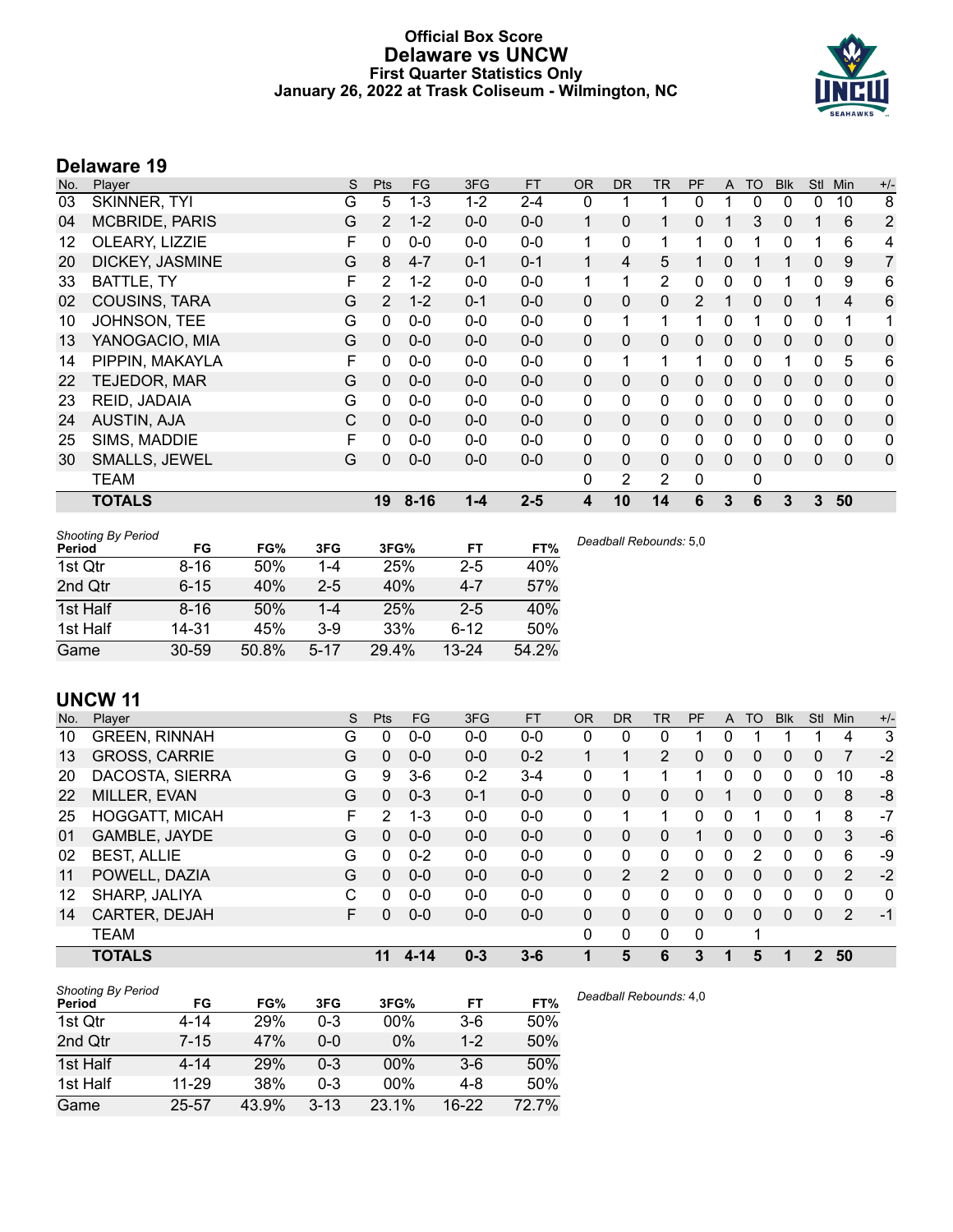| Game Notes:<br>Officials: Josh Howell, Danielle Jackson, Michael | <b>Score</b><br>UDE | 1st l<br>19 | 2nd<br>18 | 3rd<br>23 | 4th<br>18 | $\overline{a}$ TOT<br>78 | <b>Points (This Period)</b><br>In the Paint |       | UDE NCW |
|------------------------------------------------------------------|---------------------|-------------|-----------|-----------|-----------|--------------------------|---------------------------------------------|-------|---------|
| Johnson<br>Attendance: 346                                       | <b>NCW</b>          |             | 15        | 22        | 21        | 69                       | Off Turns                                   |       |         |
|                                                                  |                     |             |           |           |           |                          | 2nd Chance                                  |       |         |
| Start Time: 07:03 PM ET<br>End Time: 08:55 PM ET                 |                     |             |           |           |           |                          | <b>Fast Break</b>                           |       |         |
| Game Duration: 1:51                                              |                     |             |           |           |           |                          | Bench                                       |       |         |
| Conference Game:                                                 |                     |             |           |           |           |                          | Per Poss                                    | 0.950 | 0.550   |

| In the Paint      | 8             | 8             |
|-------------------|---------------|---------------|
| Off Turns         | 9             | 5             |
| 2nd Chance        |               |               |
| <b>Fast Break</b> | 6             |               |
| Bench             | 2             |               |
| Per Poss          | 0.950<br>9/20 | 0.550<br>6/20 |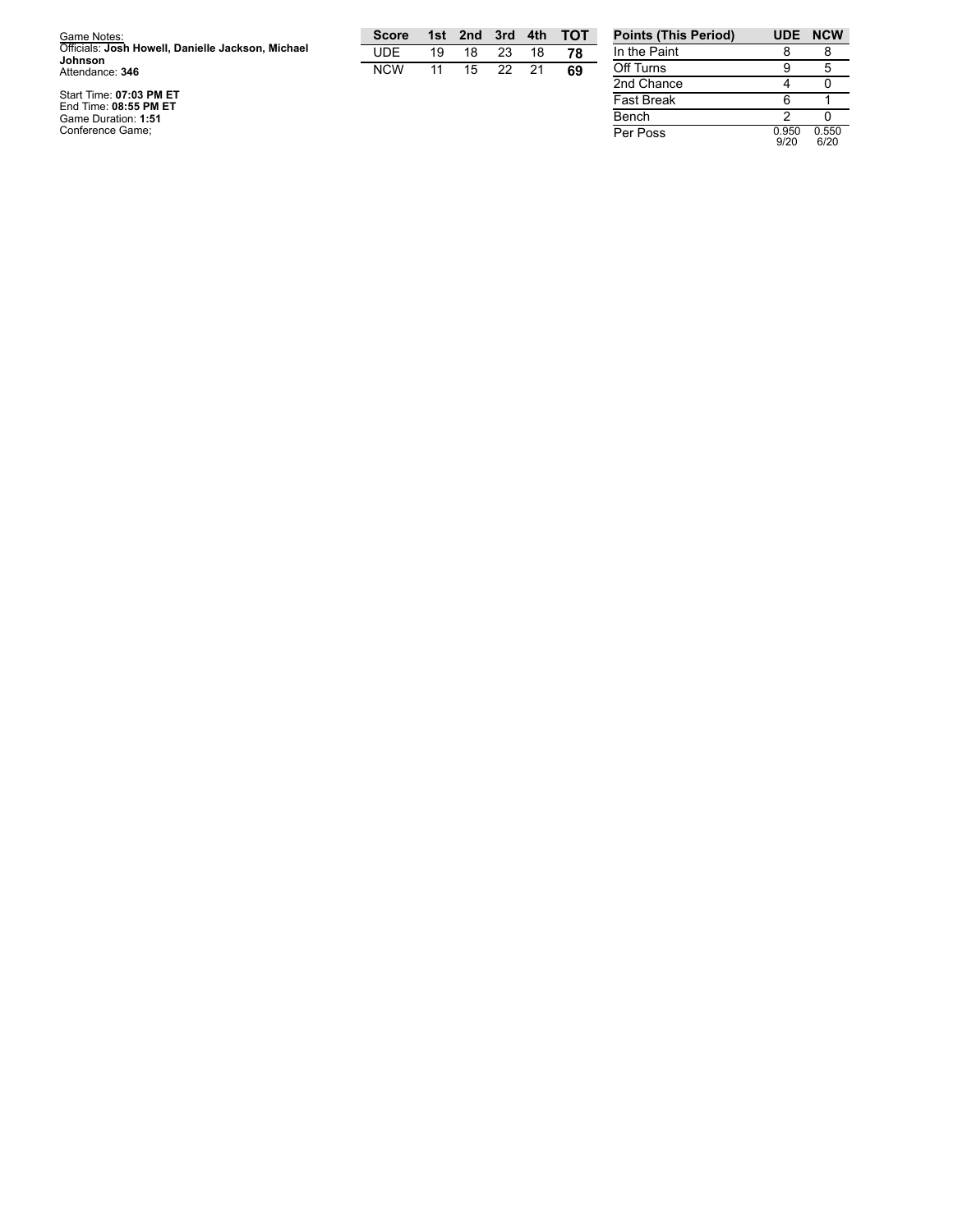### **Official Play-By-Play Delaware vs UNCW First Quarter January 26, 2022 at Trask Coliseum - Wilmington, NC**



# **Period 1**

<mark>Starters :</mark><br>Delaware: 3 SKINNER,TYI (G); 4 MCBRIDE,PARIS (G); 12 OLEARY,LIZZIE (F); 20 DICKEY,JASMINE (G); 33 BATTLE,TY (F);<br>UNCW: 10 GREEN,RINNAH (G); 13 GROSS,CARRIE (G); 20 DACOSTA,SIERRA (G); 22 MILLER,EVAN (G); 25 HO

| Time           | <b>VISITORS: Delaware</b>             | <b>Score</b> | <b>Margin</b>  | <b>HOME: UNCW</b>                                              |
|----------------|---------------------------------------|--------------|----------------|----------------------------------------------------------------|
| 09:47          | MISSED JUMPER by DICKEY, JASMINE      |              |                |                                                                |
| 09:44          | REBOUND (OFF) by BATTLE, TY           |              |                |                                                                |
| 09:29          | MISSED JUMPER by MCBRIDE, PARIS       |              |                |                                                                |
| 09:26          | REBOUND (OFF) by OLEARY, LIZZIE       |              |                |                                                                |
| 09:20          | GOOD! JUMPER by DICKEY, JASMINE       | $0 - 2$      | V <sub>2</sub> |                                                                |
| 08:54          |                                       |              |                | MISSED 3PTR by DACOSTA, SIERRA                                 |
| 08:54          | REBOUND (DEF) by TEAM                 |              |                |                                                                |
| 08:40          | MISSED 3PTR by SKINNER, TYI           |              |                |                                                                |
| 08:37          | REBOUND (OFF) by MCBRIDE, PARIS       |              |                |                                                                |
| 08:23          | TURNOVER (LOSTBALL) by MCBRIDE, PARIS |              |                |                                                                |
| 08:23          |                                       |              |                | STEAL by GREEN, RINNAH                                         |
| 08:17          | FOUL (PERSONAL) by OLEARY, LIZZIE     |              |                |                                                                |
| 08:03          |                                       | $2 - 2$      | T              | GOOD! LAYUP by DACOSTA, SIERRA                                 |
| 08:03          | FOUL (PERSONAL) by DICKEY, JASMINE    |              |                |                                                                |
| 08:03          |                                       | $3-2$        | H <sub>1</sub> | GOOD! FT by DACOSTA, SIERRA                                    |
| 07:47          | TURNOVER (LOSTBALL) by OLEARY, LIZZIE |              |                |                                                                |
| 07:47          |                                       |              |                | STEAL by HOGGATT, MICAH                                        |
| 07:29          |                                       |              |                | MISSED JUMPER by HOGGATT, MICAH                                |
| 07:22          | REBOUND (DEF) by DICKEY, JASMINE      |              |                |                                                                |
| 07:22          | TURNOVER (BADPASS) by DICKEY, JASMINE |              |                |                                                                |
| 07:12          |                                       |              |                | MISSED 3PTR by DACOSTA, SIERRA                                 |
| 07:10          | REBOUND (DEF) by TEAM                 |              |                |                                                                |
| 06:57          | TURNOVER (TRAVEL) by MCBRIDE, PARIS   |              |                |                                                                |
| 06:44          |                                       |              |                | MISSED LAYUP by DACOSTA, SIERRA                                |
| 06:44          | BLOCK by DICKEY, JASMINE              |              |                |                                                                |
| 06:38          | REBOUND (DEF) by DICKEY, JASMINE      |              |                |                                                                |
| 06:36          | MISSED JUMPER by DICKEY, JASMINE      |              |                |                                                                |
| 06:36          |                                       |              |                | <b>BLOCK by GREEN, RINNAH</b>                                  |
| 06:31          |                                       |              |                | REBOUND (DEF) by GROSS, CARRIE                                 |
| 06:31          |                                       |              |                | TURNOVER (BADPASS) by GREEN, RINNAH                            |
| 06:05          | TURNOVER (BADPASS) by MCBRIDE, PARIS  |              |                |                                                                |
| 06:03          |                                       |              |                | MISSED LAYUP by HOGGATT, MICAH                                 |
| 05:59          | REBOUND (DEF) by DICKEY, JASMINE      |              |                |                                                                |
| 05:53          |                                       |              |                | FOUL (PERSONAL) by GREEN, RINNAH                               |
| 05:53          |                                       |              |                | SUB OUT: GREEN, RINNAH                                         |
| 05:53          |                                       |              |                | SUB IN: BEST, ALLIE                                            |
| 05:53          | SUB OUT: MCBRIDE, PARIS               |              |                |                                                                |
| 05:53          | SUB IN: COUSINS, TARA                 |              |                |                                                                |
| 05:53          | MISSED FT by SKINNER, TYI             |              |                |                                                                |
| 05:53          | REBOUND (OFF) by TEAM                 |              |                |                                                                |
| 05:53          | GOOD! FT by SKINNER, TYI              | $3 - 3$      | Τ              |                                                                |
| 05:41          |                                       |              |                | TURNOVER (LOSTBALL) by BEST, ALLIE                             |
| 05:41          | STEAL by COUSINS, TARA                |              |                |                                                                |
| 05:36          | GOOD! LAYUP by DICKEY, JASMINE [FB]   | $3-5$        | V <sub>2</sub> |                                                                |
| 05:36          | ASSIST by COUSINS, TARA               |              |                |                                                                |
| 05:36          |                                       |              |                | FOUL (PERSONAL) by DACOSTA, SIERRA                             |
|                |                                       |              |                |                                                                |
| 05:36<br>05:34 | MISSED FT by DICKEY, JASMINE          |              |                | REBOUND (DEF) by DACOSTA, SIERRA                               |
|                |                                       |              |                |                                                                |
| 05:08<br>05:05 |                                       |              |                | MISSED JUMPER by BEST, ALLIE<br>REBOUND (OFF) by GROSS, CARRIE |
|                |                                       |              |                |                                                                |
| 05:05          | FOUL (PERSONAL) by COUSINS, TARA      |              |                |                                                                |
| 05:05          |                                       |              |                | MISSED FT by GROSS, CARRIE                                     |
| 05:05          |                                       |              |                | REBOUND (OFF) by TEAM                                          |
| 05:05          |                                       |              |                | MISSED FT by GROSS, CARRIE                                     |
| 05:02          | REBOUND (DEF) by DICKEY, JASMINE      |              |                |                                                                |
| 04:57          | MISSED 3PTR by COUSINS, TARA          |              |                |                                                                |
| 04:54          |                                       |              |                | REBOUND (DEF) by HOGGATT, MICAH                                |
| 04:54          |                                       |              |                | TURNOVER (LOSTBALL) by HOGGATT, MICAH                          |
| 04:54          | STEAL by OLEARY, LIZZIE               |              |                |                                                                |
| 04:54          |                                       |              |                |                                                                |
| 04:54          | SUB OUT: OLEARY, LIZZIE               |              |                |                                                                |
| 04:54          | SUB IN: PIPPIN, MAKAYLA               |              |                |                                                                |
| 04:48          | GOOD! JUMPER by DICKEY, JASMINE       | $3 - 7$      | V <sub>4</sub> |                                                                |
| 04:24          |                                       | $5 - 7$      | V <sub>2</sub> | GOOD! JUMPER by HOGGATT, MICAH [PNT]                           |
| 04:24          |                                       |              |                | ASSIST by MILLER, EVAN                                         |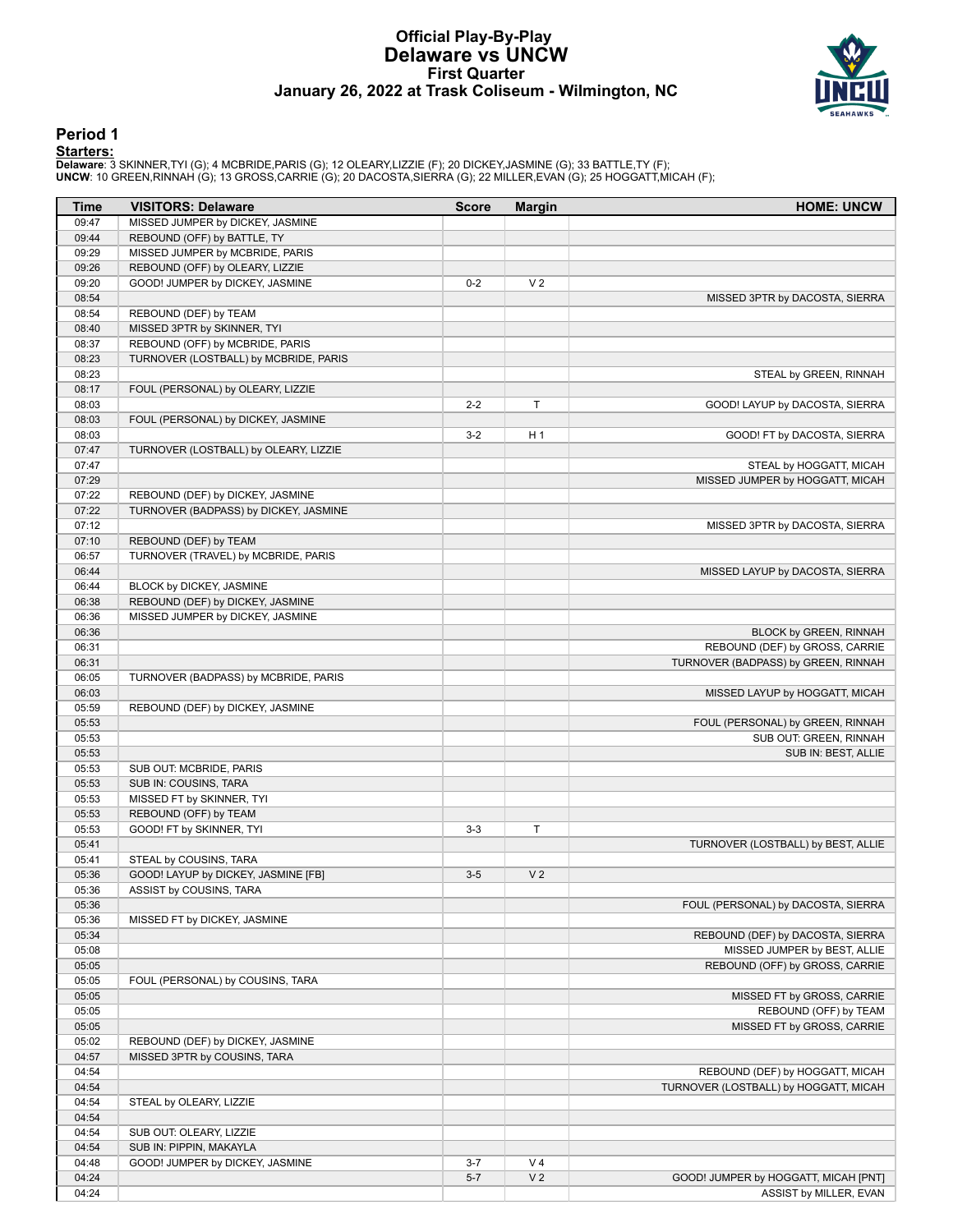| <b>Time</b>    | <b>VISITORS: Delaware</b>            | <b>Score</b> | <b>Margin</b>  | <b>HOME: UNCW</b>                                |
|----------------|--------------------------------------|--------------|----------------|--------------------------------------------------|
| 04:14          | GOOD! JUMPER by COUSINS, TARA        | $5-9$        | V <sub>4</sub> |                                                  |
| 04:14          | ASSIST by SKINNER, TYI               |              |                |                                                  |
| 03:55          |                                      |              |                | MISSED 3PTR by MILLER, EVAN                      |
| 03:51          | REBOUND (DEF) by BATTLE, TY          |              |                |                                                  |
| 03:41          | GOOD! JUMPER by BATTLE, TY [PNT]     | $5 - 11$     | $V_6$          |                                                  |
| 03:17          |                                      | $7 - 11$     | V <sub>4</sub> | GOOD! LAYUP by DACOSTA, SIERRA                   |
| 03:17          | FOUL (PERSONAL) by PIPPIN, MAKAYLA   |              |                |                                                  |
| 03:17          |                                      |              |                | SUB OUT: GROSS, CARRIE                           |
| 03:17          |                                      |              |                | SUB OUT: HOGGATT, MICAH                          |
| 03:17          |                                      |              |                | SUB IN: GAMBLE, JAYDE                            |
| 03:17          |                                      |              |                | SUB IN: CARTER, DEJAH                            |
| 03:17          |                                      | $8 - 11$     | $V_3$          | GOOD! FT by DACOSTA, SIERRA                      |
| 03:17          |                                      |              |                | SUB OUT: MILLER, EVAN                            |
| 03:17          |                                      |              |                | SUB IN: POWELL, DAZIA                            |
| 03:08          | MISSED JUMPER by BATTLE, TY          |              |                |                                                  |
| 03:05          |                                      |              |                | REBOUND (DEF) by POWELL, DAZIA                   |
| 02:36          |                                      |              |                | TURNOVER (SHOTCLOCK) by TEAM                     |
| 02:20          | MISSED JUMPER by SKINNER, TYI        |              |                |                                                  |
| 02:17          | REBOUND (OFF) by DICKEY, JASMINE     |              |                |                                                  |
| 02:16          | GOOD! LAYUP by DICKEY, JASMINE       | $8 - 13$     | V <sub>5</sub> |                                                  |
| 01:43          |                                      |              |                | MISSED JUMPER by BEST, ALLIE                     |
| 01:43          | BLOCK by BATTLE, TY                  |              |                |                                                  |
| 01:37          | REBOUND (DEF) by PIPPIN, MAKAYLA     |              |                |                                                  |
| 01:34          | MISSED 3PTR by DICKEY, JASMINE       |              |                |                                                  |
| 01:31<br>01:27 |                                      |              |                | REBOUND (DEF) by POWELL, DAZIA                   |
| 01:27          | FOUL (PERSONAL) by COUSINS, TARA     |              |                |                                                  |
| 01:27          |                                      |              |                | SUB OUT: POWELL, DAZIA<br>SUB OUT: CARTER, DEJAH |
| 01:27          |                                      |              |                | SUB IN: MILLER, EVAN                             |
| 01:27          |                                      |              |                | SUB IN: HOGGATT, MICAH                           |
| 01:27          | SUB OUT: COUSINS, TARA               |              |                |                                                  |
| 01:27          | SUB IN: MCBRIDE, PARIS               |              |                |                                                  |
| 01:27          |                                      |              |                | MISSED FT by DACOSTA, SIERRA                     |
| 01:27          |                                      |              |                | REBOUND (OFF) by TEAM                            |
| 01:27          |                                      | $9 - 13$     | V <sub>4</sub> | GOOD! FT by DACOSTA, SIERRA [FB]                 |
| 01:01          | GOOD! JUMPER by MCBRIDE, PARIS       | $9 - 15$     | $V_6$          |                                                  |
| 00:41          |                                      |              |                | MISSED JUMPER by MILLER, EVAN                    |
| 00:41          | BLOCK by PIPPIN, MAKAYLA             |              |                |                                                  |
| 00:36          | REBOUND (DEF) by SKINNER, TYI        |              |                |                                                  |
| 00:36          |                                      |              |                | FOUL (PERSONAL) by GAMBLE, JAYDE                 |
| 00:36          | SUB OUT: BATTLE, TY                  |              |                |                                                  |
| 00:36          | SUB IN: OLEARY, LIZZIE               |              |                |                                                  |
| 00:36          | MISSED FT by SKINNER, TYI            |              |                |                                                  |
| 00:36          | REBOUND (OFF) by TEAM                |              |                |                                                  |
| 00:36          | GOOD! FT by SKINNER, TYI [FB]        | $9 - 16$     | V <sub>7</sub> |                                                  |
| 00:36          | SUB OUT: DICKEY, JASMINE             |              |                |                                                  |
| 00:36          | SUB IN: JOHNSON, TEE                 |              |                |                                                  |
| 00:31          |                                      |              |                | TURNOVER (BADPASS) by BEST, ALLIE                |
| 00:31          | STEAL by MCBRIDE, PARIS              |              |                |                                                  |
| 00:25          | GOOD! 3PTR by SKINNER, TYI [FB]      | $9 - 19$     | $V$ 10         |                                                  |
| 00:25          | ASSIST by MCBRIDE, PARIS             |              |                |                                                  |
| 00:15          |                                      |              |                | MISSED LAYUP by MILLER, EVAN                     |
| 00:11          | REBOUND (DEF) by JOHNSON, TEE        |              |                |                                                  |
| 00:10          | FOUL (OFF) by JOHNSON, TEE           |              |                |                                                  |
| 00:10          | TURNOVER (OFFENSIVE) by JOHNSON, TEE |              |                |                                                  |
| 00:10          |                                      |              |                | SUB OUT: GAMBLE, JAYDE                           |
| 00:10          |                                      |              |                | SUB OUT: MILLER, EVAN                            |
| 00:10          |                                      |              |                | SUB IN: GREEN, RINNAH                            |
| 00:10          |                                      |              |                | SUB IN: GROSS, CARRIE                            |
| 00:04          |                                      | $11 - 19$    | V 8            | GOOD! JUMPER by DACOSTA, SIERRA [PNT]            |

# **Delaware 19, UNCW 11**

| <b>Points (This Period)</b> | <b>UDE</b>    | <b>NCW</b>    |
|-----------------------------|---------------|---------------|
| In the Paint                |               |               |
| Off Turns                   |               |               |
| 2nd Chance                  |               |               |
| Fast Break                  |               |               |
| Bench                       |               |               |
| Per Poss                    | 0.950<br>9/20 | 0.550<br>6/20 |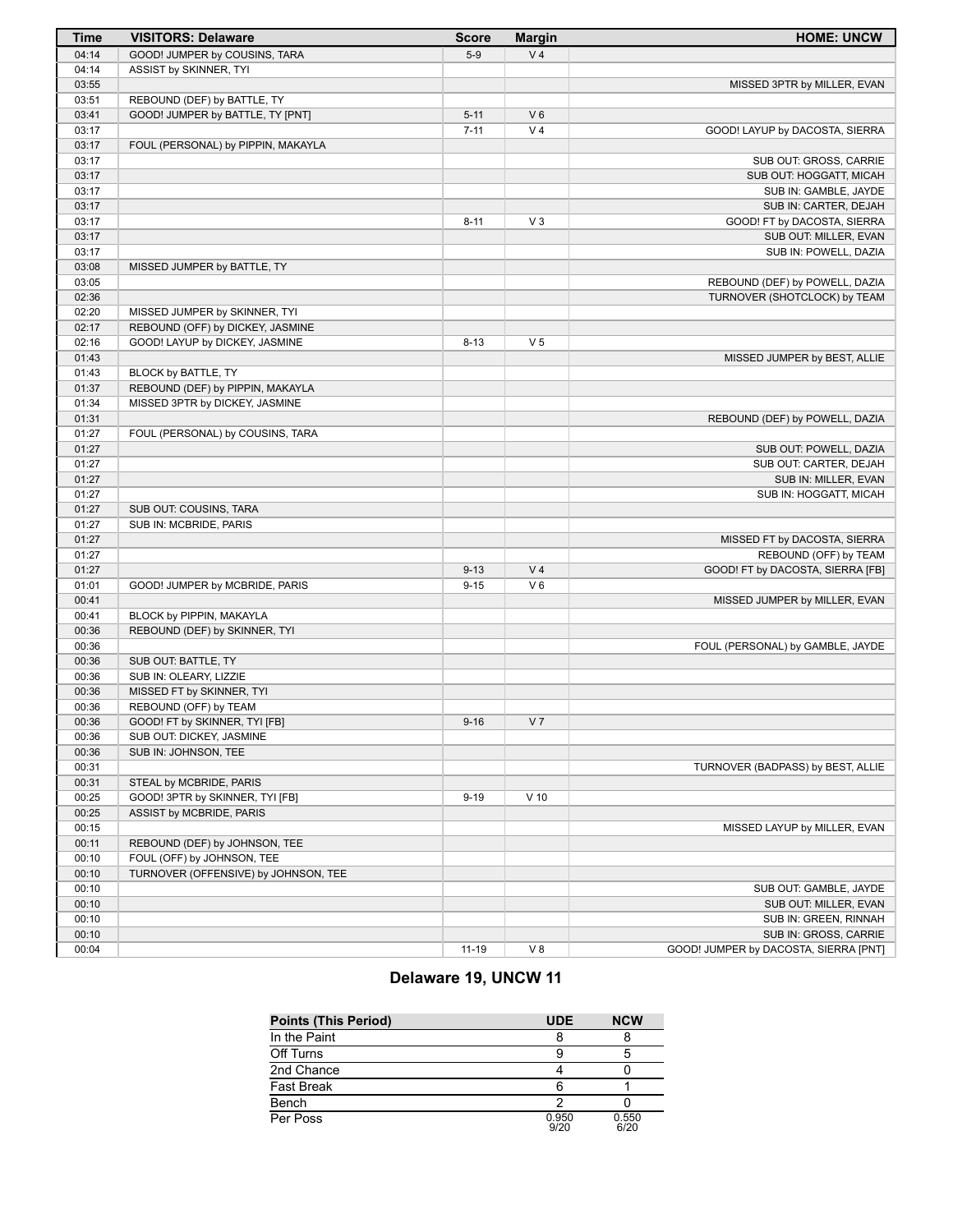# **Official Box Score Delaware vs UNCW Second Quarter Statistics Only January 26, 2022 at Trask Coliseum - Wilmington, NC**



# **Delaware 18**

| No. | Player                | S | <b>Pts</b>     | <b>FG</b> | 3FG     | <b>FT</b> | <b>OR</b>    | <b>DR</b>    | <b>TR</b>      | PF          | A            | <b>TO</b> | <b>Blk</b> | Stl          | Min          | $+/-$ |
|-----|-----------------------|---|----------------|-----------|---------|-----------|--------------|--------------|----------------|-------------|--------------|-----------|------------|--------------|--------------|-------|
| 03  | SKINNER, TYI          | G | 0              | $0 - 4$   | $0 - 1$ | $0 - 0$   | 0            | $\mathbf{0}$ | 0              |             | 2            | 0         | 0          | 0            |              | 3     |
| 04  | <b>MCBRIDE, PARIS</b> | G | 3              | $1 - 2$   | $1 - 2$ | $0-0$     | $\Omega$     | $\Omega$     | 0              | 0           | $\mathbf{0}$ | 1         | 0          | $\mathbf{0}$ | 3            | 0     |
| 12  | OLEARY, LIZZIE        | F | 0              | $0 - 0$   | $0-0$   | $0-0$     | $\mathbf{0}$ | $\mathbf{0}$ | 0              | 1           | $\Omega$     | 0         | 0          | $\mathbf 0$  | 1            | 1     |
| 20  | DICKEY, JASMINE       | G | 4              | $1 - 4$   | $0 - 0$ | $2 - 2$   | $\mathbf{1}$ | $\mathbf{0}$ | $\mathbf{1}$   | 0           | 2            |           | 0          |              | 10           | 3     |
| 33  | BATTLE, TY            | F | 6              | $2 - 2$   | $0-0$   | $2 - 3$   | 3            | 4            | 7              |             | 0            | 0         | 0          | 0            | 9            | 2     |
| 02  | <b>COUSINS, TARA</b>  | G | $\Omega$       | $0 - 0$   | $0 - 0$ | $0 - 0$   | 0            | $\mathbf{0}$ | 0              | 0           | $\mathbf{0}$ | $\Omega$  | 0          | $\mathbf{0}$ | 0            | 0     |
| 10  | JOHNSON, TEE          | G | 0              | $0 - 0$   | $0-0$   | $0-0$     | 2            | $\mathbf{0}$ | $\overline{2}$ | 0           | $\mathbf{0}$ |           | 0          |              | 4            | 2     |
| 13  | YANOGACIO, MIA        | G | $\Omega$       | $0 - 0$   | $0 - 0$ | $0 - 0$   | 0            | $\mathbf{0}$ | 0              | 0           | $\mathbf{0}$ | 0         | $\Omega$   | $\mathbf{0}$ | $\mathbf{0}$ | 0     |
| 14  | PIPPIN, MAKAYLA       | F | 0              | $0 - 0$   | $0 - 0$ | $0 - 2$   | 1            | $\mathbf{0}$ | 1              | 0           | $\Omega$     | 0         | 0          | $\Omega$     | 5            | $-2$  |
| 22  | TEJEDOR, MAR          | G | 0              | $0 - 0$   | $0 - 0$ | $0 - 0$   | $\Omega$     | $\Omega$     | $\Omega$       | 0           | $\mathbf{0}$ | $\Omega$  | 0          | $\mathbf{0}$ | $\mathbf{0}$ | 0     |
| 23  | REID, JADAIA          | G | 0              | $0 - 0$   | $0-0$   | $0-0$     | 0            | $\mathbf{0}$ | 0              | 0           | $\Omega$     | 0         | 0          | 0            | 0            | 0     |
| 24  | <b>AUSTIN, AJA</b>    | C | $\mathbf{0}$   | $0 - 0$   | $0 - 0$ | $0-0$     | 0            | $\Omega$     | 0              | 0           | $\mathbf{0}$ | $\Omega$  | 0          | $\mathbf{0}$ | $\mathbf{0}$ | 0     |
| 25  | SIMS, MADDIE          | F | $\overline{2}$ | $1 - 1$   | $0 - 0$ | $0 - 0$   | $\Omega$     | $\mathbf{0}$ | 0              | 0           |              | $\Omega$  |            | $\Omega$     | 5            | 5     |
| 30  | <b>SMALLS, JEWEL</b>  | G | 3              | $1 - 2$   | $1 - 2$ | $0 - 0$   | 0            | $\mathbf{0}$ | 0              | $\Omega$    | $\Omega$     | 0         | 0          | $\mathbf{0}$ | 6            | 1     |
|     | <b>TEAM</b>           |   |                |           |         |           | $\mathbf{0}$ | 0            | 0              | $\mathbf 0$ |              | 0         |            |              |              |       |
|     | <b>TOTALS</b>         |   | 18             | $6 - 15$  | $2 - 5$ | $4 - 7$   | 7            | 4            | 11             | 3           | 5            | 3         |            | $\mathbf{2}$ | 50           |       |

| <b>Shooting By Period</b><br>Period | FG        | FG%   | 3FG      | 3FG%       | FT        | FT%   | Deadball Rebounds: 5,0 |
|-------------------------------------|-----------|-------|----------|------------|-----------|-------|------------------------|
| 3rd Qtr                             | $9 - 14$  | 64%   | $1 - 3$  | 33%        | 4-4       | 100%  |                        |
| 4th Qtr                             | $7 - 14$  | 50%   | $1-5$    | <b>20%</b> | $3 - 8$   | 38%   |                        |
| 2nd Half                            | $6 - 15$  | 40%   | $2 - 5$  | 40%        | $4 - 7$   | 57%   |                        |
| 2nd Half                            | 16-28     | 57%   | $2 - 8$  | 25%        | 7-12      | 58%   |                        |
| Game                                | $30 - 59$ | 50.8% | $5 - 17$ | 29.4%      | $13 - 24$ | 54.2% |                        |

# **UNCW 15**

| No. | Plaver                | S  | Pts | <b>FG</b> | 3FG     | <b>FT</b> | 0R       | <b>DR</b> | TR           | PF | A            | TO       | <b>Blk</b> | <b>Stl</b> | Min          | $+/-$        |
|-----|-----------------------|----|-----|-----------|---------|-----------|----------|-----------|--------------|----|--------------|----------|------------|------------|--------------|--------------|
| 10  | <b>GREEN, RINNAH</b>  | G  | 0   | $0 - 2$   | $0 - 0$ | $0-0$     | 0        | 0         | 0            |    |              | 0        | 0          | 0          | 5            | -1           |
| 13  | <b>GROSS, CARRIE</b>  | G  | 2   | $1 - 1$   | $0 - 0$ | $0 - 0$   |          | 0         | 1            | 2  |              | 2        | 0          |            | 10           | $-5$         |
| 20  | DACOSTA, SIERRA       | G  | 4   | $2 - 4$   | $0 - 0$ | $0 - 0$   |          |           | 2            | 0  | 0            | 0        | 0          | 0          | 9            | $\mathbf 0$  |
| 22  | MILLER, EVAN          | G  | 0   | $0-0$     | $0 - 0$ | $0 - 0$   | 0        | 2         | 2            |    |              | 0        | 0          | 0          | 3            | 2            |
| 25  | <b>HOGGATT, MICAH</b> | F  |     | $3 - 4$   | $0 - 0$ | $1 - 2$   | 0        | 0         | 0            |    | 0            | 0        | 0          | 0          | 10           | -3           |
| 01  | GAMBLE, JAYDE         | G  | 0   | $0 - 0$   | $0 - 0$ | $0-0$     | 0        | 0         | 0            | 0  | $\mathbf{0}$ | 0        | 0          | 0          | $\Omega$     | $\mathbf 0$  |
| 02  | <b>BEST, ALLIE</b>    | G  | 2   | 1-4       | $0 - 0$ | $0 - 0$   | 1        |           | 2            |    | 0            | 0        | 0          | 0          | 10           | $-3$         |
| 11  | POWELL, DAZIA         | G  | 0   | $0 - 0$   | $0 - 0$ | $0 - 0$   | $\Omega$ | 0         | 0            | 0  | $\Omega$     |          | 0          | 0          | 1            | $-2$         |
| 12  | SHARP, JALIYA         | C  | O   | $0 - 0$   | $0 - 0$ | $0-0$     | 0        | 0         | $\mathbf{0}$ | 0  | 0            | 0        | 0          | 0          | 2            | -3           |
| 14  | CARTER, DEJAH         | F. | 0   | $0 - 0$   | $0 - 0$ | $0 - 0$   | 0        | 0         | $\Omega$     | 0  | $\mathbf{0}$ | $\Omega$ | 0          | 0          | $\mathbf{0}$ | $\mathbf{0}$ |
|     | TEAM                  |    |     |           |         |           | 1        | 0         | 1            | 0  |              | 0        |            |            |              |              |
|     | <b>TOTALS</b>         |    | 15  | $7 - 15$  | $0 - 0$ | $1 - 2$   | 4        | 4         | 8            | 6  | 3            | 3        | 0          | 1          | 50           |              |

| <b>Shooting By Period</b> |          |       |          |       |           |       |
|---------------------------|----------|-------|----------|-------|-----------|-------|
| Period                    | FG       | FG%   | 3FG      | 3FG%  | FT        | FT%   |
| 3rd Qtr                   | $6-12$   | 50%   | $2-6$    | 33%   | $8 - 10$  | 80%   |
| 4th Qtr                   | $8 - 16$ | 50%   | $1 - 4$  | 25%   | $4 - 4$   | 100%  |
| 2nd Half                  | $7 - 15$ | 47%   | 0-0      | 0%    | $1 - 2$   | 50%   |
| 2nd Half                  | 14-28    | 50%   | $3 - 10$ | 30%   | $12 - 14$ | 86%   |
| Game                      | 25-57    | 43.9% | $3 - 13$ | 23.1% | $16-22$   | 72.7% |

*Deadball Rebounds:* 4,0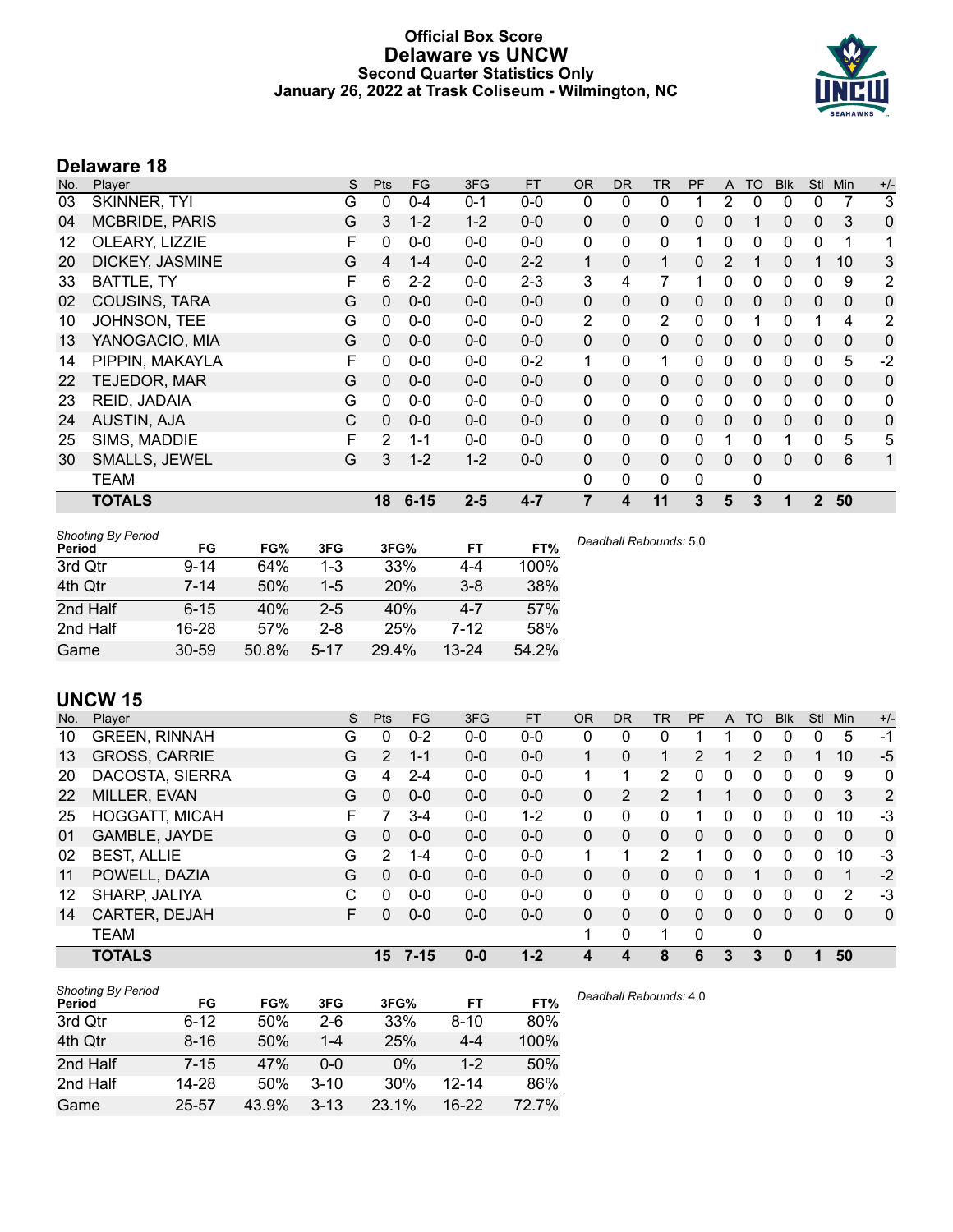| Game Notes:                                                  | <b>Score</b> | 1st l | 2nd | 3rd | 4th | <b>- тот</b> | <b>Points (This Period)</b> | <b>UDE</b>      | <b>NCW</b>                   |
|--------------------------------------------------------------|--------------|-------|-----|-----|-----|--------------|-----------------------------|-----------------|------------------------------|
| Officials: Josh Howell, Danielle Jackson, Michael<br>Johnson | <b>UDE</b>   | 19    | 18  | 23  | 18  | 78           | In the Paint                |                 | 12                           |
| Attendance: 346                                              | <b>NCW</b>   |       | 15  | 22  | 21  | 69           | Off Turns                   |                 |                              |
|                                                              |              |       |     |     |     |              | 2nd Chance                  |                 |                              |
| Start Time: 07:03 PM ET<br>End Time: 08:55 PM ET             |              |       |     |     |     |              | <b>Fast Break</b>           |                 |                              |
| Game Duration: 1:51                                          |              |       |     |     |     |              | Bench                       |                 |                              |
| Conference Game:                                             |              |       |     |     |     |              | Per Poss                    | l.286<br>$\sim$ | .000<br>$\sim$ $\sim$ $\sim$ |

0 0 5 2 1.2 8 6 8 / 1 4 1.0 0 0 8 / 1 5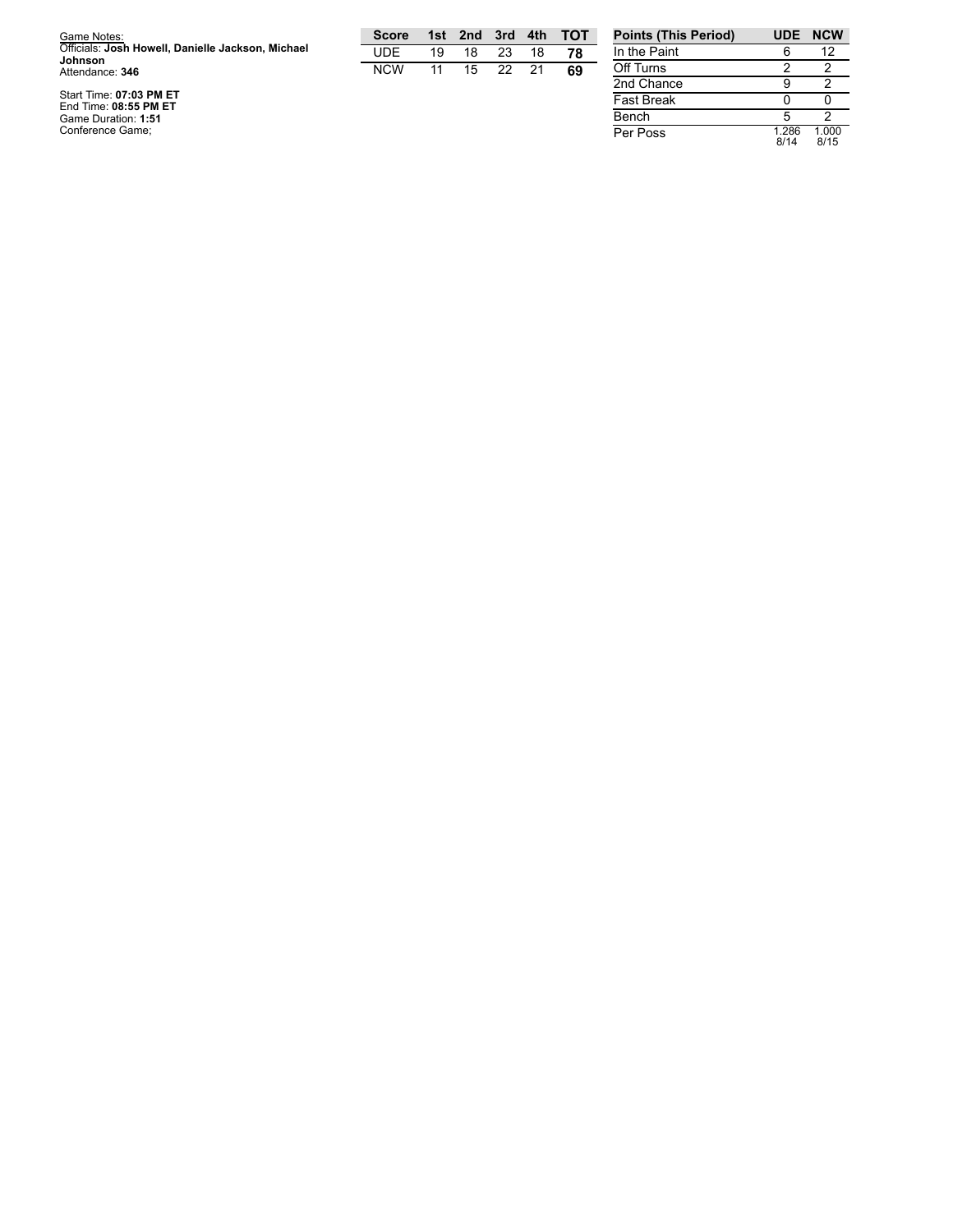### **Official Play-By-Play Delaware vs UNCW Second Quarter January 26, 2022 at Trask Coliseum - Wilmington, NC**



# **Period 2**

<mark>Starters :</mark><br>Delaware: 3 SKINNER,TYI (G); 4 MCBRIDE,PARIS (G); 12 OLEARY,LIZZIE (F); 20 DICKEY,JASMINE (G); 33 BATTLE,TY (F);<br>UNCW: 10 GREEN,RINNAH (G); 13 GROSS,CARRIE (G); 20 DACOSTA,SIERRA (G); 22 MILLER,EVAN (G); 25 HO

| Time  | <b>VISITORS: Delaware</b>           | <b>Score</b> | <b>Margin</b>  | <b>HOME: UNCW</b>                    |
|-------|-------------------------------------|--------------|----------------|--------------------------------------|
| 10:00 | SUB OUT: JOHNSON, TEE               |              |                |                                      |
| 10:00 | SUB IN: DICKEY, JASMINE             |              |                |                                      |
| 10:00 | SUB OUT: SKINNER, TYI               |              |                |                                      |
| 10:00 | SUB IN: JOHNSON, TEE                |              |                |                                      |
| 09:55 |                                     | 13-19        | $V_6$          | GOOD! JUMPER by BEST, ALLIE          |
| 09:34 | MISSED JUMPER by DICKEY, JASMINE    |              |                |                                      |
| 09:30 | REBOUND (OFF) by PIPPIN, MAKAYLA    |              |                |                                      |
| 09:16 | GOOD! 3PTR by MCBRIDE, PARIS        | 13-22        | V <sub>9</sub> |                                      |
| 08:52 | FOUL (PERSONAL) by OLEARY, LIZZIE   |              |                |                                      |
| 08:52 | SUB OUT: OLEARY, LIZZIE             |              |                |                                      |
| 08:52 | SUB IN: BATTLE, TY                  |              |                |                                      |
| 08:52 |                                     |              |                | MISSED FT by HOGGATT, MICAH          |
| 08:52 |                                     |              |                | REBOUND (OFF) by TEAM                |
| 08:52 |                                     | $14 - 22$    | V8             | GOOD! FT by HOGGATT, MICAH           |
| 08:39 | TURNOVER (BADPASS) by JOHNSON, TEE  |              |                |                                      |
| 08:39 |                                     |              |                | STEAL by GROSS, CARRIE               |
| 08:33 |                                     |              |                | TURNOVER (LOSTBALL) by GROSS, CARRIE |
|       |                                     |              |                |                                      |
| 08:33 | STEAL by JOHNSON, TEE               |              |                |                                      |
| 08:15 | MISSED JUMPER by DICKEY, JASMINE    |              |                |                                      |
| 08:12 | REBOUND (OFF) by JOHNSON, TEE       |              |                |                                      |
| 08:11 | MISSED 3PTR by MCBRIDE, PARIS       |              |                |                                      |
| 08:08 | REBOUND (OFF) by JOHNSON, TEE       |              |                |                                      |
| 07:55 | TURNOVER (TRAVEL) by MCBRIDE, PARIS |              |                |                                      |
| 07:43 |                                     |              |                | MISSED LAYUP by DACOSTA, SIERRA      |
| 07:40 |                                     |              |                | REBOUND (OFF) by DACOSTA, SIERRA     |
| 07:38 |                                     |              |                | MISSED JUMPER by DACOSTA, SIERRA     |
| 07:37 |                                     |              |                | REBOUND (OFF) by TEAM                |
| 07:23 |                                     |              |                | MISSED JUMPER by GREEN, RINNAH       |
| 07:19 | REBOUND (DEF) by BATTLE, TY         |              |                |                                      |
| 06:58 |                                     |              |                | FOUL (PERSONAL) by GREEN, RINNAH     |
| 06:58 |                                     |              |                | SUB OUT: GREEN, RINNAH               |
| 06:58 |                                     |              |                | SUB IN: MILLER, EVAN                 |
| 06:58 | SUB OUT: MCBRIDE, PARIS             |              |                |                                      |
| 06:58 | SUB OUT: JOHNSON, TEE               |              |                |                                      |
| 06:58 | SUB IN: SKINNER, TYI                |              |                |                                      |
| 06:58 | SUB IN: SMALLS, JEWEL               |              |                |                                      |
| 06:44 | MISSED JUMPER by SKINNER, TYI       |              |                |                                      |
| 06:41 |                                     |              |                | REBOUND (DEF) by DACOSTA, SIERRA     |
| 06:34 |                                     | 16-22        | $V_6$          | GOOD! LAYUP by HOGGATT, MICAH        |
|       |                                     |              |                |                                      |
| 06:34 |                                     |              |                | ASSIST by GROSS, CARRIE              |
| 06:15 | MISSED 3PTR by SMALLS, JEWEL        |              |                |                                      |
| 06:12 | REBOUND (OFF) by BATTLE, TY         |              |                |                                      |
| 06:08 | GOOD! JUMPER by BATTLE, TY          | 16-24        | V 8            |                                      |
| 06:08 | ASSIST by SKINNER, TYI              |              |                |                                      |
| 05:49 |                                     |              |                | MISSED JUMPER by BEST, ALLIE         |
| 05:43 |                                     |              |                | REBOUND (OFF) by GROSS, CARRIE       |
| 05:43 |                                     | 18-24        | $V_6$          | GOOD! LAYUP by GROSS, CARRIE         |
| 05:43 | TIMEOUT 30SEC                       |              |                |                                      |
| 05:43 |                                     |              |                |                                      |
| 05:34 |                                     |              |                | FOUL (PERSONAL) by BEST, ALLIE       |
| 05:34 | MISSED FT by PIPPIN, MAKAYLA        |              |                |                                      |
| 05:34 | REBOUND (OFF) by TEAM               |              |                |                                      |
| 05:34 | MISSED FT by PIPPIN, MAKAYLA        |              |                |                                      |
| 05:34 |                                     |              |                | REBOUND (DEF) by MILLER, EVAN        |
| 05:06 |                                     |              |                | MISSED LAYUP by BEST, ALLIE          |
| 05:03 |                                     |              |                | REBOUND (OFF) by BEST, ALLIE         |
| 05:02 |                                     |              |                | MISSED JUMPER by BEST, ALLIE         |
| 04:59 | REBOUND (DEF) by BATTLE, TY         |              |                |                                      |
|       |                                     |              |                |                                      |
| 04:43 | MISSED JUMPER by SKINNER, TYI       |              |                |                                      |
| 04:43 | REBOUND (OFF) by DICKEY, JASMINE    |              |                |                                      |
| 04:43 |                                     |              |                | FOUL (PERSONAL) by GROSS, CARRIE     |
| 04:43 |                                     |              |                | SUB OUT: MILLER, EVAN                |
| 04:43 |                                     |              |                | SUB IN: SHARP, JALIYA                |
| 04:35 |                                     |              |                | FOUL (PERSONAL) by GROSS, CARRIE     |
| 04:35 | SUB OUT: PIPPIN, MAKAYLA            |              |                |                                      |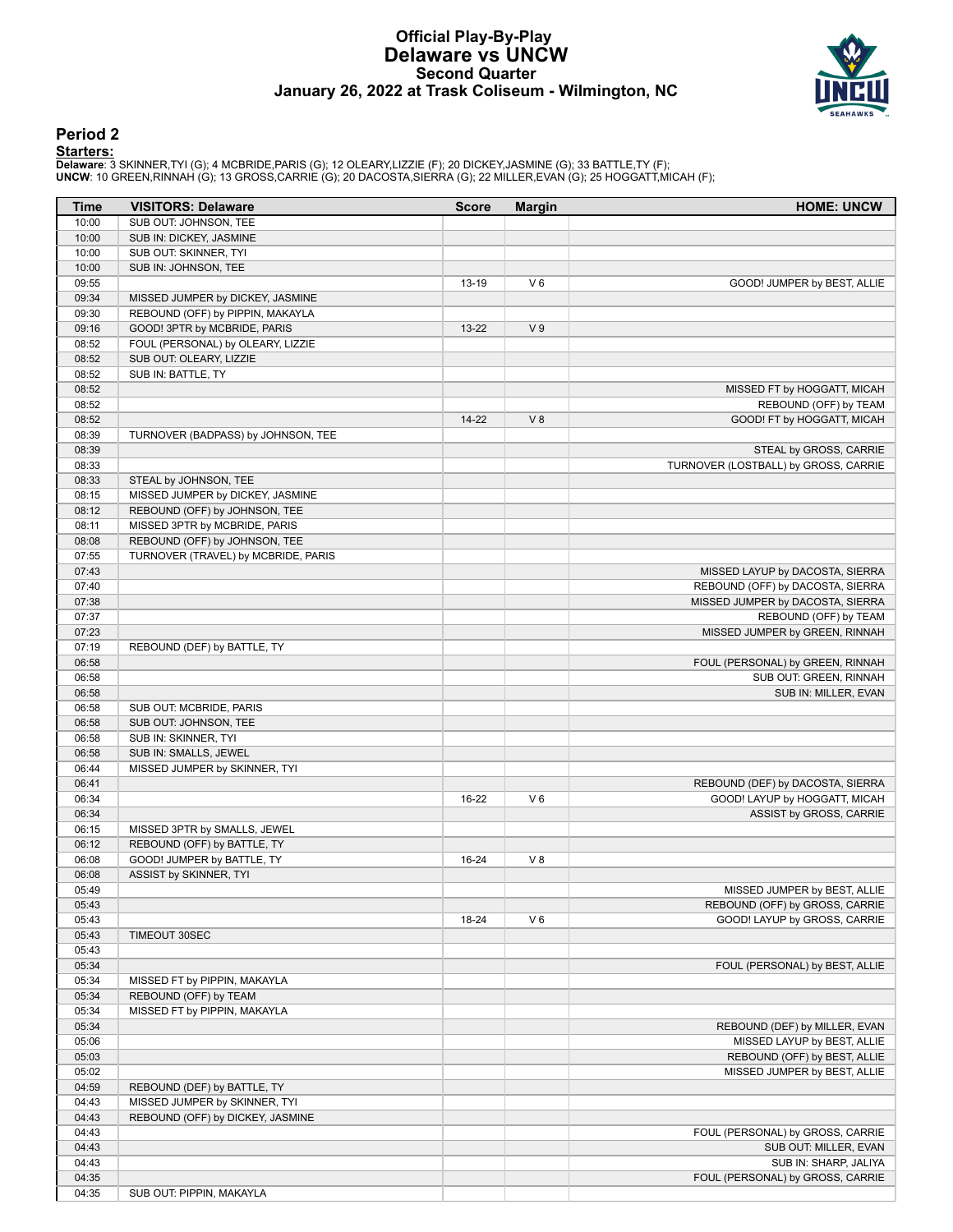| <b>Time</b>    | <b>VISITORS: Delaware</b>            | <b>Score</b> | <b>Margin</b>   | <b>HOME: UNCW</b>                                 |
|----------------|--------------------------------------|--------------|-----------------|---------------------------------------------------|
| 04:35          | SUB IN: SIMS, MADDIE                 |              |                 |                                                   |
| 04:35          | GOOD! FT by DICKEY, JASMINE          | 18-25        | V <sub>7</sub>  |                                                   |
| 04:35          | GOOD! FT by DICKEY, JASMINE          | 18-26        | V8              |                                                   |
| 04:10          | FOUL (PERSONAL) by SKINNER, TYI      |              |                 |                                                   |
| 03:51          |                                      | $20 - 26$    | $V_6$           | GOOD! LAYUP by DACOSTA, SIERRA [PNT]              |
| 03:42          | TURNOVER (TRAVEL) by DICKEY, JASMINE |              |                 |                                                   |
| 03:42          |                                      |              |                 | SUB OUT: DACOSTA, SIERRA                          |
| 03:42          |                                      |              |                 | SUB IN: GREEN, RINNAH                             |
| 03:26          | FOUL (PERSONAL) by BATTLE, TY        |              |                 |                                                   |
| 03:15          |                                      | 22-26        | V <sub>4</sub>  | GOOD! JUMPER by HOGGATT, MICAH [PNT]              |
| 03:15          |                                      |              |                 | ASSIST by GREEN, RINNAH                           |
| 03:04          | GOOD! 3PTR by SMALLS, JEWEL          | 22-29        | V <sub>7</sub>  |                                                   |
| 03:04          | ASSIST by SKINNER, TYI               |              |                 |                                                   |
| 02:39          |                                      |              |                 | MISSED JUMPER by GREEN, RINNAH                    |
| 02:39          | BLOCK by SIMS, MADDIE                |              |                 |                                                   |
| 02:35          | REBOUND (DEF) by BATTLE, TY          |              |                 |                                                   |
| 02:23          | GOOD! JUMPER by SIMS, MADDIE [PNT]   | $22 - 31$    | V <sub>9</sub>  |                                                   |
| 02:23          | ASSIST by DICKEY, JASMINE            |              |                 |                                                   |
| 02:18          |                                      |              |                 | TIMEOUT 30SEC                                     |
| 02:18          |                                      |              |                 | SUB OUT: GREEN, RINNAH                            |
| 02:18<br>02:18 |                                      |              |                 | SUB OUT: SHARP, JALIYA<br>SUB IN: DACOSTA, SIERRA |
| 02:18          |                                      |              |                 | SUB IN: MILLER, EVAN                              |
| 02:08          |                                      | 24-31        | V <sub>7</sub>  | GOOD! LAYUP by HOGGATT, MICAH                     |
| 02:08          |                                      |              |                 | ASSIST by MILLER, EVAN                            |
| 01:55          | GOOD! LAYUP by BATTLE, TY            | 24-33        | V <sub>9</sub>  |                                                   |
| 01:55          | ASSIST by DICKEY, JASMINE            |              |                 |                                                   |
| 01:55          |                                      |              |                 | FOUL (PERSONAL) by MILLER, EVAN                   |
| 01:55          | MISSED FT by BATTLE, TY              |              |                 |                                                   |
| 01:55          |                                      |              |                 | REBOUND (DEF) by MILLER, EVAN                     |
| 01:37          |                                      |              |                 | MISSED JUMPER by HOGGATT, MICAH                   |
| 01:34          | REBOUND (DEF) by BATTLE, TY          |              |                 |                                                   |
| 01:31          | MISSED JUMPER by SKINNER, TYI        |              |                 |                                                   |
| 01:28          | REBOUND (OFF) by BATTLE, TY          |              |                 |                                                   |
| 01:25          | MISSED JUMPER by DICKEY, JASMINE     |              |                 |                                                   |
| 01:22          | REBOUND (OFF) by BATTLE, TY          |              |                 |                                                   |
| 01:15          |                                      |              |                 | FOUL (PERSONAL) by HOGGATT, MICAH                 |
| 01:15          |                                      |              |                 | SUB OUT: MILLER, EVAN                             |
| 01:15          |                                      |              |                 | SUB IN: POWELL, DAZIA                             |
| 01:15          | SUB OUT: SMALLS, JEWEL               |              |                 |                                                   |
| 01:15          | SUB IN: JOHNSON, TEE                 |              |                 |                                                   |
| 01:15          | GOOD! FT by BATTLE, TY               | 24-34        | $V$ 10          |                                                   |
| 01:15          | GOOD! FT by BATTLE, TY               | 24-35        | $V$ 11          |                                                   |
| 00:56          |                                      |              |                 | TURNOVER (BADPASS) by POWELL, DAZIA               |
| 00:56          | STEAL by DICKEY, JASMINE             |              |                 |                                                   |
| 00:50          | GOOD! LAYUP by DICKEY, JASMINE [PNT] | 24-37        | V <sub>13</sub> |                                                   |
| 00:50          | ASSIST by SIMS, MADDIE               |              |                 |                                                   |
| 00:28          |                                      |              |                 | TURNOVER (LOSTBALL) by GROSS, CARRIE              |
| 00:28          | SUB OUT: JOHNSON, TEE                |              |                 |                                                   |
| 00:28          | SUB IN: SMALLS, JEWEL                |              |                 |                                                   |
| 00:11          | MISSED 3PTR by SKINNER, TYI          |              |                 |                                                   |
| 00:09          |                                      |              |                 | REBOUND (DEF) by BEST, ALLIE                      |
| 00:09          |                                      |              |                 | SUB OUT: GROSS, CARRIE                            |
| 00:09          |                                      |              |                 | SUB IN: GREEN, RINNAH                             |
| 00:09          | SUB OUT: SMALLS, JEWEL               |              |                 |                                                   |
| 00:09          | SUB IN: JOHNSON, TEE                 |              |                 |                                                   |
| 00:03          |                                      | 26-37        | $V$ 11          | GOOD! LAYUP by DACOSTA, SIERRA                    |

# **Delaware 37, UNCW 26**

| <b>Points (This Period)</b> | <b>UDE</b>    | <b>NCW</b>    |
|-----------------------------|---------------|---------------|
| In the Paint                |               | 12            |
| Off Turns                   |               |               |
| 2nd Chance                  |               |               |
| <b>Fast Break</b>           |               |               |
| Bench                       |               |               |
| Per Poss                    | 1.286<br>8/14 | 1.000<br>8/15 |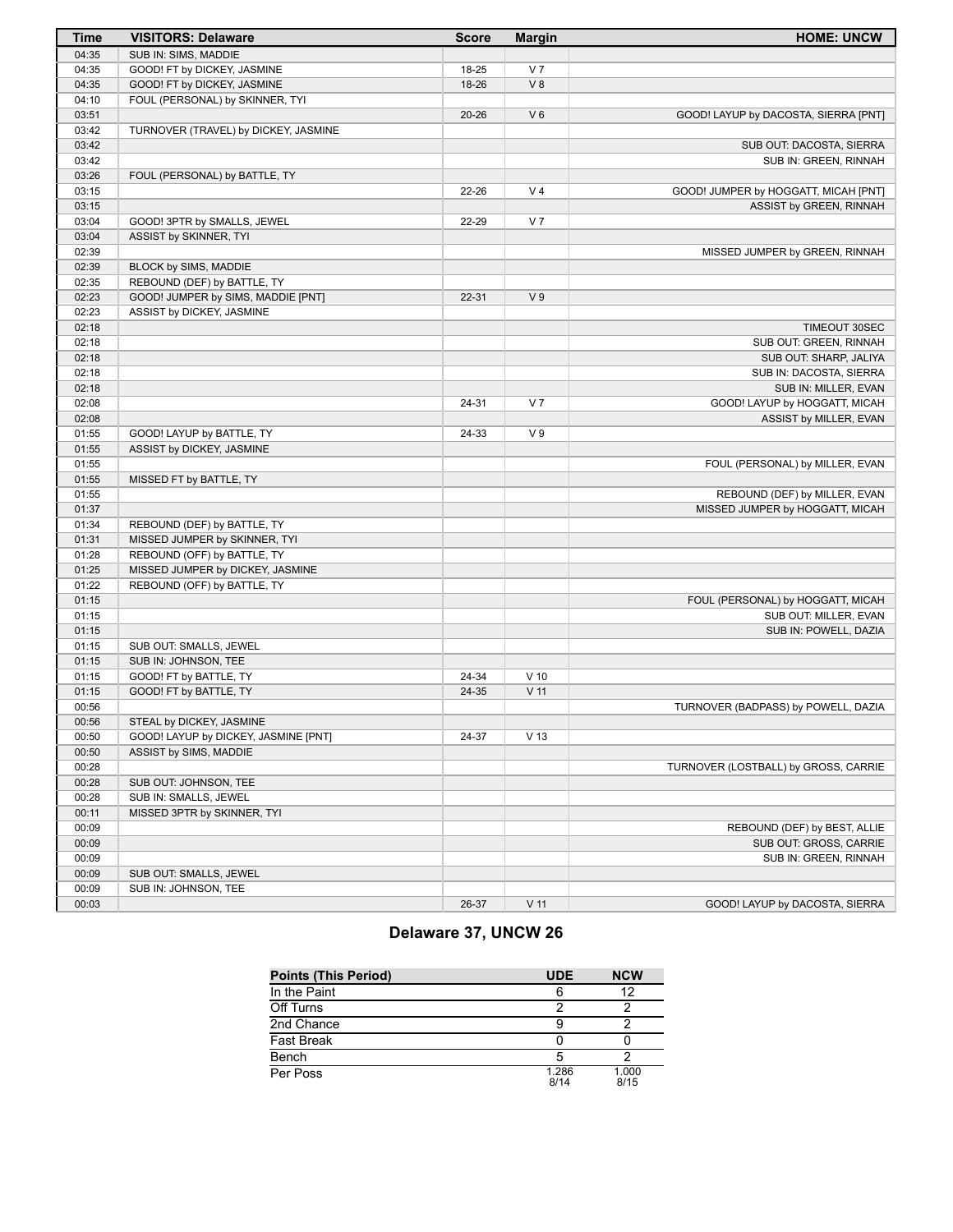# **Official Box Score Delaware vs UNCW Second Half Statistics Only January 26, 2022 at Trask Coliseum - Wilmington, NC**



# **Delaware 41**

| No. | Player                | S | Pts          | <b>FG</b> | 3FG     | <b>FT</b> | OR.          | <b>DR</b>    | TR             | PF             | A            | <b>TO</b> | <b>Blk</b> | Stl          | Min            | $+/-$ |
|-----|-----------------------|---|--------------|-----------|---------|-----------|--------------|--------------|----------------|----------------|--------------|-----------|------------|--------------|----------------|-------|
| 02  | COUSINS, TARA         | G | 0            | $0 - 0$   | $0-0$   | $0-0$     | 0            | 0            | 0              | 0              | 0            | 0         | 0          | 0            | 0              | 0     |
| 03  | <b>SKINNER, TYI</b>   | G | $15\,$       | $5 - 8$   | $1 - 4$ | $4 - 4$   | 2            | 2            | 4              | $\Omega$       | 4            |           | 0          | $\mathbf{0}$ | 15             | 12    |
| 04  | <b>MCBRIDE, PARIS</b> | G | 0            | $0 - 0$   | $0 - 0$ | $0 - 0$   | $\mathbf{0}$ | 0            | 0              | 2              | $\Omega$     |           | 0          | 0            | 7              | $-2$  |
| 10  | JOHNSON, TEE          | G | 5            | $2 - 2$   | $1 - 1$ | $0 - 0$   | $\mathbf{0}$ | $\mathbf 1$  | $\mathbf{1}$   | 2              | 0            | 2         | 0          | 0            | 7              | 17    |
| 12  | OLEARY, LIZZIE        | F | 0            | $0 - 0$   | $0-0$   | $0-0$     | 0            | 3            | 3              |                | $\Omega$     | 0         |            |              | 9              | 10    |
| 13  | YANOGACIO, MIA        | G | $\mathbf{0}$ | $0 - 1$   | $0 - 1$ | $0 - 0$   | $\mathbf{0}$ | $\mathbf{0}$ | 0              |                | 0            |           | 0          | 0            | 4              | $-14$ |
| 14  | PIPPIN, MAKAYLA       | F | $\mathbf 0$  | $0 - 0$   | $0 - 0$ | $0 - 0$   | $\mathbf{0}$ | $\mathbf{0}$ | $\mathbf{0}$   | 2              |              | 0         | 0          | $\mathbf{0}$ | $\overline{2}$ | 1     |
| 20  | DICKEY, JASMINE       | G | 11           | $5-9$     | $0 - 0$ | $1 - 2$   | 1            | 2            | 3              | $\Omega$       |              | 1         | $\Omega$   | 0            | 16             | 10    |
| 22  | TEJEDOR, MAR          | G | 0            | $0 - 2$   | $0 - 2$ | $0 - 4$   | $\mathbf{0}$ | 1            | $\mathbf 1$    | 0              | $\Omega$     |           | 0          |              | 5              | $-17$ |
| 23  | REID, JADAIA          | G | 2            | $0 - 0$   | $0 - 0$ | $2 - 2$   | $\mathbf{0}$ | $\Omega$     | 0              | $\overline{2}$ | $\Omega$     | 2         | $\Omega$   | $\Omega$     | 4              | $-14$ |
| 24  | AUSTIN, AJA           | С | $\Omega$     | $0 - 0$   | $0 - 0$ | $0 - 0$   | $\mathbf{0}$ | $\mathbf{0}$ | 0              | 2              | $\mathbf{0}$ | 0         | 0          | 0            | 4              | $-14$ |
| 25  | SIMS, MADDIE          | F | $\mathbf{0}$ | $0 - 0$   | $0 - 0$ | $0 - 0$   | $\mathbf{0}$ | $\mathbf{0}$ | 0              | $\mathbf{0}$   | 0            | $\Omega$  | 0          |              | 8              | $-11$ |
| 30  | SMALLS, JEWEL         | G | 0            | $0 - 0$   | $0 - 0$ | $0 - 0$   | 0            | 0            | $\mathbf{0}$   | 0              | $\Omega$     | 0         | 0          | $\Omega$     | 0              | 0     |
| 33  | <b>BATTLE, TY</b>     | F | 8            | $4-6$     | $0 - 0$ | $0 - 0$   | 2            | 2            | 4              | $\Omega$       | 0            | $\Omega$  | 0          |              | 15             | 12    |
|     | <b>TEAM</b>           |   | 0            | $0 - 0$   | $0 - 0$ | $0-0$     |              | 1            | $\overline{2}$ | 0              | $\mathbf{0}$ | 0         | 0          | $\mathbf{0}$ | $\mathbf{0}$   |       |
|     | <b>TOTALS</b>         |   | 41           | 16-28     | $2 - 8$ | $7 - 12$  | 6            | 12           | 18             | $12 \,$        | 6            | 9         |            | 4            | 98             |       |

| <b>Shooting By Period</b><br>Period | FG        | FG%   | 3FG      | 3FG%  | FT        | FT%   | Dea<br>Last |
|-------------------------------------|-----------|-------|----------|-------|-----------|-------|-------------|
| 3rd Otr                             | $9 - 14$  | 64%   | $1 - 3$  | 33%   | 4-4       | 100%  |             |
| 4th Qtr                             | $7 - 14$  | 50%   | $1 - 5$  | 20%   | $3 - 8$   | 38%   |             |
| 2nd Half                            | $16 - 28$ | 57%   | $2 - 8$  | 25%   | 7-12      | 58%   |             |
| Game                                | $30 - 59$ | 50.8% | $5 - 17$ | 29.4% | $13 - 24$ | 54.2% |             |

*Deadball Rebounds:* 5,0 *Last FG Half:* UDE 4th-05:31

# **UNCW 43**

| No. | Plaver                | S | Pts | <b>FG</b> | 3FG      | <b>FT</b> | <b>OR</b>    | DR           | TR | <b>PF</b>     | A        | TO            | <b>Blk</b> | Stl      | <b>Min</b> | $+/-$ |
|-----|-----------------------|---|-----|-----------|----------|-----------|--------------|--------------|----|---------------|----------|---------------|------------|----------|------------|-------|
| 01  | GAMBLE, JAYDE         | G | 0   | $0 - 2$   | $0 - 0$  | $0-0$     | 0            |              |    | 2             | 0        | 0             | 0          |          | 5          | 15    |
| 02  | <b>BEST, ALLIE</b>    | G | 3   | $1 - 2$   | $1 - 2$  | $0 - 0$   |              | 2            | 3  | 0             |          | 0             | 0          |          | 12         | $-3$  |
| 10  | <b>GREEN, RINNAH</b>  | G |     | $3-5$     | $1 - 3$  | $0 - 0$   | $\mathbf{0}$ | 0            | 0  |               | 2        | 2             |            | 0        | 12         | -4    |
| 11  | POWELL, DAZIA         | G | 10  | $4-6$     | $1 - 3$  | $1 - 1$   | 0            |              |    |               | 0        | 0             | 0          | 2        | 12         | 5     |
| 12  | SHARP, JALIYA         | C | U   | $0 - 0$   | $0 - 0$  | $0-0$     | 0            | 0            | 0  | 0             | 0        | 0             | 0          | 0        | 0          | 0     |
| 13  | <b>GROSS, CARRIE</b>  | G | 4   | $0 - 2$   | $0 - 0$  | $4 - 4$   | $\Omega$     | 0            | 0  | $\mathcal{P}$ |          |               | 0          | 0        | 13         | -6    |
| 14  | CARTER, DEJAH         | F | 4   | $2 - 2$   | $0 - 0$  | $0 - 0$   | $\Omega$     |              |    | 2             | 0        | 2             | 0          |          | 8          | -8    |
| 20  | DACOSTA, SIERRA       | G | 10  | $2 - 7$   | $0 - 2$  | $6 - 7$   | 1            | 0            | 1  |               | 2        | $\mathcal{P}$ | $\Omega$   | $\Omega$ | 20         | 2     |
| 22  | MILLER, EVAN          | G | 0   | $0 - 0$   | $0 - 0$  | $0 - 0$   | $\Omega$     | 1            | 1  | 0             | 0        |               | 0          | 0        | 1          | $-2$  |
| 25  | <b>HOGGATT, MICAH</b> | F | 5   | $2 - 2$   | $0 - 0$  | $1 - 2$   | 1            | 3            | 4  | $\mathcal{P}$ | $\Omega$ | 0             | 0          | $\Omega$ | 16         | 11    |
|     | <b>TEAM</b>           |   | 0   | $0 - 0$   | $0 - 0$  | $0 - 0$   | $\Omega$     | $\mathbf{0}$ | 0  | 0             | 0        | 0             | 0          | 0        | 0          |       |
|     | <b>TOTALS</b>         |   | 43  | $14 - 28$ | $3 - 10$ | $12 - 14$ | 3            | 9            | 12 | 11            | 6        | 8             |            | 5        | 98         |       |

| <b>Shooting By Period</b><br>Period | FG        | FG%   | 3FG      | 3FG%  | FТ        | FT%   |
|-------------------------------------|-----------|-------|----------|-------|-----------|-------|
| 3rd Qtr                             | $6-12$    | 50%   | 2-6      | 33%   | $8-10$    | 80%   |
| 4th Qtr                             | $8 - 16$  | 50%   | $1 - 4$  | 25%   | $4 - 4$   | 100%  |
| 2nd Half                            | 14-28     | 50%   | $3 - 10$ | 30%   | $12 - 14$ | 86%   |
| Game                                | $25 - 57$ | 43.9% | $3 - 13$ | 23.1% | $16-22$   | 72.7% |

*Deadball Rebounds:* 4,0 *Last FG Half:* NCW 4th-01:10

| Game Notes:                                                  | <b>Score</b> | 1st | 2nd | 3rd | 4th | тот | <b>Points from (This Period)</b> | <b>UDE NCW</b> |
|--------------------------------------------------------------|--------------|-----|-----|-----|-----|-----|----------------------------------|----------------|
| Officials: Josh Howell, Danielle Jackson, Michael<br>Johnson | UDE          | 19  | 18  | 23  | 18  | 78  | In the Paint                     | 20             |
| Attendance: 346                                              | <b>NCW</b>   | 11  | 15  | 22  |     | 69  | Off Turns                        |                |
|                                                              |              |     |     |     |     |     | 2nd Chance                       |                |
| Start Time: 07:03 PM ET<br>$End Timo: 09:55$ DM ET           |              |     |     |     |     |     | <b>Fast Break</b>                |                |

End Time: **08:55 PM ET** Game Duration: **1:51** Conference Game;

| In the Paint | 16  | 20 |
|--------------|-----|----|
| Off Turns    | я   | 16 |
| 2nd Chance   | 6   |    |
| Fast Break   | 1.3 |    |
| Bench        |     | 17 |
|              |     |    |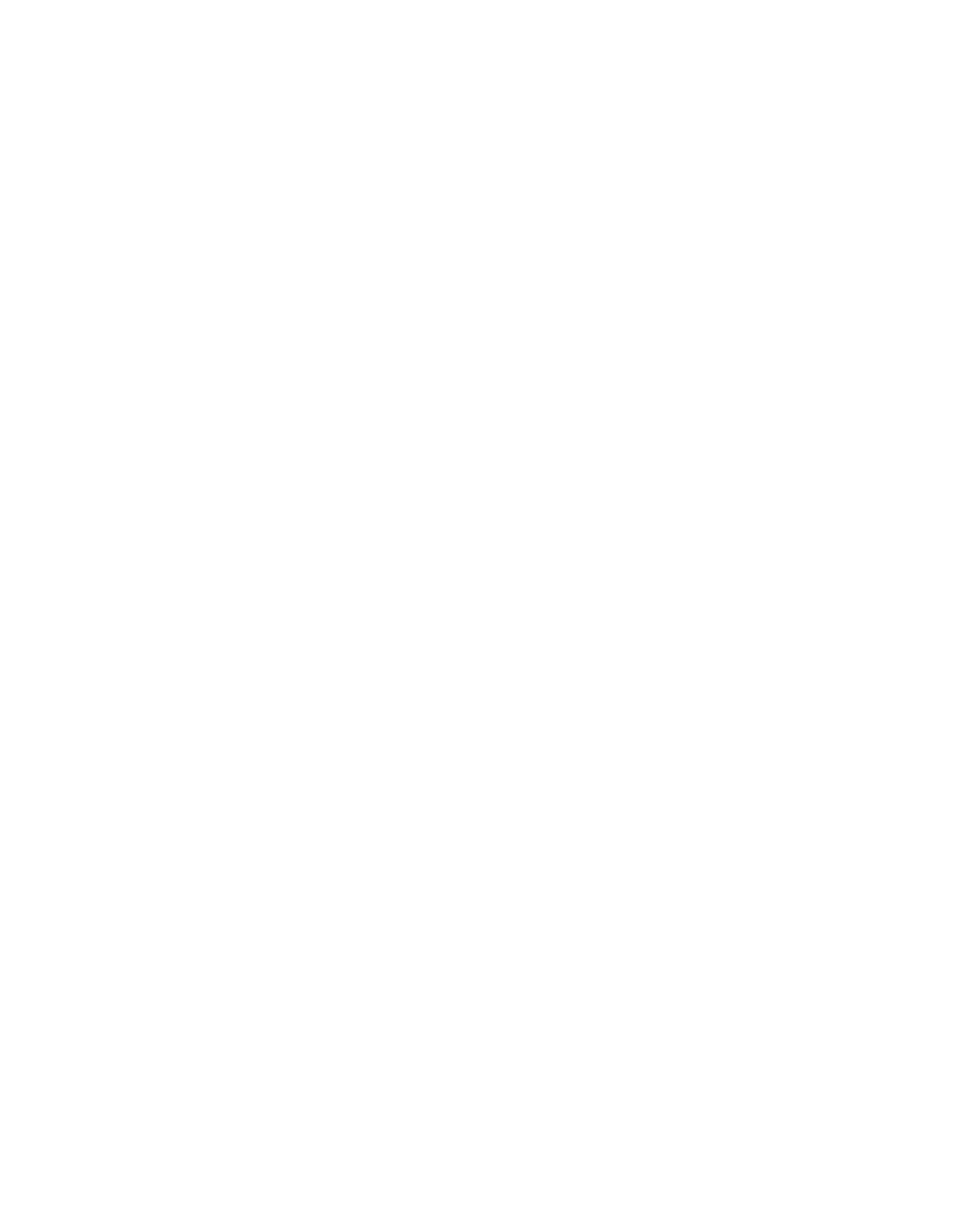### **Official Box Score Delaware vs UNCW Third Quarter Statistics Only January 26, 2022 at Trask Coliseum - Wilmington, NC**



# **Delaware 41**

| No. | Player                | S | <b>Pts</b>      | <b>FG</b> | 3FG     | <b>FT</b> | <b>OR</b>    | <b>DR</b>    | TR       | PF       | A            | <b>TO</b> | <b>Blk</b> | Stl          | Min          | $+/-$ |
|-----|-----------------------|---|-----------------|-----------|---------|-----------|--------------|--------------|----------|----------|--------------|-----------|------------|--------------|--------------|-------|
| 03  | SKINNER, TYI          | G | 9               | $2 - 4$   | $1 - 3$ | $4 - 4$   |              | 2            | 3        | 0        | 2            |           | 0          | 0            | 10           | 1     |
| 04  | <b>MCBRIDE, PARIS</b> | G | $\Omega$        | $0 - 0$   | $0 - 0$ | $0-0$     | $\mathbf{0}$ | $\mathbf{0}$ | 0        | 2        | $\mathbf{0}$ |           | 0          | $\mathbf{0}$ | 7            | $-2$  |
| 12  | OLEARY, LIZZIE        | F | 0               | $0 - 0$   | $0-0$   | $0-0$     | $\mathbf{0}$ | 1            | 1        | 1        | $\Omega$     | 0         | 0          | $\mathbf{0}$ | 4            | $-1$  |
| 20  | DICKEY, JASMINE       | G | 10 <sup>1</sup> | $5 - 7$   | $0 - 0$ | $0-0$     | 0            | 2            | 2        | 0        |              | 1         | 0          | $\mathbf{0}$ | 10           | 1     |
| 33  | BATTLE, TY            | F | 4               | $2 - 3$   | $0-0$   | $0-0$     | 2            |              | 3        | 0        | $\Omega$     | 0         | 0          | $\Omega$     | 10           | 1     |
| 02  | <b>COUSINS, TARA</b>  | G | $\Omega$        | $0 - 0$   | $0 - 0$ | $0-0$     | $\Omega$     | $\mathbf{0}$ | 0        | 0        | $\Omega$     | $\Omega$  | 0          | $\mathbf{0}$ | $\mathbf{0}$ | 0     |
| 10  | JOHNSON, TEE          | G | 0               | $0 - 0$   | $0 - 0$ | $0-0$     | 0            | $\mathbf{0}$ | 0        | 2        | $\mathbf{0}$ | 2         | 0          | $\mathbf{0}$ | 3            | 3     |
| 13  | YANOGACIO, MIA        | G | $\Omega$        | $0 - 0$   | $0 - 0$ | $0 - 0$   | $\mathbf{0}$ | $\mathbf{0}$ | 0        | 0        | $\Omega$     | $\Omega$  | $\Omega$   | $\mathbf{0}$ | $\Omega$     | 0     |
| 14  | PIPPIN, MAKAYLA       | F | 0               | $0 - 0$   | $0 - 0$ | $0 - 0$   | 0            | 0            | 0        | 2        |              | 0         | 0          | $\mathbf{0}$ | 2            | 1     |
| 22  | TEJEDOR, MAR          | G | 0               | $0-0$     | $0-0$   | $0-0$     | $\Omega$     | $\mathbf{0}$ | $\Omega$ | 0        | $\mathbf{0}$ | $\Omega$  | 0          | $\mathbf{0}$ | $\mathbf{0}$ | 0     |
| 23  | REID, JADAIA          | G | 0               | $0 - 0$   | $0-0$   | $0-0$     | 0            | $\mathbf{0}$ | 0        | 0        | $\Omega$     | 0         | 0          | 0            | 0            | 0     |
| 24  | <b>AUSTIN, AJA</b>    | C | $\Omega$        | $0 - 0$   | $0 - 0$ | $0 - 0$   | 0            | $\mathbf{0}$ | 0        | 0        | $\mathbf{0}$ | $\Omega$  | 0          | $\mathbf{0}$ | $\Omega$     | 0     |
| 25  | SIMS, MADDIE          | F | 0               | $0 - 0$   | $0 - 0$ | $0 - 0$   | $\Omega$     | $\Omega$     | 0        | 0        | $\Omega$     | 0         | 0          |              | 4            | 1     |
| 30  | <b>SMALLS, JEWEL</b>  | G | 0               | $0 - 0$   | $0-0$   | $0 - 0$   | $\Omega$     | $\Omega$     | $\Omega$ | $\Omega$ | $\Omega$     | $\Omega$  | 0          | $\Omega$     | $\Omega$     | 0     |
|     | <b>TEAM</b>           |   |                 |           |         |           | $\mathbf{0}$ | 1            | 1        | 0        |              | 0         |            |              |              |       |
|     | <b>TOTALS</b>         |   | 23 <sub>2</sub> | $9 - 14$  | $1 - 3$ | $4 - 4$   | 3            |              | 10       | 7        | 4            | 5         | 0          |              | 50           |       |

| <b>Shooting By Period</b><br>Period | FG    | FG%   | 3FG    | 3FG%  |           | FT%   | Deadball Rebounds: 5,0 |
|-------------------------------------|-------|-------|--------|-------|-----------|-------|------------------------|
| 2nd Half                            | 0-0   | ን%    | 0-0    | $0\%$ | 0-0       | 0%    |                        |
| Game                                | 30-59 | 50.8% | $5-17$ | 29.4% | $13 - 24$ | 54.2% |                        |

# **UNCW 43**

| No. | Plaver                | S  | Pts             | <b>FG</b> | 3FG     | <b>FT</b> | <b>OR</b> | <b>DR</b>    | <b>TR</b>    | PF | A        | <b>TO</b> | <b>Blk</b> | <b>Stl</b>   | Min | $+/-$       |
|-----|-----------------------|----|-----------------|-----------|---------|-----------|-----------|--------------|--------------|----|----------|-----------|------------|--------------|-----|-------------|
| 10  | <b>GREEN, RINNAH</b>  | G  | 5               | $2 - 3$   | $1 - 2$ | $0 - 0$   | 0         | 0            | 0            |    |          |           |            | 0            | 6   | 2           |
| 13  | <b>GROSS, CARRIE</b>  | G  | 4               | $0 - 0$   | $0 - 0$ | $4 - 4$   | 0         | 0            | 0            | 0  |          | 0         | 0          | $\mathbf{0}$ | 7   | 5           |
| 20  | DACOSTA, SIERRA       | G  | 3               | $0 - 3$   | $0 - 1$ | $3 - 4$   | 0         | 0            | $\mathbf{0}$ | 0  |          |           | 0          | 0            | 10  | -1          |
| 22  | MILLER, EVAN          | G  | $\Omega$        | $0 - 0$   | $0 - 0$ | $0 - 0$   | 0         |              | $\mathbf 1$  | 0  | 0        |           | 0          | $\mathbf{0}$ | 1   | $-2$        |
| 25  | <b>HOGGATT, MICAH</b> | F. | 3               | $1 - 1$   | $0 - 0$ | $1 - 2$   | 0         | 0            | $\mathbf{0}$ | 2  | 0        | 0         | 0          | 0            | 8   | 5           |
| 01  | GAMBLE, JAYDE         | G  | $\Omega$        | $0 - 0$   | $0 - 0$ | $0 - 0$   | $\Omega$  | 0            | 0            | 0  | $\Omega$ | $\Omega$  | $\Omega$   | $\Omega$     | 0   | $\mathbf 0$ |
| 02  | <b>BEST, ALLIE</b>    | G  | $\Omega$        | $0 - 1$   | $0 - 1$ | $0 - 0$   | 0         | 0            | $\mathbf{0}$ | 0  |          | 0         | 0          |              | 6   | $-7$        |
| 11  | POWELL, DAZIA         | G  | 5               | $2 - 3$   | $1 - 2$ | $0 - 0$   | $\Omega$  | 0            | $\Omega$     |    | 0        | $\Omega$  | 0          | 0            | 6   | $-2$        |
| 12  | SHARP, JALIYA         | С  | $\Omega$        | $0 - 0$   | $0 - 0$ | $0-0$     | 0         | 0            | $\mathbf{0}$ | 0  | 0        | $\Omega$  | 0          | $\Omega$     | 0   | 0           |
| 14  | CARTER, DEJAH         | F. | $\mathcal{P}$   | $1 - 1$   | $0 - 0$ | $0 - 0$   | $\Omega$  |              | $\mathbf{1}$ |    | 0        |           | $\Omega$   |              | 6   | $-5$        |
|     | <b>TEAM</b>           |    |                 |           |         |           | 0         | 0            | $\mathbf{0}$ | 0  |          | 0         |            |              |     |             |
|     | <b>TOTALS</b>         |    | 22 <sub>2</sub> | $6 - 12$  | $2 - 6$ | $8 - 10$  | 0         | $\mathbf{2}$ | 2            | 5  | 4        | 3         | 1          | $\mathbf{2}$ | 50  |             |
|     |                       |    |                 |           |         |           |           |              |              |    |          |           |            |              |     |             |

| <b>Shooting By Period</b><br>Period | FG        | FG%   | 3FG      | 3FG%  |           | FT%   |
|-------------------------------------|-----------|-------|----------|-------|-----------|-------|
| 2nd Half                            | 0-0       | 2%    | ი-ი      | $0\%$ | 0-0       | $0\%$ |
| Game                                | $25 - 57$ | 43.9% | $3 - 13$ | 23.1% | $16 - 22$ | 72.7% |

*Deadball Rebounds:* 4,0

| Game Notes:                                       | <b>Score</b> | 1st | 2nd | 3rd | 4th | <b>TOT</b> | <b>Points (This Period)</b> | <b>UDE</b>    | <b>NCW</b>     |
|---------------------------------------------------|--------------|-----|-----|-----|-----|------------|-----------------------------|---------------|----------------|
| Officials: Josh Howell, Danielle Jackson, Michael | UDE          | 19  | 18  | 23  | 18  | 78         | In the Paint                |               |                |
| Johnson<br>Attendance: 346                        | <b>NCW</b>   | 11  | 15  | 22  | 21  | 69         | Off Turns                   |               |                |
|                                                   |              |     |     |     |     |            | 2nd Chance                  |               |                |
| Start Time: 07:03 PM ET<br>End Time: 08:55 PM ET  |              |     |     |     |     |            | Fast Break                  |               |                |
| Game Duration: 1:51                               |              |     |     |     |     |            | Bench                       |               |                |
| Conference Game:                                  |              |     |     |     |     |            | Per Poss                    | .278<br>11/18 | 1.158<br>10/19 |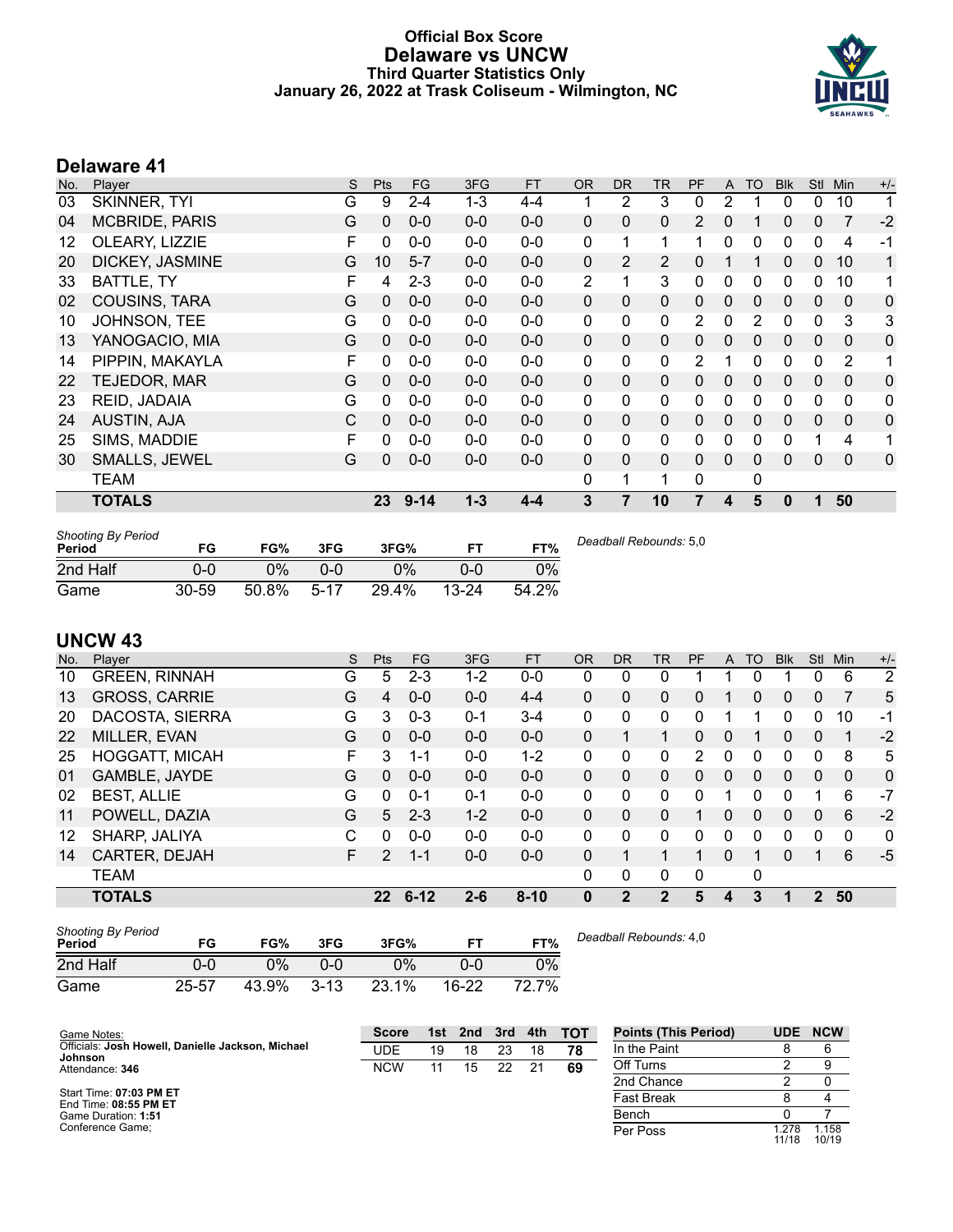### **Official Play-By-Play Delaware vs UNCW Third Quarter January 26, 2022 at Trask Coliseum - Wilmington, NC**



### **Period 3**

<mark>Starters :</mark><br>Delaware: 3 SKINNER,TYI (G); 4 MCBRIDE,PARIS (G); 12 OLEARY,LIZZIE (F); 20 DICKEY,JASMINE (G); 33 BATTLE,TY (F);<br>UNCW: 10 GREEN,RINNAH (G); 13 GROSS,CARRIE (G); 20 DACOSTA,SIERRA (G); 22 MILLER,EVAN (G); 25 HO

| <b>Time</b>    | <b>VISITORS: Delaware</b>                                             | <b>Score</b> | <b>Margin</b>   | <b>HOME: UNCW</b>                   |
|----------------|-----------------------------------------------------------------------|--------------|-----------------|-------------------------------------|
| 10:00          |                                                                       |              |                 | SUB OUT: BEST, ALLIE                |
| 10:00          |                                                                       |              |                 | SUB OUT: POWELL, DAZIA              |
| 10:00          |                                                                       |              |                 | SUB IN: GROSS, CARRIE               |
| 10:00          |                                                                       |              |                 | SUB IN: MILLER, EVAN                |
| 10:00          | SUB OUT: JOHNSON, TEE                                                 |              |                 |                                     |
| 10:00<br>10:00 | SUB OUT: SIMS, MADDIE<br>SUB IN: MCBRIDE, PARIS                       |              |                 |                                     |
| 10:00          | SUB IN: OLEARY, LIZZIE                                                |              |                 |                                     |
| 10:00          |                                                                       |              |                 | SUB OUT: MILLER, EVAN               |
| 10:00          |                                                                       |              |                 | SUB IN: CARTER, DEJAH               |
| 09:32          |                                                                       | 28-37        | V <sub>9</sub>  | GOOD! LAYUP by GREEN, RINNAH        |
| 09:18          | MISSED JUMPER by DICKEY, JASMINE                                      |              |                 |                                     |
| 09:15          |                                                                       |              |                 | REBOUND (DEF) by CARTER, DEJAH      |
| 08:51          |                                                                       |              |                 | MISSED 3PTR by DACOSTA, SIERRA      |
| 08:47          | REBOUND (DEF) by SKINNER, TYI                                         |              |                 |                                     |
| 08:45          | GOOD! JUMPER by SKINNER, TYI [FB/PNT]                                 | 28-39        | $V$ 11          |                                     |
| 08:17          |                                                                       |              |                 | TURNOVER (BADPASS) by CARTER, DEJAH |
| 08:03          | FOUL (OFF) by MCBRIDE, PARIS                                          |              |                 |                                     |
| 08:03          | TURNOVER (OFFENSIVE) by MCBRIDE, PARIS                                |              |                 |                                     |
| 07:46          |                                                                       | 31-39        | V8              | GOOD! 3PTR by GREEN, RINNAH         |
| 07:46          |                                                                       |              |                 | ASSIST by DACOSTA, SIERRA           |
| 07:35          |                                                                       |              |                 | FOUL (PERSONAL) by CARTER, DEJAH    |
| 07:21<br>07:08 | TURNOVER (LOSTBALL) by DICKEY, JASMINE                                |              |                 | MISSED 3PTR by GREEN, RINNAH        |
| 07:05          | REBOUND (DEF) by SKINNER, TYI                                         |              |                 |                                     |
| 07:05          |                                                                       |              |                 | FOUL (PERSONAL) by GREEN, RINNAH    |
| 07:05          |                                                                       |              |                 | SUB OUT: GREEN, RINNAH              |
| 07:05          |                                                                       |              |                 | SUB IN: BEST, ALLIE                 |
| 07:05          | GOOD! FT by SKINNER, TYI [FB]                                         | $31 - 40$    | V <sub>9</sub>  |                                     |
| 07:05          | GOOD! FT by SKINNER, TYI [FB]                                         | $31 - 41$    | $V$ 10          |                                     |
| 06:58          |                                                                       | 33-41        | V8              | GOOD! JUMPER by CARTER, DEJAH [FB]  |
| 06:58          |                                                                       |              |                 | ASSIST by GROSS, CARRIE             |
| 06:40          | GOOD! JUMPER by BATTLE, TY                                            | 33-43        | $V$ 10          |                                     |
| 06:40          | ASSIST by SKINNER, TYI                                                |              |                 |                                     |
| 06:23          |                                                                       |              |                 | SUB OUT: CARTER, DEJAH              |
| 06:23          |                                                                       |              |                 | SUB IN: POWELL, DAZIA               |
| 06:15          |                                                                       |              |                 | MISSED JUMPER by DACOSTA, SIERRA    |
| 06:12<br>06:02 | REBOUND (DEF) by OLEARY, LIZZIE<br>TURNOVER (BADPASS) by SKINNER, TYI |              |                 |                                     |
| 06:02          |                                                                       |              |                 | STEAL by BEST, ALLIE                |
| 05:48          | FOUL (PERSONAL) by OLEARY, LIZZIE                                     |              |                 |                                     |
| 05:48          | SUB OUT: OLEARY, LIZZIE                                               |              |                 |                                     |
| 05:48          | SUB IN: PIPPIN, MAKAYLA                                               |              |                 |                                     |
| 05:36          | FOUL (PERSONAL) by MCBRIDE, PARIS                                     |              |                 |                                     |
| 05:36          |                                                                       |              |                 | MISSED FT by HOGGATT, MICAH         |
| 05:36          |                                                                       |              |                 | REBOUND (OFF) by TEAM               |
| 05:36          |                                                                       | 34-43        | V <sub>9</sub>  | GOOD! FT by HOGGATT, MICAH          |
| 05:20          | MISSED JUMPER by DICKEY, JASMINE                                      |              |                 |                                     |
| 05:17          | REBOUND (OFF) by BATTLE, TY                                           |              |                 |                                     |
| 05:15          | GOOD! LAYUP by DICKEY, JASMINE                                        | $34 - 45$    | $V$ 11          |                                     |
| 04:53          | FOUL (PERSONAL) by PIPPIN, MAKAYLA                                    |              |                 |                                     |
| 04:53          |                                                                       |              |                 |                                     |
| 04:53          |                                                                       | 35-45        | $V$ 10          | GOOD! FT by GROSS, CARRIE           |
| 04:53          |                                                                       | 36-45        | V <sub>9</sub>  | GOOD! FT by GROSS, CARRIE           |
| 04:40<br>04:40 | GOOD! JUMPER by DICKEY, JASMINE<br>ASSIST by PIPPIN, MAKAYLA          | 36-47        | V <sub>11</sub> |                                     |
| 04:13          | FOUL (PERSONAL) by PIPPIN, MAKAYLA                                    |              |                 |                                     |
| 04:13          | SUB OUT: PIPPIN, MAKAYLA                                              |              |                 |                                     |
| 04:13          | SUB IN: SIMS, MADDIE                                                  |              |                 |                                     |
| 04:13          |                                                                       | 37-47        | $V$ 10          | GOOD! FT by GROSS, CARRIE           |
| 04:13          |                                                                       | 38-47        | V <sub>9</sub>  | GOOD! FT by GROSS, CARRIE           |
| 04:05          |                                                                       |              |                 | FOUL (PERSONAL) by POWELL, DAZIA    |
| 03:53          | MISSED LAYUP by BATTLE, TY                                            |              |                 |                                     |
| 03:50          | REBOUND (OFF) by BATTLE, TY                                           |              |                 |                                     |
| 03:49          |                                                                       |              |                 | SUB OUT: GROSS, CARRIE              |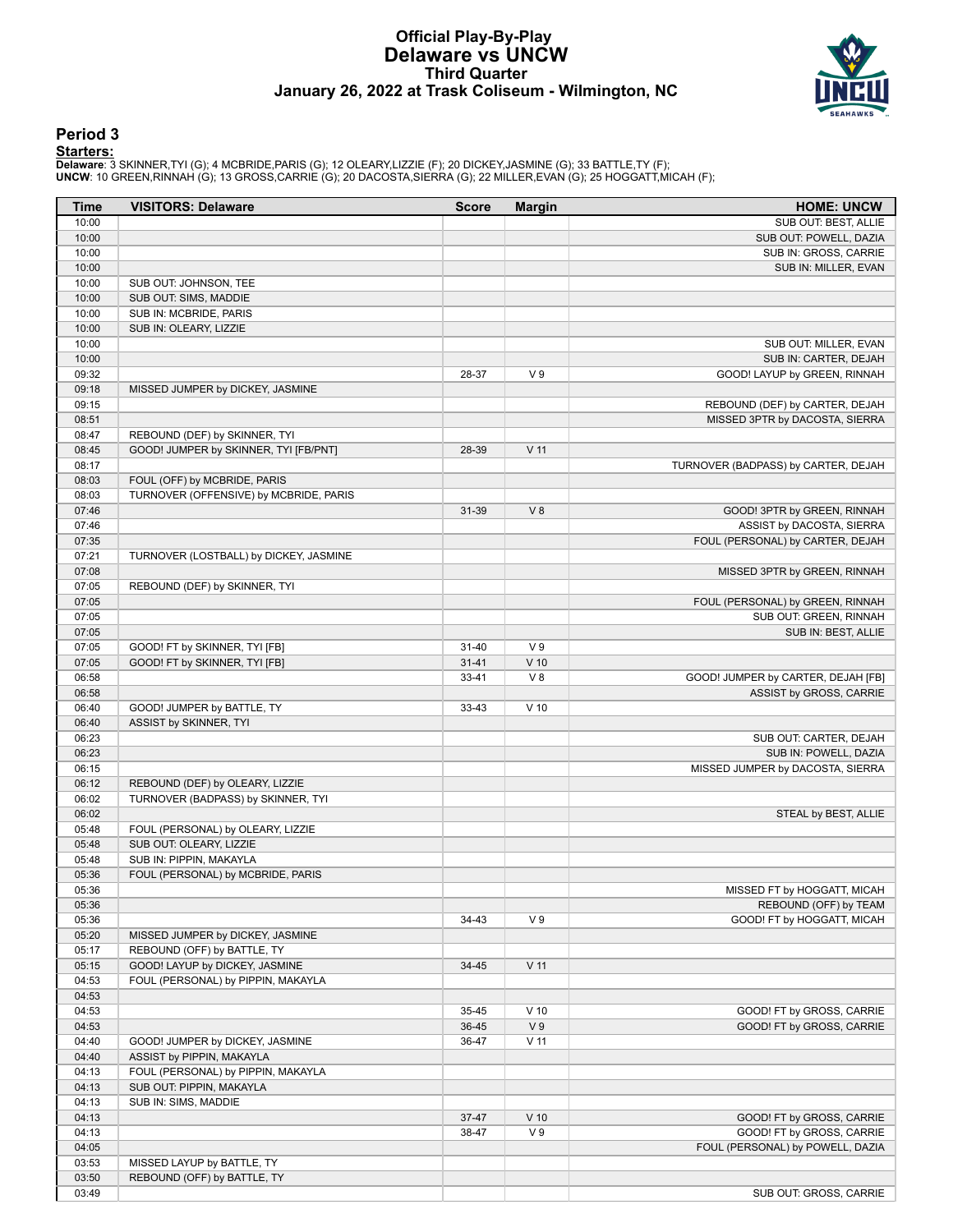| <b>Time</b> | <b>VISITORS: Delaware</b>             | <b>Score</b> | <b>Margin</b>   | <b>HOME: UNCW</b>                      |
|-------------|---------------------------------------|--------------|-----------------|----------------------------------------|
| 03:49       |                                       |              |                 | SUB IN: MILLER, EVAN                   |
| 03:45       | MISSED 3PTR by SKINNER, TYI           |              |                 |                                        |
| 03:41       |                                       |              |                 | REBOUND (DEF) by MILLER, EVAN          |
| 03:39       |                                       | 40-47        | V <sub>7</sub>  | GOOD! LAYUP by POWELL, DAZIA [FB]      |
| 03:26       |                                       |              |                 | FOUL (PERSONAL) by HOGGATT, MICAH      |
| 03:21       |                                       |              |                 | FOUL (PERSONAL) by HOGGATT, MICAH      |
| 03:21       | GOOD! FT by SKINNER, TYI              | 40-48        | V8              |                                        |
| 03:21       | GOOD! FT by SKINNER, TYI              | 40-49        | V <sub>9</sub>  |                                        |
| 03:21       |                                       |              |                 | SUB OUT: HOGGATT, MICAH                |
| 03:21       |                                       |              |                 | SUB IN: CARTER, DEJAH                  |
| 03:21       | SUB OUT: MCBRIDE, PARIS               |              |                 |                                        |
| 03:21       | SUB IN: JOHNSON, TEE                  |              |                 |                                        |
| 03:13       |                                       |              |                 | TURNOVER (LOSTBALL) by MILLER, EVAN    |
| 03:13       | STEAL by SIMS, MADDIE                 |              |                 |                                        |
| 03:06       | GOOD! JUMPER by DICKEY, JASMINE [FB]  | 40-51        | V <sub>11</sub> |                                        |
| 02:57       |                                       |              |                 | TIMEOUT 30SEC                          |
| 02:57       |                                       |              |                 |                                        |
| 02:57       |                                       |              |                 | SUB OUT: MILLER, EVAN                  |
| 02:57       |                                       |              |                 | SUB IN: GREEN, RINNAH                  |
| 02:45       |                                       |              |                 | MISSED 3PTR by BEST, ALLIE             |
| 02:43       | REBOUND (DEF) by TEAM                 |              |                 |                                        |
| 02:30       | TURNOVER (BADPASS) by JOHNSON, TEE    |              |                 |                                        |
| 02:30       |                                       |              |                 | STEAL by CARTER, DEJAH                 |
| 02:21       |                                       | 43-51        | V8              | GOOD! 3PTR by POWELL, DAZIA            |
| 02:21       |                                       |              |                 | ASSIST by BEST, ALLIE                  |
| 02:06       | GOOD! JUMPER by DICKEY, JASMINE       | 43-53        | $V$ 10          |                                        |
| 01:47       |                                       |              |                 | MISSED 3PTR by POWELL, DAZIA           |
| 01:43       | REBOUND (DEF) by DICKEY, JASMINE      |              |                 |                                        |
| 01:39       | GOOD! LAYUP by BATTLE, TY [FB]        | 43-55        | V <sub>12</sub> |                                        |
| 01:39       | ASSIST by SKINNER, TYI                |              |                 |                                        |
| 01:19       |                                       |              |                 | MISSED JUMPER by DACOSTA, SIERRA       |
| 01:16       | REBOUND (DEF) by DICKEY, JASMINE      |              |                 |                                        |
| 01:09       | GOOD! 3PTR by SKINNER, TYI            | 43-58        | V <sub>15</sub> |                                        |
| 01:09       | ASSIST by DICKEY, JASMINE             |              |                 |                                        |
| 00:54       | FOUL (PERSONAL) by JOHNSON, TEE       |              |                 |                                        |
| 00:54       |                                       |              |                 | SUB OUT: BEST, ALLIE                   |
| 00:54       |                                       |              |                 | SUB OUT: CARTER, DEJAH                 |
| 00:54       |                                       |              |                 | SUB IN: GROSS, CARRIE                  |
| 00:54       |                                       |              |                 | SUB IN: HOGGATT, MICAH                 |
| 00:54       |                                       | 44-58        | V <sub>14</sub> | GOOD! FT by DACOSTA, SIERRA            |
| 00:54       |                                       |              |                 | MISSED FT by DACOSTA, SIERRA           |
| 00:54       | REBOUND (DEF) by BATTLE, TY           |              |                 |                                        |
| 00:46       | GOOD! JUMPER by DICKEY, JASMINE [PNT] | 44-60        | V <sub>16</sub> |                                        |
| 00:19       |                                       |              |                 | TURNOVER (LOSTBALL) by DACOSTA, SIERRA |
| 00:19       | FOUL (TECH) by JOHNSON, TEE           |              |                 |                                        |
| 00:19       | TURNOVER (OFFENSIVE) by JOHNSON, TEE  |              |                 |                                        |
| 00:19       |                                       | 45-60        | V <sub>15</sub> | GOOD! FT by DACOSTA, SIERRA            |
| 00:19       |                                       | 46-60        | $V$ 14          | GOOD! FT by DACOSTA, SIERRA            |
| 00:10       |                                       | 48-60        | V <sub>12</sub> | GOOD! JUMPER by HOGGATT, MICAH         |
| 00:10       |                                       |              |                 | ASSIST by GREEN, RINNAH                |
| 00:01       | MISSED 3PTR by SKINNER, TYI           |              |                 |                                        |
| 00:01       |                                       |              |                 | BLOCK by GREEN, RINNAH                 |
| 00:01       | REBOUND (OFF) by SKINNER, TYI         |              |                 |                                        |

# **Delaware 60, UNCW 48**

| <b>Points (This Period)</b> | <b>UDE</b>     | <b>NCW</b>     |
|-----------------------------|----------------|----------------|
| In the Paint                |                |                |
| Off Turns                   |                |                |
| 2nd Chance                  |                |                |
| <b>Fast Break</b>           |                |                |
| Bench                       |                |                |
| Per Poss                    | 1.278<br>11/18 | 1.158<br>10/19 |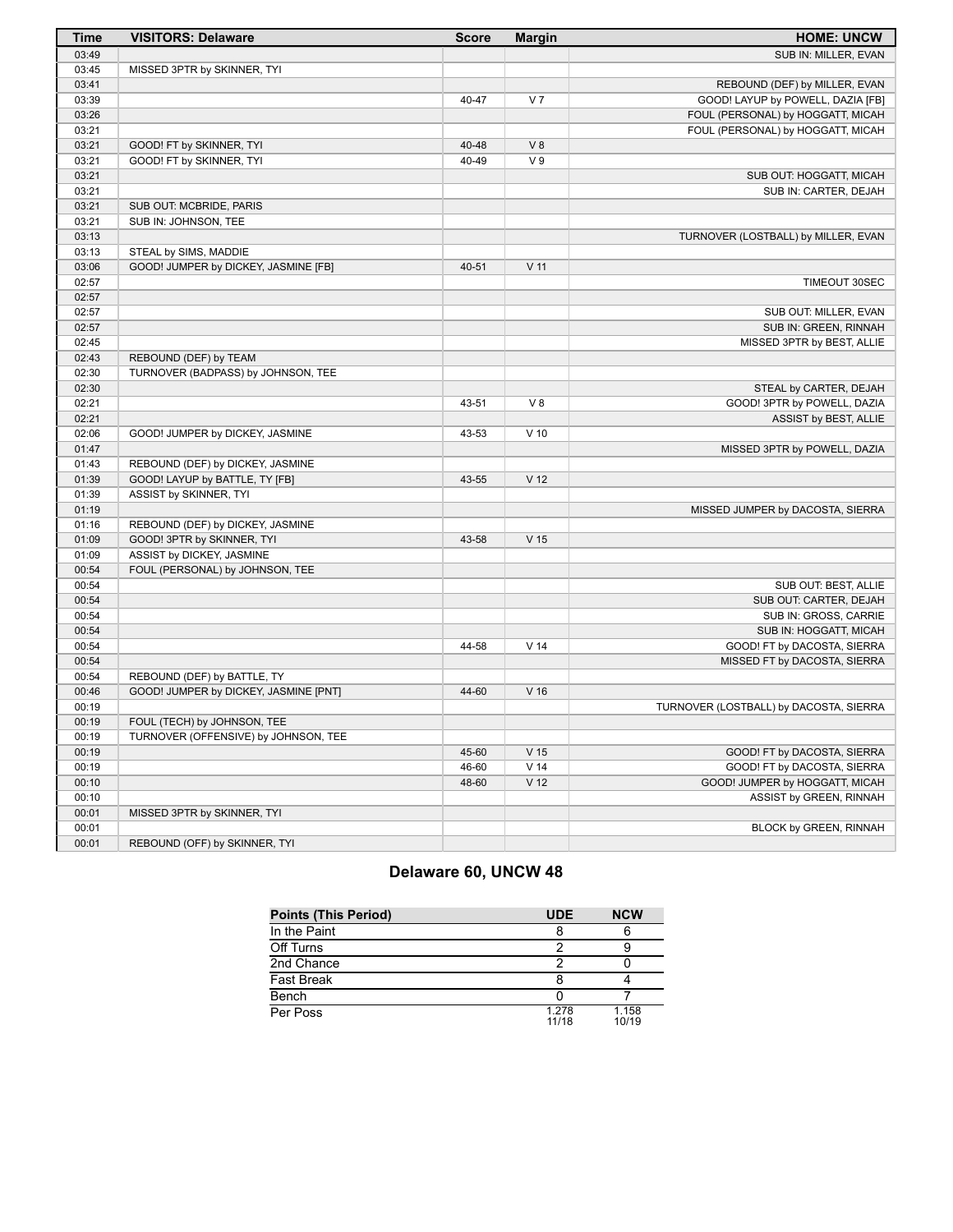# **Official Box Score Delaware vs UNCW Fourth Quarter Statistics Only January 26, 2022 at Trask Coliseum - Wilmington, NC**



# **Delaware 18**

| No. | Player                | S | <b>Pts</b>   | FG       | 3FG     | <b>FT</b> | <b>OR</b>    | <b>DR</b>      | TR             | PF           | A            | TO             | <b>Blk</b> | <b>Stl</b>   | Min         | $+/-$ |
|-----|-----------------------|---|--------------|----------|---------|-----------|--------------|----------------|----------------|--------------|--------------|----------------|------------|--------------|-------------|-------|
| 03  | SKINNER, TYI          | G | 6            | $3 - 4$  | $0 - 1$ | $0-0$     |              | 0              |                | 0            | 2            | 0              | 0          | 0            | 5           | 11    |
| 04  | <b>MCBRIDE, PARIS</b> | G | $\mathbf{0}$ | $0 - 0$  | $0-0$   | $0-0$     | $\mathbf{0}$ | $\mathbf{0}$   | 0              | $\mathbf{0}$ | $\mathbf{0}$ | $\mathbf{0}$   | 0          | $\mathbf{0}$ | $\mathbf 0$ | 0     |
| 12  | OLEARY, LIZZIE        | F | $\mathbf{0}$ | $0 - 0$  | $0 - 0$ | $0 - 0$   | 0            | $\overline{2}$ | $\overline{2}$ | 0            | $\mathbf{0}$ | 0              |            |              | 5           | 11    |
| 20  | DICKEY, JASMINE       | G | 1            | $0 - 2$  | $0 - 0$ | $1 - 2$   | 1            | $\mathbf{0}$   | $\mathbf{1}$   | $\Omega$     | 0            | $\Omega$       | 0          | 0            | 6           | 9     |
| 33  | BATTLE, TY            | F | 4            | $2 - 3$  | $0-0$   | $0-0$     | $\mathbf{0}$ | 1              | $\mathbf 1$    | $\mathbf{0}$ | $\mathbf{0}$ | 0              | 0          |              | 5           | 11    |
| 02  | <b>COUSINS, TARA</b>  | G | $\Omega$     | $0 - 0$  | $0 - 0$ | $0 - 0$   | $\mathbf{0}$ | $\mathbf{0}$   | 0              | $\Omega$     | $\mathbf{0}$ | $\Omega$       | 0          | 0            | $\mathbf 0$ | 0     |
| 10  | JOHNSON, TEE          | G | 5            | $2 - 2$  | $1 - 1$ | $0-0$     | $\mathbf{0}$ |                | $\mathbf{1}$   | 0            | $\mathbf{0}$ | 0              | 0          | 0            | 4           | 14    |
| 13  | YANOGACIO, MIA        | G | $\mathbf{0}$ | $0 - 1$  | $0 - 1$ | $0-0$     | $\mathbf{0}$ | $\mathbf{0}$   | $\Omega$       | 1            | 0            |                | 0          | $\mathbf{0}$ | 4           | $-14$ |
| 14  | PIPPIN, MAKAYLA       | F | $\Omega$     | $0 - 0$  | $0 - 0$ | $0 - 0$   | $\mathbf{0}$ | $\mathbf{0}$   | $\mathbf{0}$   | 0            | 0            | 0              | 0          | $\Omega$     | 0           | 0     |
| 22  | TEJEDOR, MAR          | G | $\mathbf{0}$ | $0 - 2$  | $0 - 2$ | $0 - 4$   | $\mathbf{0}$ | 1              | $\mathbf{1}$   | $\Omega$     | 0            |                | 0          |              | 5           | $-17$ |
| 23  | REID, JADAIA          | G | 2            | $0 - 0$  | $0 - 0$ | $2 - 2$   | $\mathbf{0}$ | $\mathbf{0}$   | $\mathbf{0}$   | 2            | $\Omega$     | $\overline{2}$ | 0          | $\mathbf{0}$ | 4           | $-14$ |
| 24  | <b>AUSTIN, AJA</b>    | C | $\mathbf{0}$ | $0 - 0$  | $0 - 0$ | $0 - 0$   | $\mathbf{0}$ | $\mathbf{0}$   | 0              | 2            | $\Omega$     | $\Omega$       | $\Omega$   | $\Omega$     | 4           | $-14$ |
| 25  | SIMS, MADDIE          | F | 0            | $0 - 0$  | $0 - 0$ | $0-0$     | $\mathbf{0}$ | 0              | 0              | 0            | $\mathbf{0}$ | 0              | 0          | 0            | 4           | $-12$ |
| 30  | <b>SMALLS, JEWEL</b>  | G | $\Omega$     | $0 - 0$  | $0-0$   | $0 - 0$   | $\mathbf{0}$ | $\Omega$       | $\Omega$       | $\Omega$     | $\Omega$     | $\mathbf{0}$   | $\Omega$   | $\mathbf{0}$ | $\Omega$    | 0     |
|     | <b>TEAM</b>           |   |              |          |         |           | 1            | 0              | 1              | 0            |              | 0              |            |              |             |       |
|     | <b>TOTALS</b>         |   | 18           | $7 - 14$ | $1 - 5$ | $3 - 8$   | 3            | 5              | 8              | 5            | $\mathbf{2}$ | 4              |            | 3            | 48          |       |
|     |                       |   |              |          |         |           |              |                |                |              |              |                |            |              |             |       |

| <b>Shooting By Period</b><br>Period | FG        | FG%      | 3FG  | 3FG%  | FT.       | FT%   | Deadball Rebounds: 5,0 |
|-------------------------------------|-----------|----------|------|-------|-----------|-------|------------------------|
| Game                                | $30 - 59$ | $50.8\%$ | 5-17 | 29.4% | $13 - 24$ | 54.2% |                        |

# **UNCW 21**

| No. | Player                | S | <b>Pts</b>    | FG.      | 3FG     | <b>FT</b> | OR                   | <b>DR</b>    | TR       | PF       | A | TO       | <b>Blk</b> | Stl | Min          | $+/-$          |
|-----|-----------------------|---|---------------|----------|---------|-----------|----------------------|--------------|----------|----------|---|----------|------------|-----|--------------|----------------|
| 10  | <b>GREEN, RINNAH</b>  | G | 2             | $1 - 2$  | 0-1     | $0 - 0$   | 0                    | 0            | 0        | 0        |   | 2        | 0          | 0   | 6            | $-6$           |
| 13  | <b>GROSS, CARRIE</b>  | G | $\Omega$      | $0 - 2$  | $0 - 0$ | $0 - 0$   | 0                    | 0            | 0        | 2        | 0 |          | 0          | 0   | 6            | $-11$          |
| 20  | DACOSTA, SIERRA       | G | 7             | $2 - 4$  | $0 - 1$ | $3 - 3$   | 1                    | $\mathbf{0}$ | 1        |          |   | 1        | 0          | 0   | 10           | 3              |
| 22  | MILLER, EVAN          | G | $\Omega$      | $0 - 0$  | $0 - 0$ | $0 - 0$   | 0                    | $\Omega$     | 0        | $\Omega$ | 0 | $\Omega$ | 0          | 0   | $\mathbf{0}$ | $\mathbf{0}$   |
| 25  | <b>HOGGATT, MICAH</b> | F | 2             | 1-1      | $0 - 0$ | $0-0$     |                      | 3            | 4        | $\Omega$ | 0 | 0        | 0          | 0   | 8            | 6              |
| 01  | GAMBLE, JAYDE         | G | $\Omega$      | $0 - 2$  | $0 - 0$ | $0 - 0$   | 0                    | 1            | 1        | 2        | 0 | 0        | 0          |     | 5            | 15             |
| 02  | <b>BEST, ALLIE</b>    | G | 3             | 1-1      | $1 - 1$ | $0 - 0$   | $\blacktriangleleft$ | 2            | 3        | 0        | 0 | 0        | 0          | 0   | 6            | 4              |
| 11  | POWELL, DAZIA         | G | 5             | $2 - 3$  | $0 - 1$ | $1 - 1$   | 0                    | 1            | 1        | 0        | 0 | 0        | $\Omega$   | 2   | 6            | $\overline{7}$ |
| 12  | SHARP, JALIYA         | C | 0             | $0 - 0$  | $0 - 0$ | $0 - 0$   | 0                    | $\Omega$     | $\Omega$ | 0        | 0 | 0        | 0          | 0   | $\Omega$     | 0              |
| 14  | CARTER, DEJAH         | F | $\mathcal{P}$ | $1 - 1$  | $0 - 0$ | $0 - 0$   | 0                    | $\mathbf{0}$ | 0        |          | 0 |          | 0          | 0   | 2            | $-3$           |
|     | <b>TEAM</b>           |   |               |          |         |           | 0                    | 0            | 0        | 0        |   | 0        |            |     |              |                |
|     | <b>TOTALS</b>         |   | 21            | $8 - 16$ | $1 - 4$ | 4-4       | 3                    |              | 10       | 6        | 2 | 5        | 0          | 3   | 48           |                |
|     |                       |   |               |          |         |           |                      |              |          |          |   |          |            |     |              |                |

| <b>Shooting By Period</b><br>Period | FG        | FG%   | 3FG      | 3FG%  |         | FT%   | Deadball Rebounds: 4,0 |
|-------------------------------------|-----------|-------|----------|-------|---------|-------|------------------------|
| Game                                | $25 - 57$ | 43.9% | $3 - 13$ | 23.1% | $16-22$ | 72.7% |                        |

| Game Notes:                                       | <b>Score</b> | 1st. | 2nd | 3rd | 4th | тот | <b>Points (This Period)</b> | UDE           | <b>NCW</b>     |
|---------------------------------------------------|--------------|------|-----|-----|-----|-----|-----------------------------|---------------|----------------|
| Officials: Josh Howell, Danielle Jackson, Michael | UDE          | 19   | 18  | 23  | 18  | 78  | In the Paint                |               | 14             |
| Johnson<br>Attendance: 346                        | <b>NCW</b>   | 11   | 15  | 22  |     | 69  | Off Turns                   |               |                |
|                                                   |              |      |     |     |     |     | 2nd Chance                  |               |                |
| Start Time: 07:03 PM ET<br>End Time: 08:55 PM ET  |              |      |     |     |     |     | <b>Fast Break</b>           |               |                |
| Game Duration: 1:51                               |              |      |     |     |     |     | Bench                       |               | 10             |
| Conference Game:                                  |              |      |     |     |     |     | Per Poss                    | 1.000<br>9/18 | 1.050<br>10/20 |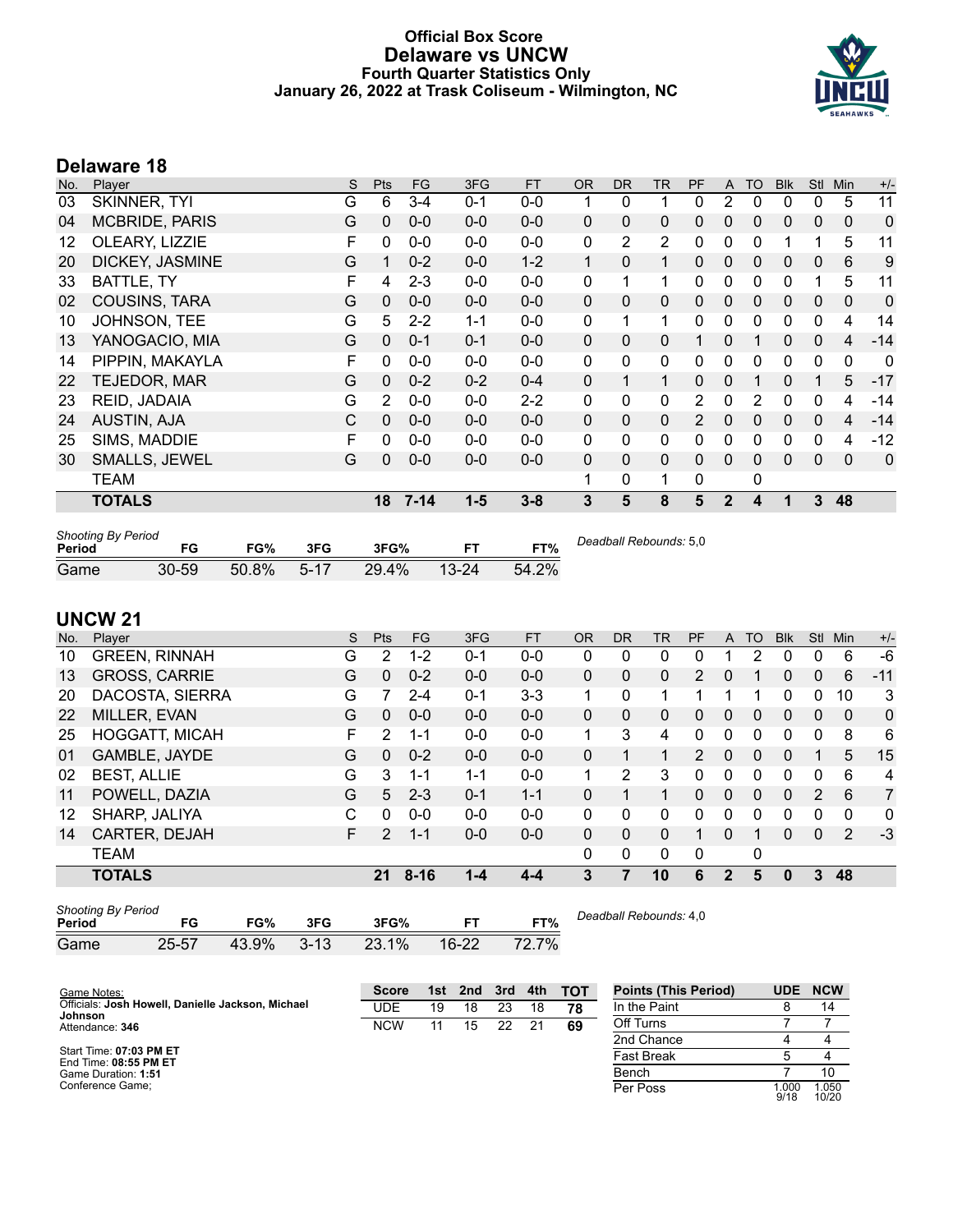### **Official Play-By-Play Delaware vs UNCW Fourth Quarter January 26, 2022 at Trask Coliseum - Wilmington, NC**



### **Period 4**

<mark>Starters :</mark><br>Delaware: 3 SKINNER,TYI (G); 4 MCBRIDE,PARIS (G); 12 OLEARY,LIZZIE (F); 20 DICKEY,JASMINE (G); 33 BATTLE,TY (F);<br>UNCW: 10 GREEN,RINNAH (G); 13 GROSS,CARRIE (G); 20 DACOSTA,SIERRA (G); 22 MILLER,EVAN (G); 25 HO

| <b>Time</b>    | <b>VISITORS: Delaware</b>         | <b>Score</b> | <b>Margin</b>   | <b>HOME: UNCW</b>                                                 |
|----------------|-----------------------------------|--------------|-----------------|-------------------------------------------------------------------|
| 10:00          | SUB OUT: JOHNSON, TEE             |              |                 |                                                                   |
| 10:00          | SUB IN: OLEARY, LIZZIE            |              |                 |                                                                   |
| 10:00          | SUB OUT: SIMS, MADDIE             |              |                 |                                                                   |
| 10:00          | SUB IN: JOHNSON, TEE              |              |                 |                                                                   |
| 09:48          | GOOD! LAYUP by BATTLE, TY         | 48-62        | V <sub>14</sub> |                                                                   |
| 09:48          | ASSIST by SKINNER, TYI            |              |                 |                                                                   |
| 09:41          |                                   |              |                 | MISSED LAYUP by GROSS, CARRIE                                     |
| 09:41          | BLOCK by OLEARY, LIZZIE           |              |                 |                                                                   |
| 09:36          | REBOUND (DEF) by JOHNSON, TEE     |              |                 |                                                                   |
| 09:33          | GOOD! JUMPER by SKINNER, TYI [FB] | 48-64        | V <sub>16</sub> |                                                                   |
| 09:16          |                                   |              |                 | TURNOVER (BADPASS) by GREEN, RINNAH                               |
| 09:16          | STEAL by OLEARY, LIZZIE           |              |                 |                                                                   |
| 09:02          | MISSED 3PTR by SKINNER, TYI       |              |                 |                                                                   |
| 08:59          |                                   |              |                 | REBOUND (DEF) by HOGGATT, MICAH<br>MISSED JUMPER by GROSS, CARRIE |
| 08:43<br>08:40 | REBOUND (DEF) by OLEARY, LIZZIE   |              |                 |                                                                   |
| 08:25          |                                   |              |                 | FOUL (PERSONAL) by GROSS, CARRIE                                  |
| 08:25          |                                   |              |                 | SUB OUT: GREEN, RINNAH                                            |
| 08:25          |                                   |              |                 | SUB OUT: HOGGATT, MICAH                                           |
| 08:25          |                                   |              |                 | SUB IN: BEST, ALLIE                                               |
| 08:25          |                                   |              |                 | SUB IN: CARTER, DEJAH                                             |
| 08:25          | GOOD! FT by DICKEY, JASMINE       | 48-65        | V 17            |                                                                   |
| 08:25          | MISSED FT by DICKEY, JASMINE      |              |                 |                                                                   |
| 08:25          |                                   |              |                 | REBOUND (DEF) by POWELL, DAZIA                                    |
| 08:10          |                                   |              |                 | TURNOVER (TRAVEL) by GROSS, CARRIE                                |
| 07:54          | GOOD! LAYUP by BATTLE, TY         | 48-67        | V 19            |                                                                   |
| 07:46          |                                   |              |                 | TIMEOUT 30SEC                                                     |
| 07:46          |                                   |              |                 |                                                                   |
| 07:46          |                                   |              |                 | SUB OUT: POWELL, DAZIA                                            |
| 07:46          |                                   |              |                 | SUB IN: SHARP, JALIYA                                             |
| 07:33          |                                   |              |                 | FOUL (OFF) by CARTER, DEJAH                                       |
| 07:33          |                                   |              |                 | TURNOVER (OFFENSIVE) by CARTER, DEJAH                             |
| 07:33          |                                   |              |                 | SUB OUT: SHARP, JALIYA                                            |
| 07:33          |                                   |              |                 | SUB IN: GREEN, RINNAH                                             |
| 07:26          | GOOD! LAYUP by JOHNSON, TEE [PNT] | 48-69        | V <sub>21</sub> |                                                                   |
| 06:55          |                                   | 50-69        | V 19            | GOOD! LAYUP by CARTER, DEJAH                                      |
| 06:55          |                                   |              |                 | ASSIST by GREEN, RINNAH                                           |
| 06:35          | MISSED JUMPER by DICKEY, JASMINE  |              |                 |                                                                   |
| 06:33          | REBOUND (OFF) by TEAM             |              |                 |                                                                   |
| 06:33          |                                   |              |                 | SUB OUT: CARTER, DEJAH                                            |
| 06:33          |                                   |              |                 | SUB IN: HOGGATT, MICAH                                            |
| 06:28          | GOOD! JUMPER by SKINNER, TYI      | 50-71        | V <sub>21</sub> |                                                                   |
| 06:09          |                                   |              |                 | TURNOVER (BADPASS) by GREEN, RINNAH                               |
| 06:09          | STEAL by BATTLE, TY               |              |                 |                                                                   |
| 06:03          | GOOD! 3PTR by JOHNSON, TEE [FB]   | 50-74        | V <sub>24</sub> |                                                                   |
| 06:03<br>05:40 | ASSIST by SKINNER, TYI            |              |                 | MISSED JUMPER by DACOSTA, SIERRA                                  |
| 05:37          | REBOUND (DEF) by BATTLE, TY       |              |                 |                                                                   |
| 05:34          | MISSED LAYUP by DICKEY, JASMINE   |              |                 |                                                                   |
| 05:31          | REBOUND (OFF) by SKINNER, TYI     |              |                 |                                                                   |
| 05:31          | GOOD! LAYUP by SKINNER, TYI       | 50-76        | V <sub>26</sub> |                                                                   |
| 05:31          | TIMEOUT 30SEC                     |              |                 |                                                                   |
| 05:31          | SUB OUT: SKINNER, TYI             |              |                 |                                                                   |
| 05:31          | SUB OUT: JOHNSON, TEE             |              |                 |                                                                   |
| 05:31          | SUB OUT: OLEARY, LIZZIE           |              |                 |                                                                   |
| 05:31          | SUB OUT: DICKEY, JASMINE          |              |                 |                                                                   |
| 05:31          | SUB OUT: BATTLE, TY               |              |                 |                                                                   |
| 05:31          | SUB IN: YANOGACIO, MIA            |              |                 |                                                                   |
| 05:31          | SUB IN: TEJEDOR, MAR              |              |                 |                                                                   |
| 05:31          | SUB IN: REID, JADAIA              |              |                 |                                                                   |
| 05:31          | SUB IN: AUSTIN, AJA               |              |                 |                                                                   |
| 05:31          | SUB IN: SIMS, MADDIE              |              |                 |                                                                   |
| 05:31          | SUB OUT: SIMS, MADDIE             |              |                 |                                                                   |
| 05:31          | SUB IN: DICKEY, JASMINE           |              |                 |                                                                   |
| 05:14          |                                   | 52-76        | V <sub>24</sub> | GOOD! LAYUP by DACOSTA, SIERRA [PNT]                              |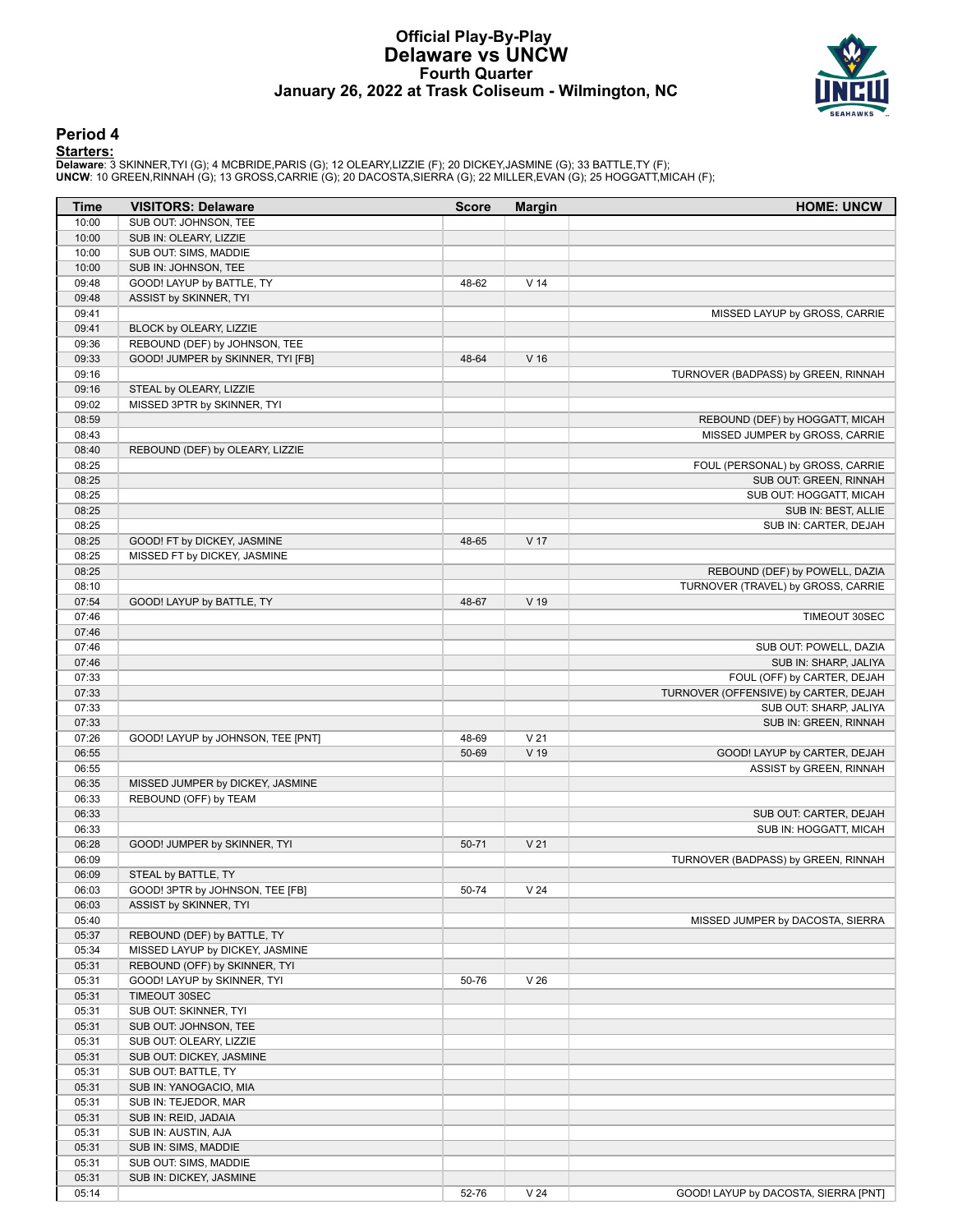| Time           | <b>VISITORS: Delaware</b>                        | <b>Score</b> | <b>Margin</b>   | <b>HOME: UNCW</b>                     |
|----------------|--------------------------------------------------|--------------|-----------------|---------------------------------------|
| 05:14          | FOUL (PERSONAL) by AUSTIN, AJA                   |              |                 |                                       |
| 05:14          | SUB OUT: DICKEY, JASMINE                         |              |                 |                                       |
| 05:14          | SUB IN: SIMS, MADDIE                             |              |                 |                                       |
| 05:14          |                                                  |              |                 | SUB OUT: BEST, ALLIE                  |
| 05:14          |                                                  |              |                 | SUB IN: GAMBLE, JAYDE                 |
| 05:14          |                                                  | 53-76        | V <sub>23</sub> | GOOD! FT by DACOSTA, SIERRA           |
| 04:58          |                                                  |              |                 | FOUL (PERSONAL) by GAMBLE, JAYDE      |
| 04:43          | MISSED 3PTR by TEJEDOR, MAR                      |              |                 |                                       |
| 04:40          |                                                  |              |                 | REBOUND (DEF) by HOGGATT, MICAH       |
| 04:40          | FOUL (PERSONAL) by AUSTIN, AJA                   |              |                 |                                       |
| 04:18          |                                                  | 55-76        | V <sub>21</sub> | GOOD! JUMPER by GREEN, RINNAH [PNT]   |
| 04:03          |                                                  |              |                 | FOUL (PERSONAL) by GROSS, CARRIE      |
| 04:03          | GOOD! FT by REID, JADAIA                         | 55-77        | V <sub>22</sub> |                                       |
| 04:03          | GOOD! FT by REID, JADAIA                         | 55-78        | V <sub>23</sub> |                                       |
| 04:03          |                                                  |              |                 | SUB OUT: GROSS, CARRIE                |
| 04:03<br>03:47 |                                                  |              |                 | SUB IN: POWELL, DAZIA                 |
| 03:47          | STEAL by TEJEDOR, MAR                            |              |                 | TURNOVER (BADPASS) by DACOSTA, SIERRA |
| 03:46          |                                                  |              |                 | FOUL (PERSONAL) by GAMBLE, JAYDE      |
| 03:46          | MISSED FT by TEJEDOR, MAR                        |              |                 |                                       |
| 03:46          | REBOUND (OFF) by TEAM                            |              |                 |                                       |
| 03:46          | MISSED FT by TEJEDOR, MAR                        |              |                 |                                       |
| 03:45          |                                                  |              |                 | REBOUND (DEF) by HOGGATT, MICAH       |
| 03:23          |                                                  |              |                 | MISSED 3PTR by GREEN, RINNAH          |
| 03:19          |                                                  |              |                 | REBOUND (OFF) by HOGGATT, MICAH       |
| 03:19          |                                                  | 57-78        | V <sub>21</sub> | GOOD! JUMPER by HOGGATT, MICAH [PNT]  |
| 03:03          | FOUL (OFF) by REID, JADAIA                       |              |                 |                                       |
| 03:03          | TURNOVER (OFFENSIVE) by REID, JADAIA             |              |                 |                                       |
| 03:03          |                                                  |              |                 | SUB OUT: GREEN, RINNAH                |
| 03:03          |                                                  |              |                 | SUB IN: BEST, ALLIE                   |
| 02:43          |                                                  | 59-78        | V <sub>19</sub> | GOOD! JUMPER by POWELL, DAZIA [PNT]   |
| 02:43          | FOUL (PERSONAL) by YANOGACIO, MIA                |              |                 |                                       |
| 02:43          |                                                  | 60-78        | V <sub>18</sub> | GOOD! FT by POWELL, DAZIA             |
| 02:25          | TURNOVER (LOSTBALL) by REID, JADAIA              |              |                 |                                       |
| 02:25          |                                                  |              |                 | STEAL by GAMBLE, JAYDE                |
| 02:20          |                                                  |              |                 | MISSED LAYUP by GAMBLE, JAYDE         |
| 02:16          |                                                  |              |                 | REBOUND (OFF) by BEST, ALLIE          |
| 02:08          |                                                  |              |                 | MISSED JUMPER by GAMBLE, JAYDE        |
| 02:06          |                                                  |              |                 | REBOUND (OFF) by DACOSTA, SIERRA      |
| 02:06          | FOUL (PERSONAL) by REID, JADAIA                  |              |                 |                                       |
| 02:06          |                                                  | 61-78        | V <sub>17</sub> | GOOD! FT by DACOSTA, SIERRA           |
| 02:06          |                                                  | 62-78        | V <sub>16</sub> | GOOD! FT by DACOSTA, SIERRA           |
| 01:54          | MISSED 3PTR by YANOGACIO, MIA                    |              |                 |                                       |
| 01:51          |                                                  |              |                 | REBOUND (DEF) by GAMBLE, JAYDE        |
| 01:47          |                                                  | 64-78        | V <sub>14</sub> | GOOD! LAYUP by DACOSTA, SIERRA [FB]   |
| 01:43          | <b>TIMEOUT TEAM</b>                              |              |                 |                                       |
| 01:41          | TURNOVER (LOSTBALL) by TEJEDOR, MAR              |              |                 |                                       |
| 01:41          |                                                  |              |                 | STEAL by POWELL, DAZIA                |
| 01:36          |                                                  | 66-78        | V <sub>12</sub> | GOOD! LAYUP by POWELL, DAZIA [FB]     |
| 01:31          | TURNOVER (LOSTBALL) by YANOGACIO, MIA            |              |                 |                                       |
| 01:31          |                                                  |              |                 | STEAL by POWELL, DAZIA                |
| 01:26          |                                                  |              |                 | MISSED 3PTR by DACOSTA, SIERRA        |
| 01:25          | REBOUND (DEF) by TEJEDOR, MAR                    |              |                 |                                       |
| 01:25          |                                                  |              |                 | FOUL (PERSONAL) by DACOSTA, SIERRA    |
| 01:25<br>01:25 | SUB OUT: YANOGACIO, MIA<br>SUB OUT: REID, JADAIA |              |                 |                                       |
|                | SUB OUT: AUSTIN, AJA                             |              |                 |                                       |
| 01:25          |                                                  |              |                 |                                       |
| 01:25<br>01:25 | SUB OUT: SIMS, MADDIE                            |              |                 |                                       |
| 01:25          | SUB IN: SKINNER, TYI<br>SUB IN: OLEARY, LIZZIE   |              |                 |                                       |
| 01:25          | SUB IN: DICKEY, JASMINE                          |              |                 |                                       |
| 01:25          | SUB IN: BATTLE, TY                               |              |                 |                                       |
| 01:25          | MISSED FT by TEJEDOR, MAR                        |              |                 |                                       |
| 01:25          | REBOUND (OFF) by TEAM                            |              |                 |                                       |
| 01:25          | MISSED FT by TEJEDOR, MAR                        |              |                 |                                       |
| 01:21          |                                                  |              |                 | REBOUND (DEF) by BEST, ALLIE          |
| 01:10          |                                                  | 69-78        | V <sub>9</sub>  | GOOD! 3PTR by BEST, ALLIE             |
| 01:10          |                                                  |              |                 | ASSIST by DACOSTA, SIERRA             |
| 00:48          | MISSED JUMPER by BATTLE, TY                      |              |                 |                                       |
| 00:45          | REBOUND (OFF) by DICKEY, JASMINE                 |              |                 |                                       |
| 00:42          | MISSED 3PTR by TEJEDOR, MAR                      |              |                 |                                       |
| 00:38          |                                                  |              |                 | REBOUND (DEF) by BEST, ALLIE          |
| 00:29          |                                                  |              |                 | MISSED 3PTR by POWELL, DAZIA          |
| 00:25          | REBOUND (DEF) by OLEARY, LIZZIE                  |              |                 |                                       |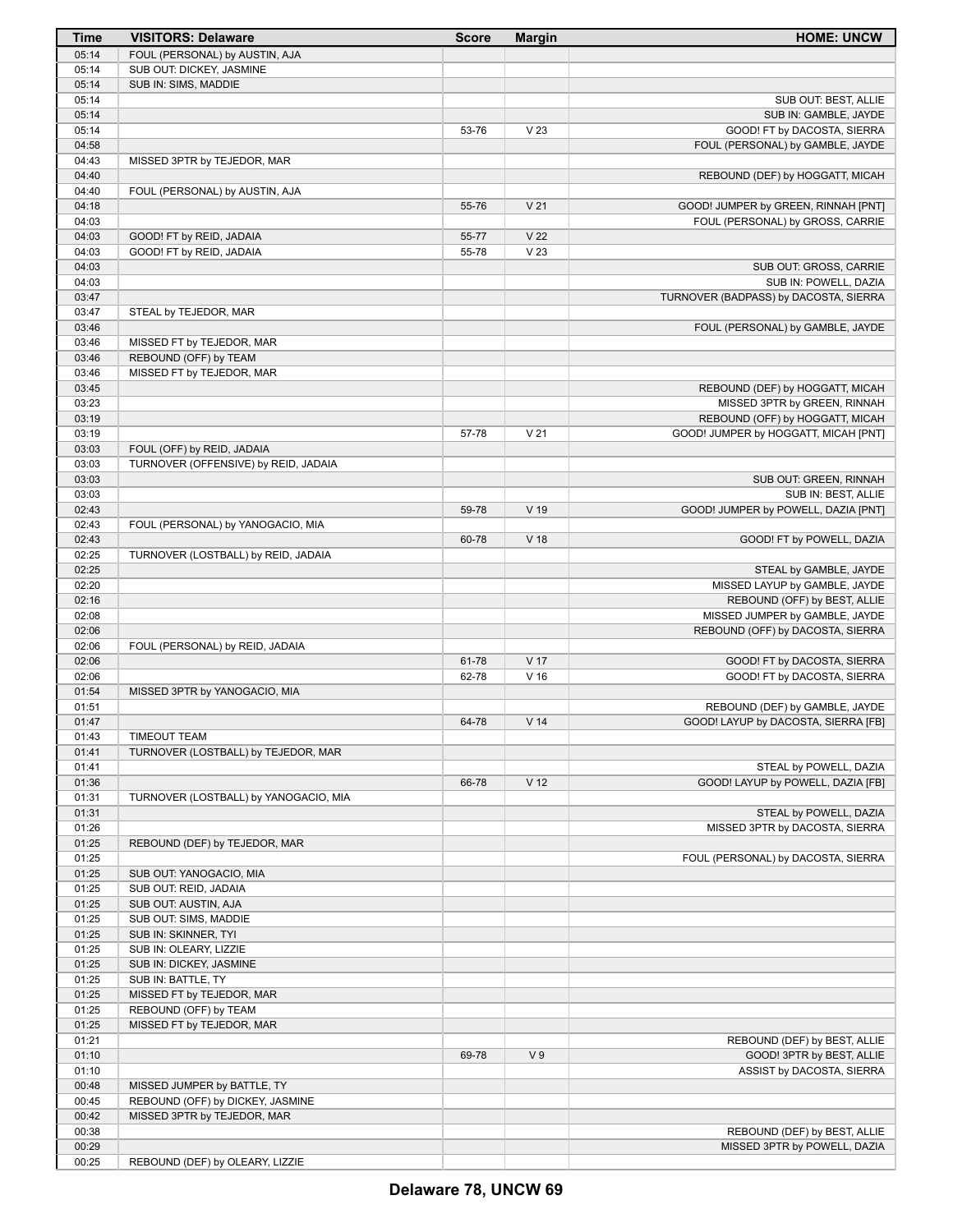| <b>Points (This Period)</b> | <b>UDE</b>    | <b>NCW</b>     |
|-----------------------------|---------------|----------------|
| In the Paint                |               | 14             |
| Off Turns                   |               |                |
| 2nd Chance                  |               |                |
| <b>Fast Break</b>           |               |                |
| Bench                       |               | 10             |
| Per Poss                    | 1.000<br>9/18 | 1.050<br>10/20 |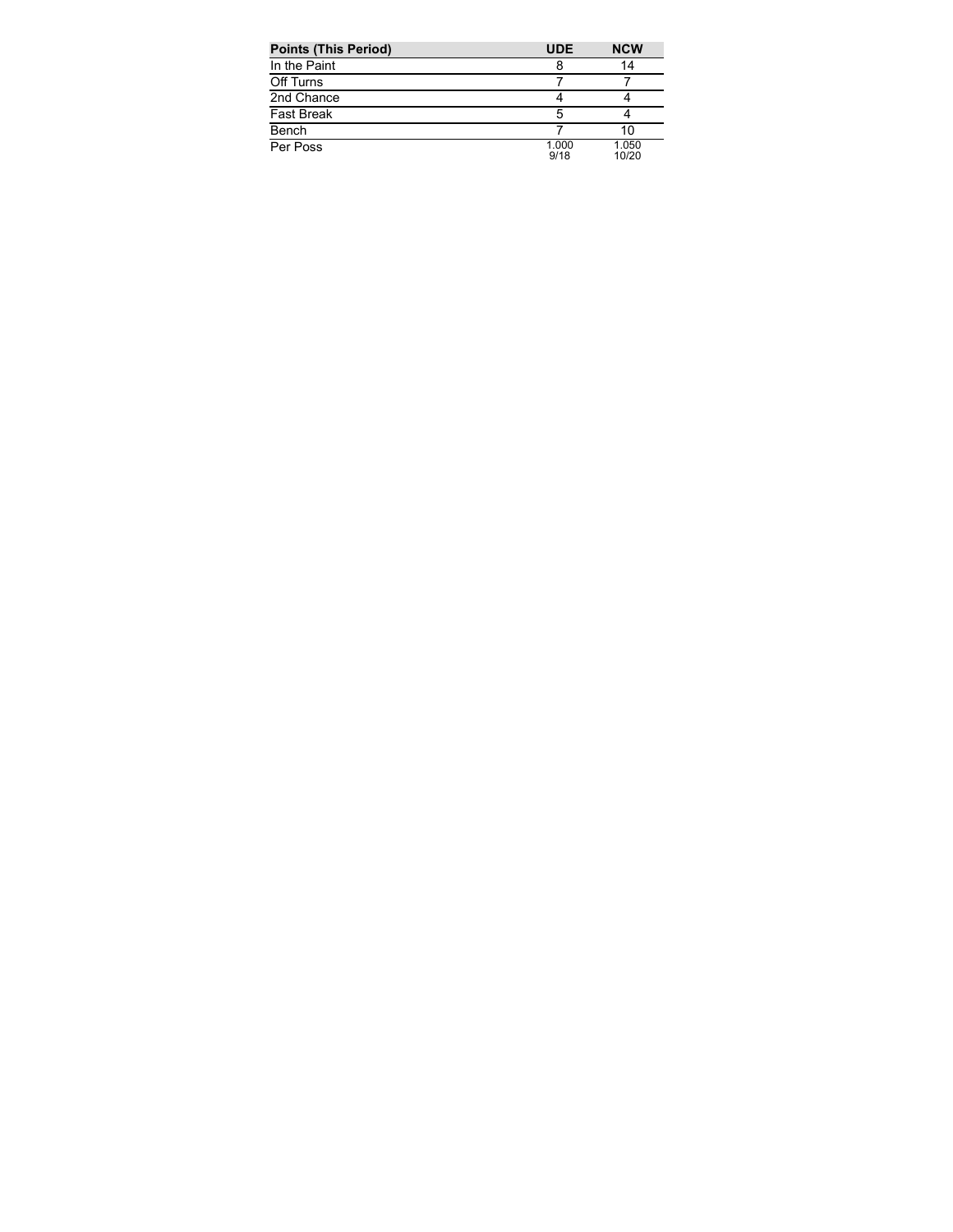# **Official Scoring/Possession Reference Chart Delaware vs UNCW Period 1 January 26, 2022 at Trask Coliseum - Wilmington, NC**



# **Period 1**

<mark>Starters :</mark><br>Delaware: 3 SKINNER,TYI (G); 4 MCBRIDE,PARIS (G); 12 OLEARY,LIZZIE (F); 20 DICKEY,JASMINE (G); 33 BATTLE,TY (F);<br>UNCW: 10 GREEN,RINNAH (G); 13 GROSS,CARRIE (G); 20 DACOSTA,SIERRA (G); 22 MILLER,EVAN (G); 25 HO

| Time  | <b>VISITORS: Delaware</b>           | <b>Score</b> | <b>Margin</b>   | <b>HOME: UNCW</b>                     |
|-------|-------------------------------------|--------------|-----------------|---------------------------------------|
| 09:20 | GOOD! JUMPER by DICKEY, JASMINE     | $0 - 2$      | V <sub>2</sub>  |                                       |
| 08:03 |                                     | $2 - 2$      | $\mathsf{T}$    | GOOD! LAYUP by DACOSTA, SIERRA        |
| 08:03 |                                     | $3 - 2$      | H <sub>1</sub>  | GOOD! FT by DACOSTA, SIERRA           |
| 05:53 | GOOD! FT by SKINNER, TYI            | $3-3$        | T               |                                       |
| 05:36 | GOOD! LAYUP by DICKEY, JASMINE [FB] | $3 - 5$      | V <sub>2</sub>  |                                       |
| 04:48 | GOOD! JUMPER by DICKEY, JASMINE     | $3 - 7$      | V <sub>4</sub>  |                                       |
| 04:24 |                                     | $5 - 7$      | V <sub>2</sub>  | GOOD! JUMPER by HOGGATT, MICAH [PNT]  |
| 04:14 | GOOD! JUMPER by COUSINS, TARA       | $5-9$        | V <sub>4</sub>  |                                       |
| 03:41 | GOOD! JUMPER by BATTLE, TY [PNT]    | $5 - 11$     | $V_6$           |                                       |
| 03:17 |                                     | $7 - 11$     | V <sub>4</sub>  | GOOD! LAYUP by DACOSTA, SIERRA        |
| 03:17 |                                     | $8 - 11$     | V <sub>3</sub>  | GOOD! FT by DACOSTA, SIERRA           |
| 02:16 | GOOD! LAYUP by DICKEY, JASMINE      | $8 - 13$     | V <sub>5</sub>  |                                       |
| 01:27 |                                     | $9 - 13$     | V <sub>4</sub>  | GOOD! FT by DACOSTA, SIERRA [FB]      |
| 01:01 | GOOD! JUMPER by MCBRIDE, PARIS      | $9 - 15$     | $V_6$           |                                       |
| 00:36 | GOOD! FT by SKINNER, TYI [FB]       | $9 - 16$     | V <sub>7</sub>  |                                       |
| 00:25 | GOOD! 3PTR by SKINNER, TYI [FB]     | $9 - 19$     | V <sub>10</sub> |                                       |
| 00:04 |                                     | $11 - 19$    | V8              | GOOD! JUMPER by DACOSTA, SIERRA [PNT] |

**Delaware 19, UNCW 11**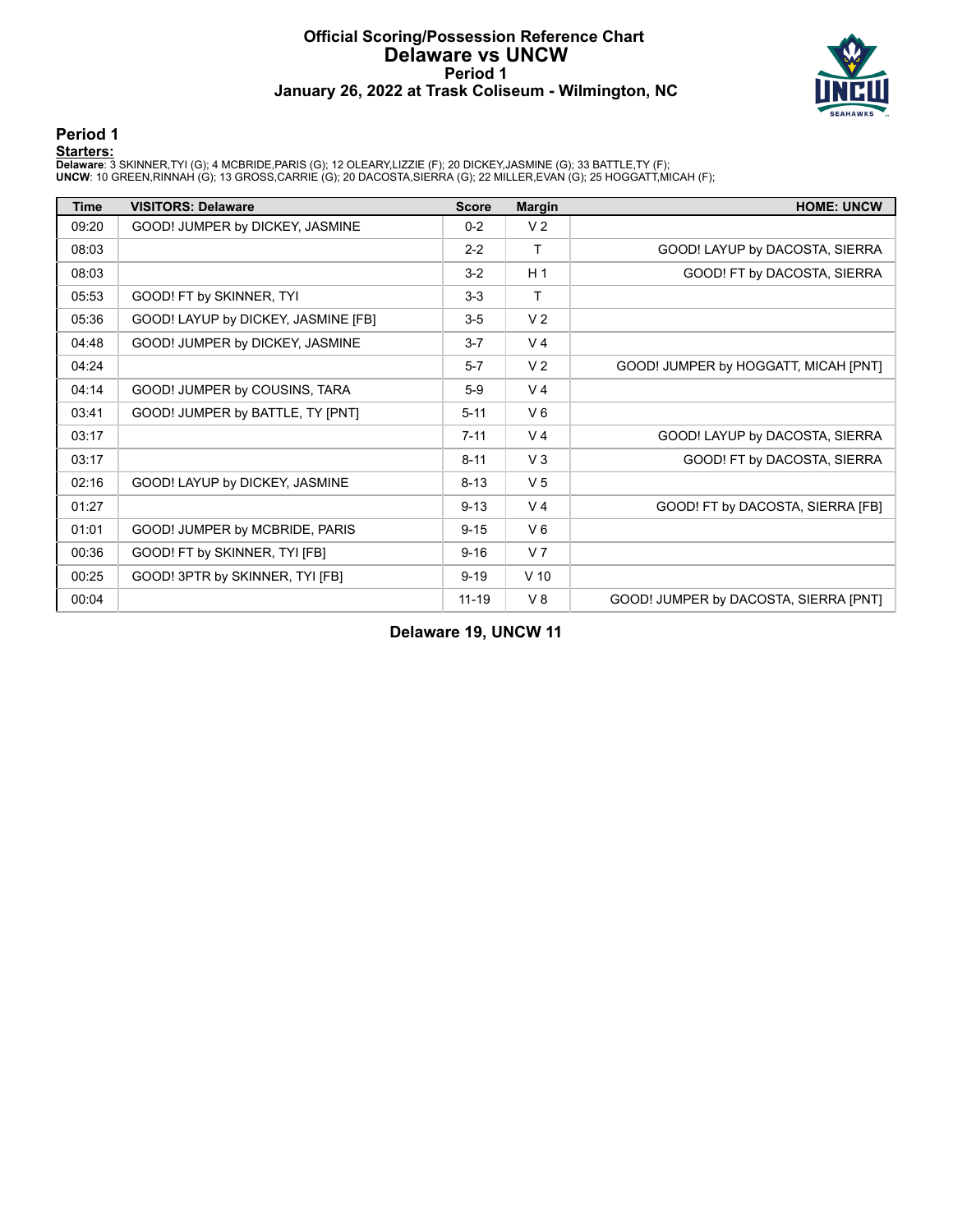# **Official Scoring/Possession Reference Chart Delaware vs UNCW Period 2 January 26, 2022 at Trask Coliseum - Wilmington, NC**



# **Period 2**

<mark>Starters :</mark><br>Delaware: 3 SKINNER,TYI (G); 4 MCBRIDE,PARIS (G); 12 OLEARY,LIZZIE (F); 20 DICKEY,JASMINE (G); 33 BATTLE,TY (F);<br>UNCW: 10 GREEN,RINNAH (G); 13 GROSS,CARRIE (G); 20 DACOSTA,SIERRA (G); 22 MILLER,EVAN (G); 25 HO

| <b>Time</b> | <b>VISITORS: Delaware</b>            | <b>Score</b> | <b>Margin</b>   | <b>HOME: UNCW</b>                    |
|-------------|--------------------------------------|--------------|-----------------|--------------------------------------|
| 09:55       |                                      | $13 - 19$    | $V_6$           | GOOD! JUMPER by BEST, ALLIE          |
| 09:16       | GOOD! 3PTR by MCBRIDE, PARIS         | 13-22        | V <sub>9</sub>  |                                      |
| 08:52       |                                      | $14 - 22$    | V8              | GOOD! FT by HOGGATT, MICAH           |
| 06:34       |                                      | $16 - 22$    | $V_6$           | GOOD! LAYUP by HOGGATT, MICAH        |
| 06:08       | GOOD! JUMPER by BATTLE, TY           | $16 - 24$    | V8              |                                      |
| 05:43       |                                      | 18-24        | $V_6$           | GOOD! LAYUP by GROSS, CARRIE         |
| 04:35       | GOOD! FT by DICKEY, JASMINE          | 18-25        | V <sub>7</sub>  |                                      |
| 04:35       | GOOD! FT by DICKEY, JASMINE          | 18-26        | V8              |                                      |
| 03:51       |                                      | 20-26        | $V_6$           | GOOD! LAYUP by DACOSTA, SIERRA [PNT] |
| 03:15       |                                      | $22 - 26$    | V <sub>4</sub>  | GOOD! JUMPER by HOGGATT, MICAH [PNT] |
| 03:04       | GOOD! 3PTR by SMALLS, JEWEL          | 22-29        | V <sub>7</sub>  |                                      |
| 02:23       | GOOD! JUMPER by SIMS, MADDIE [PNT]   | 22-31        | V <sub>9</sub>  |                                      |
| 02:08       |                                      | 24-31        | V <sub>7</sub>  | GOOD! LAYUP by HOGGATT, MICAH        |
| 01:55       | GOOD! LAYUP by BATTLE, TY            | 24-33        | V <sub>9</sub>  |                                      |
| 01:15       | GOOD! FT by BATTLE, TY               | 24-34        | $V$ 10          |                                      |
| 01:15       | GOOD! FT by BATTLE, TY               | 24-35        | V <sub>11</sub> |                                      |
| 00:50       | GOOD! LAYUP by DICKEY, JASMINE [PNT] | 24-37        | V <sub>13</sub> |                                      |
| 00:03       |                                      | 26-37        | V <sub>11</sub> | GOOD! LAYUP by DACOSTA, SIERRA       |

**Delaware 37, UNCW 26**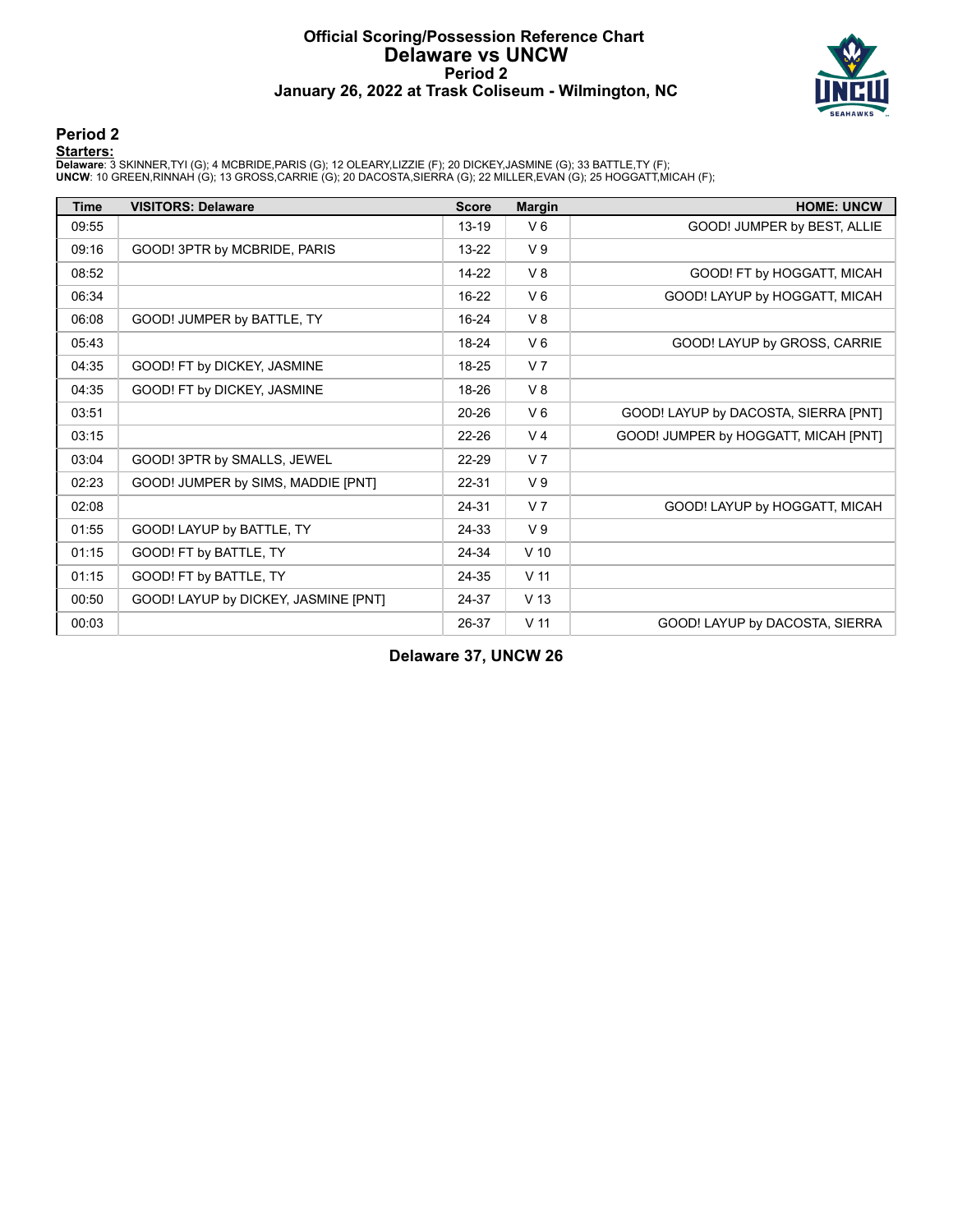# **Official Scoring/Possession Reference Chart Delaware vs UNCW Period 3 January 26, 2022 at Trask Coliseum - Wilmington, NC**



# **Period 3**

<mark>Starters :</mark><br>Delaware: 3 SKINNER,TYI (G); 4 MCBRIDE,PARIS (G); 12 OLEARY,LIZZIE (F); 20 DICKEY,JASMINE (G); 33 BATTLE,TY (F);<br>UNCW: 10 GREEN,RINNAH (G); 13 GROSS,CARRIE (G); 20 DACOSTA,SIERRA (G); 22 MILLER,EVAN (G); 25 HO

| <b>Time</b> | <b>VISITORS: Delaware</b>             | <b>Score</b> | <b>Margin</b>   | <b>HOME: UNCW</b>                  |
|-------------|---------------------------------------|--------------|-----------------|------------------------------------|
| 09:32       |                                       | 28-37        | V <sub>9</sub>  | GOOD! LAYUP by GREEN, RINNAH       |
| 08:45       | GOOD! JUMPER by SKINNER, TYI [FB/PNT] | 28-39        | $V$ 11          |                                    |
| 07:46       |                                       | 31-39        | V8              | GOOD! 3PTR by GREEN, RINNAH        |
| 07:05       | GOOD! FT by SKINNER, TYI [FB]         | $31 - 40$    | V <sub>9</sub>  |                                    |
| 07:05       | GOOD! FT by SKINNER, TYI [FB]         | $31 - 41$    | $V$ 10          |                                    |
| 06:58       |                                       | $33 - 41$    | V8              | GOOD! JUMPER by CARTER, DEJAH [FB] |
| 06:40       | GOOD! JUMPER by BATTLE, TY            | 33-43        | $V$ 10          |                                    |
| 05:36       |                                       | 34-43        | V <sub>9</sub>  | GOOD! FT by HOGGATT, MICAH         |
| 05:15       | GOOD! LAYUP by DICKEY, JASMINE        | 34-45        | V <sub>11</sub> |                                    |
| 04:53       |                                       | 35-45        | $V$ 10          | GOOD! FT by GROSS, CARRIE          |
| 04:53       |                                       | 36-45        | V <sub>9</sub>  | GOOD! FT by GROSS, CARRIE          |
| 04:40       | GOOD! JUMPER by DICKEY, JASMINE       | 36-47        | $V$ 11          |                                    |
| 04:13       |                                       | $37 - 47$    | $V$ 10          | GOOD! FT by GROSS, CARRIE          |
| 04:13       |                                       | 38-47        | V <sub>9</sub>  | GOOD! FT by GROSS, CARRIE          |
| 03:39       |                                       | 40-47        | V <sub>7</sub>  | GOOD! LAYUP by POWELL, DAZIA [FB]  |
| 03:21       | GOOD! FT by SKINNER, TYI              | 40-48        | V8              |                                    |
| 03:21       | GOOD! FT by SKINNER, TYI              | 40-49        | V <sub>9</sub>  |                                    |
| 03:06       | GOOD! JUMPER by DICKEY, JASMINE [FB]  | 40-51        | V <sub>11</sub> |                                    |
| 02:21       |                                       | 43-51        | V8              | GOOD! 3PTR by POWELL, DAZIA        |
| 02:06       | GOOD! JUMPER by DICKEY, JASMINE       | 43-53        | $V$ 10          |                                    |
| 01:39       | GOOD! LAYUP by BATTLE, TY [FB]        | 43-55        | V <sub>12</sub> |                                    |
| 01:09       | GOOD! 3PTR by SKINNER, TYI            | 43-58        | V <sub>15</sub> |                                    |
| 00:54       |                                       | 44-58        | V <sub>14</sub> | GOOD! FT by DACOSTA, SIERRA        |
| 00:46       | GOOD! JUMPER by DICKEY, JASMINE [PNT] | 44-60        | V <sub>16</sub> |                                    |
| 00:19       |                                       | 45-60        | V <sub>15</sub> | GOOD! FT by DACOSTA, SIERRA        |
| 00:19       |                                       | 46-60        | V <sub>14</sub> | GOOD! FT by DACOSTA, SIERRA        |
| 00:10       |                                       | 48-60        | V <sub>12</sub> | GOOD! JUMPER by HOGGATT, MICAH     |

**Delaware 60, UNCW 48**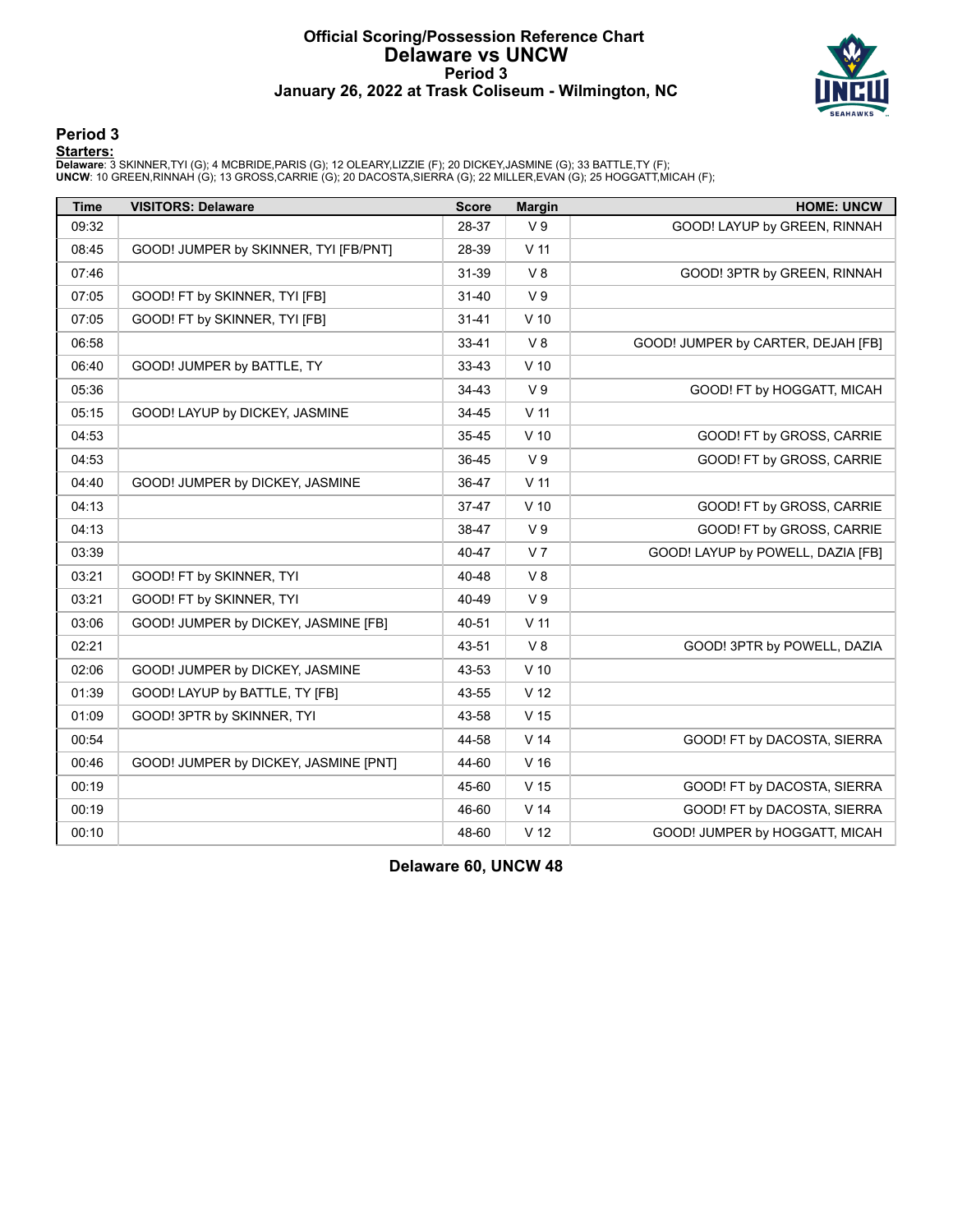# **Official Scoring/Possession Reference Chart Delaware vs UNCW Period 4 January 26, 2022 at Trask Coliseum - Wilmington, NC**



### **Period 4**

<mark>Starters :</mark><br>Delaware: 3 SKINNER,TYI (G); 4 MCBRIDE,PARIS (G); 12 OLEARY,LIZZIE (F); 20 DICKEY,JASMINE (G); 33 BATTLE,TY (F);<br>UNCW: 10 GREEN,RINNAH (G); 13 GROSS,CARRIE (G); 20 DACOSTA,SIERRA (G); 22 MILLER,EVAN (G); 25 HO

| <b>Time</b> | <b>VISITORS: Delaware</b>         | <b>Score</b> | <b>Margin</b>   | <b>HOME: UNCW</b>                    |
|-------------|-----------------------------------|--------------|-----------------|--------------------------------------|
| 09:48       | GOOD! LAYUP by BATTLE, TY         | 48-62        | V <sub>14</sub> |                                      |
| 09:33       | GOOD! JUMPER by SKINNER, TYI [FB] | 48-64        | V <sub>16</sub> |                                      |
| 08:25       | GOOD! FT by DICKEY, JASMINE       | 48-65        | V <sub>17</sub> |                                      |
| 07:54       | GOOD! LAYUP by BATTLE, TY         | 48-67        | V <sub>19</sub> |                                      |
| 07:26       | GOOD! LAYUP by JOHNSON, TEE [PNT] | 48-69        | V <sub>21</sub> |                                      |
| 06:55       |                                   | 50-69        | V <sub>19</sub> | GOOD! LAYUP by CARTER, DEJAH         |
| 06:28       | GOOD! JUMPER by SKINNER, TYI      | 50-71        | V <sub>21</sub> |                                      |
| 06:03       | GOOD! 3PTR by JOHNSON, TEE [FB]   | 50-74        | V <sub>24</sub> |                                      |
| 05:31       | GOOD! LAYUP by SKINNER, TYI       | 50-76        | V <sub>26</sub> |                                      |
| 05:14       |                                   | 52-76        | V <sub>24</sub> | GOOD! LAYUP by DACOSTA, SIERRA [PNT] |
| 05:14       |                                   | 53-76        | V <sub>23</sub> | GOOD! FT by DACOSTA, SIERRA          |
| 04:18       |                                   | 55-76        | V <sub>21</sub> | GOOD! JUMPER by GREEN, RINNAH [PNT]  |
| 04:03       | GOOD! FT by REID, JADAIA          | 55-77        | V <sub>22</sub> |                                      |
| 04:03       | GOOD! FT by REID, JADAIA          | 55-78        | V <sub>23</sub> |                                      |
| 03:19       |                                   | 57-78        | V <sub>21</sub> | GOOD! JUMPER by HOGGATT, MICAH [PNT] |
| 02:43       |                                   | 59-78        | V 19            | GOOD! JUMPER by POWELL, DAZIA [PNT]  |
| 02:43       |                                   | 60-78        | V <sub>18</sub> | GOOD! FT by POWELL, DAZIA            |
| 02:06       |                                   | 61-78        | V <sub>17</sub> | GOOD! FT by DACOSTA, SIERRA          |
| 02:06       |                                   | 62-78        | V <sub>16</sub> | GOOD! FT by DACOSTA, SIERRA          |
| 01:47       |                                   | 64-78        | V <sub>14</sub> | GOOD! LAYUP by DACOSTA, SIERRA [FB]  |
| 01:36       |                                   | 66-78        | V <sub>12</sub> | GOOD! LAYUP by POWELL, DAZIA [FB]    |
| 01:10       |                                   | 69-78        | V <sub>9</sub>  | GOOD! 3PTR by BEST, ALLIE            |

**Delaware 78, UNCW 69**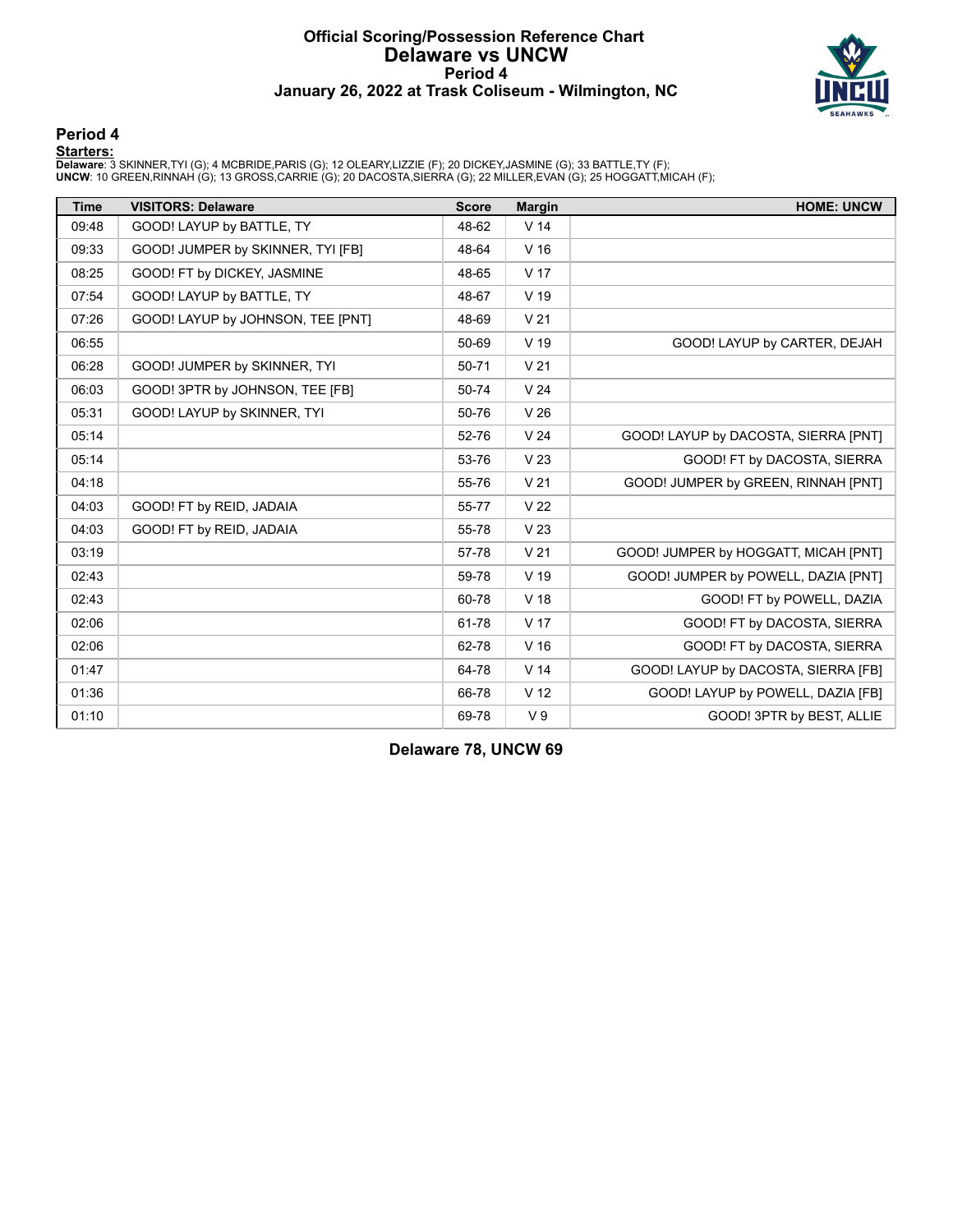### **Official Substitutions Log Delaware vs UNCW Period 1 January 26, 2022 at Trask Coliseum - Wilmington, NC**



| <b>VISITORS: Delaware</b>   | <b>Time</b> | <b>Score</b> | <b>HOME: UNCW</b>       |
|-----------------------------|-------------|--------------|-------------------------|
| 3 SKINNER.TYI               |             |              | 10 GREEN, RINNAH        |
| 4 MCBRIDE, PARIS            |             |              | 13 GROSS, CARRIE        |
| 12 OLEARY, LIZZIE           |             |              | 20 DACOSTA, SIERRA      |
| 20 DICKEY, JASMINE          |             |              | 22 MILLER, EVAN         |
| 33 BATTLE, TY               |             |              | 25 HOGGATT, MICAH       |
|                             | 05:53       | $2 - 3$      | SUB OUT: GREEN, RINNAH  |
|                             | 05:53       |              | SUB IN: BEST, ALLIE     |
| SUB OUT: 4 MCBRIDE.PARIS    | 05:53       |              |                         |
| SUB IN: 2 COUSINS TARA      | 05:53       |              |                         |
| SUB OUT: 12 OLEARY, LIZZIE  | 04:54       | $5-3$        |                         |
| SUB IN: 14 PIPPIN, MAKAYLA  | 04:54       |              |                         |
|                             | 03:17       | $11 - 7$     | SUB OUT: GROSS, CARRIE  |
|                             | 03:17       |              | SUB OUT: HOGGATT, MICAH |
|                             | 03:17       |              | SUB IN: GAMBLE, JAYDE   |
|                             | 03:17       |              | SUB IN: CARTER, DEJAH   |
|                             | 03:17       |              | SUB OUT: MILLER, EVAN   |
|                             | 03:17       |              | SUB IN: POWELL, DAZIA   |
|                             | 01:27       | $13 - 8$     | SUB OUT: POWELL, DAZIA  |
|                             | 01:27       |              | SUB OUT: CARTER, DEJAH  |
|                             | 01:27       |              | SUB IN: MILLER, EVAN    |
|                             | 01:27       |              | SUB IN: HOGGATT, MICAH  |
| SUB OUT: 2 COUSINS, TARA    | 01:27       |              |                         |
| SUB IN: 4 MCBRIDE, PARIS    | 01:27       |              |                         |
| SUB OUT: 33 BATTLE, TY      | 00:36       | $15-9$       |                         |
| SUB IN: 12 OLEARY, LIZZIE   | 00:36       |              |                         |
| SUB OUT: 20 DICKEY, JASMINE | 00:36       |              |                         |
| SUB IN: 10 JOHNSON, TEE     | 00:36       |              |                         |
|                             | 00:10       | 19-9         | SUB OUT: GAMBLE, JAYDE  |
|                             | 00:10       |              | SUB OUT: MILLER, EVAN   |
|                             | 00:10       |              | SUB IN: GREEN, RINNAH   |
|                             | 00:10       |              | SUB IN: GROSS, CARRIE   |

**Delaware 19, UNCW 11**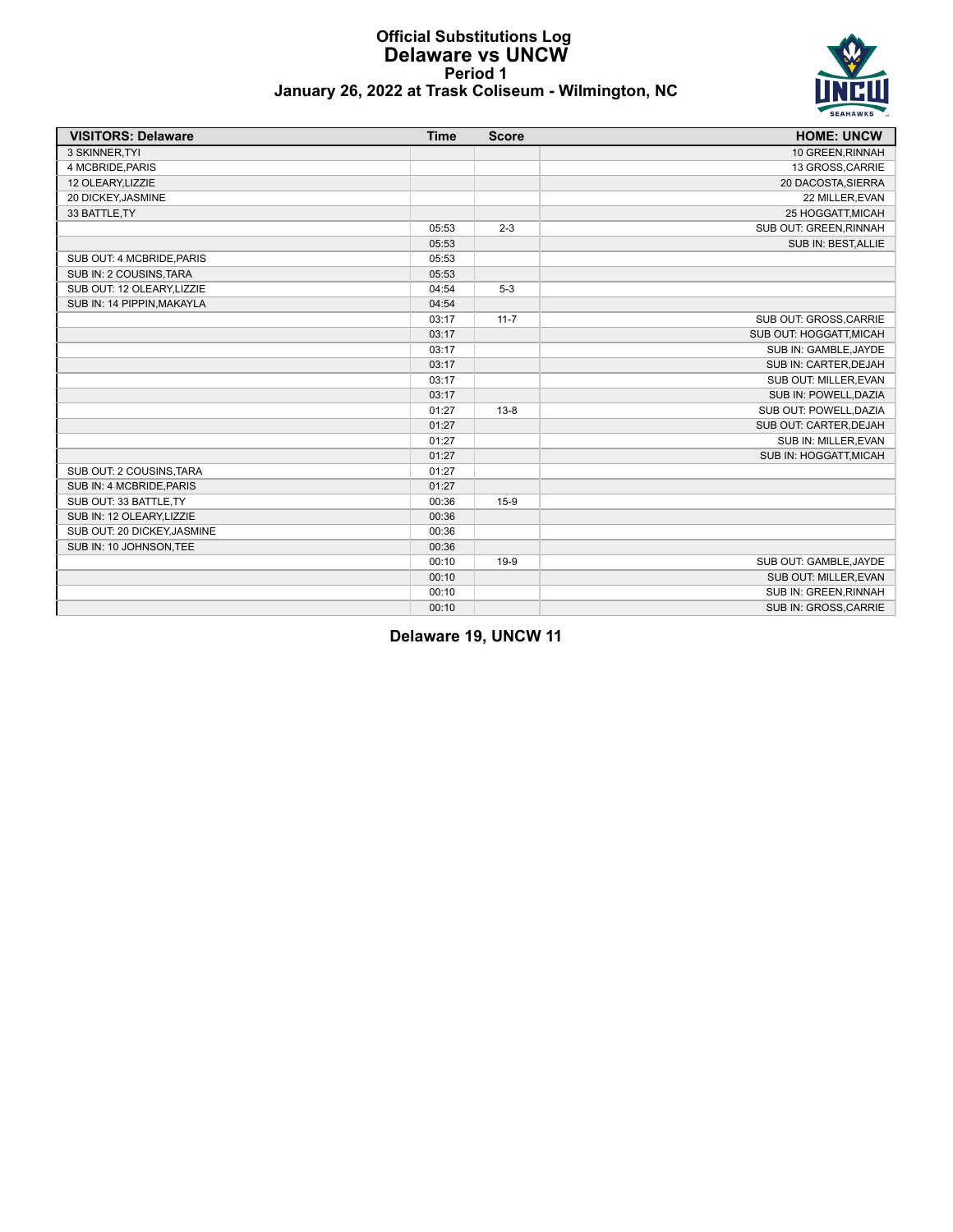

### **Official Substitutions Log Delaware vs UNCW Period 2 January 26, 2022 at Trask Coliseum - Wilmington, NC**

| <b>VISITORS: Delaware</b>   | <b>Time</b> | <b>Score</b>             | <b>HOME: UNCW</b>        |
|-----------------------------|-------------|--------------------------|--------------------------|
| 3 SKINNER, TYI              |             |                          | 10 GREEN, RINNAH         |
| 4 MCBRIDE, PARIS            |             |                          | 13 GROSS, CARRIE         |
| 12 OLEARY, LIZZIE           |             |                          | 20 DACOSTA, SIERRA       |
| 20 DICKEY, JASMINE          |             |                          | 22 MILLER, EVAN          |
| 33 BATTLE, TY               |             |                          | 25 HOGGATT, MICAH        |
| SUB OUT: 10 JOHNSON, TEE    | 10:00       | $\overline{\phantom{a}}$ |                          |
| SUB IN: 20 DICKEY, JASMINE  | 10:00       |                          |                          |
| SUB OUT: 3 SKINNER, TYI     | 10:00       |                          |                          |
| SUB IN: 10 JOHNSON, TEE     | 10:00       |                          |                          |
| SUB OUT: 12 OLEARY, LIZZIE  | 08:52       | $22 - 13$                |                          |
| SUB IN: 33 BATTLE, TY       | 08:52       |                          |                          |
|                             | 06:58       | $22 - 14$                | SUB OUT: GREEN, RINNAH   |
|                             | 06:58       |                          | SUB IN: MILLER, EVAN     |
| SUB OUT: 4 MCBRIDE, PARIS   | 06:58       |                          |                          |
| SUB OUT: 10 JOHNSON, TEE    | 06:58       |                          |                          |
| SUB IN: 3 SKINNER TYI       | 06:58       |                          |                          |
| SUB IN: 30 SMALLS, JEWEL    | 06:58       |                          |                          |
|                             | 04:43       | $24 - 18$                | SUB OUT: MILLER, EVAN    |
|                             | 04:43       |                          | SUB IN: SHARP, JALIYA    |
| SUB OUT: 14 PIPPIN, MAKAYLA | 04:35       | $24 - 18$                |                          |
| SUB IN: 25 SIMS, MADDIE     | 04:35       |                          |                          |
|                             | 03:42       | 26-20                    | SUB OUT: DACOSTA, SIERRA |
|                             | 03:42       |                          | SUB IN: GREEN, RINNAH    |
|                             | 02:18       | $31 - 22$                | SUB OUT: GREEN, RINNAH   |
|                             | 02:18       |                          | SUB OUT: SHARP, JALIYA   |
|                             | 02:18       |                          | SUB IN: DACOSTA, SIERRA  |
|                             | 02:18       |                          | SUB IN: MILLER, EVAN     |
|                             | 01:15       | 33-24                    | SUB OUT: MILLER, EVAN    |
|                             | 01:15       |                          | SUB IN: POWELL, DAZIA    |
| SUB OUT: 30 SMALLS, JEWEL   | 01:15       |                          |                          |
| SUB IN: 10 JOHNSON, TEE     | 01:15       |                          |                          |
| SUB OUT: 10 JOHNSON, TEE    | 00:28       | $37 - 24$                |                          |
| SUB IN: 30 SMALLS, JEWEL    | 00:28       |                          |                          |
|                             | 00:09       | $37 - 24$                | SUB OUT: GROSS, CARRIE   |
|                             | 00:09       |                          | SUB IN: GREEN, RINNAH    |
| SUB OUT: 30 SMALLS, JEWEL   | 00:09       |                          |                          |
| SUB IN: 10 JOHNSON, TEE     | 00:09       |                          |                          |

**Delaware 37, UNCW 26**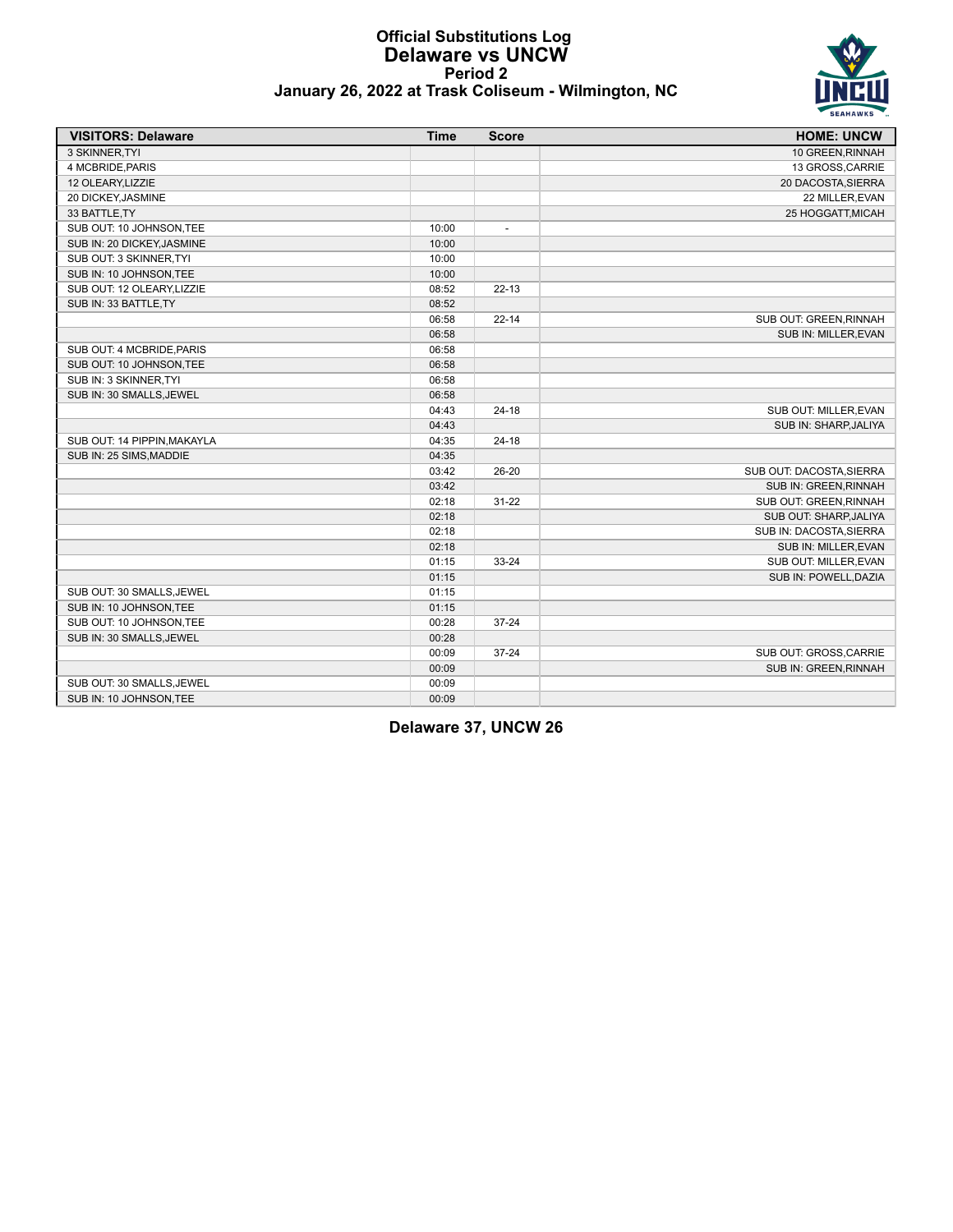

### **Official Substitutions Log Delaware vs UNCW Period 3 January 26, 2022 at Trask Coliseum - Wilmington, NC**

| <b>VISITORS: Delaware</b>   | <b>Time</b> | <b>Score</b>             | <b>HOME: UNCW</b>       |
|-----------------------------|-------------|--------------------------|-------------------------|
| 3 SKINNER, TYI              |             |                          | 10 GREEN, RINNAH        |
| 4 MCBRIDE.PARIS             |             |                          | 13 GROSS, CARRIE        |
| 12 OLEARY, LIZZIE           |             |                          | 20 DACOSTA, SIERRA      |
| 20 DICKEY, JASMINE          |             |                          | 22 MILLER, EVAN         |
| 33 BATTLE, TY               |             |                          | 25 HOGGATT, MICAH       |
|                             | 10:00       | $\overline{\phantom{a}}$ | SUB OUT: BEST, ALLIE    |
|                             | 10:00       |                          | SUB OUT: POWELL, DAZIA  |
|                             | 10:00       |                          | SUB IN: GROSS, CARRIE   |
|                             | 10:00       |                          | SUB IN: MILLER, EVAN    |
| SUB OUT: 10 JOHNSON, TEE    | 10:00       |                          |                         |
| SUB OUT: 25 SIMS, MADDIE    | 10:00       |                          |                         |
| SUB IN: 4 MCBRIDE, PARIS    | 10:00       |                          |                         |
| SUB IN: 12 OLEARY, LIZZIE   | 10:00       |                          |                         |
|                             | 10:00       |                          | SUB OUT: MILLER, EVAN   |
|                             | 10:00       |                          | SUB IN: CARTER, DEJAH   |
|                             | 07:05       | 39-31                    | SUB OUT: GREEN, RINNAH  |
|                             | 07:05       |                          | SUB IN: BEST, ALLIE     |
|                             | 06:23       | 43-33                    | SUB OUT: CARTER, DEJAH  |
|                             | 06:23       |                          | SUB IN: POWELL, DAZIA   |
| SUB OUT: 12 OLEARY, LIZZIE  | 05:48       | 43-33                    |                         |
| SUB IN: 14 PIPPIN, MAKAYLA  | 05:48       |                          |                         |
| SUB OUT: 14 PIPPIN, MAKAYLA | 04:13       | 47-36                    |                         |
| SUB IN: 25 SIMS, MADDIE     | 04:13       |                          |                         |
|                             | 03:49       | 47-38                    | SUB OUT: GROSS, CARRIE  |
|                             | 03:49       |                          | SUB IN: MILLER, EVAN    |
|                             | 03:21       | 49-40                    | SUB OUT: HOGGATT, MICAH |
|                             | 03:21       |                          | SUB IN: CARTER, DEJAH   |
| SUB OUT: 4 MCBRIDE, PARIS   | 03:21       |                          |                         |
| SUB IN: 10 JOHNSON, TEE     | 03:21       |                          |                         |
|                             | 02:57       | $51 - 40$                | SUB OUT: MILLER.EVAN    |
|                             | 02:57       |                          | SUB IN: GREEN, RINNAH   |
|                             | 00:54       | 58-43                    | SUB OUT: BEST, ALLIE    |
|                             | 00:54       |                          | SUB OUT: CARTER, DEJAH  |
|                             | 00:54       |                          | SUB IN: GROSS, CARRIE   |
|                             | 00:54       |                          | SUB IN: HOGGATT, MICAH  |

**Delaware 60, UNCW 48**